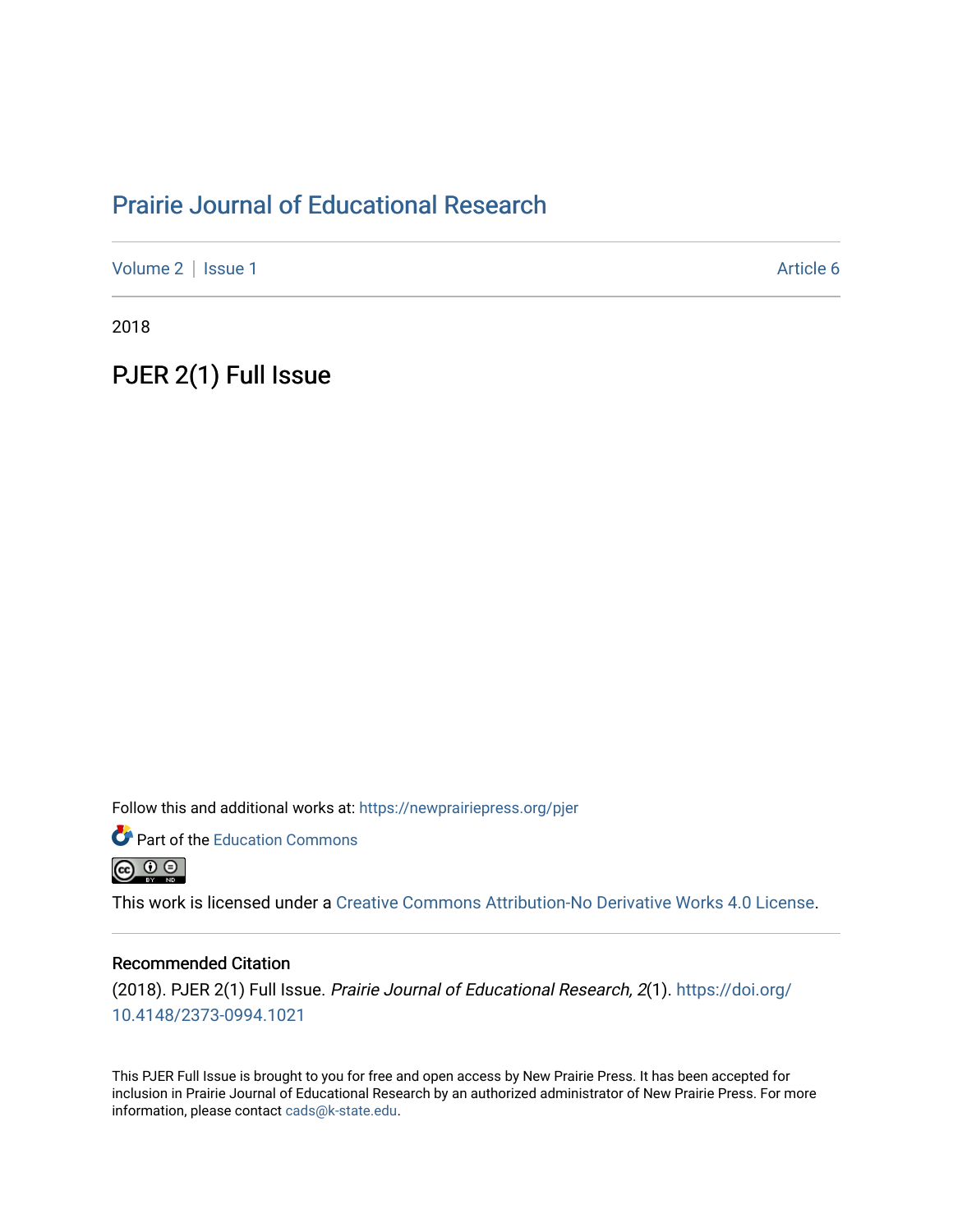# PJER 2(1) Full Issue

### Abstract

PJER 2(1) Full Issue

This pjer full issue is available in Prairie Journal of Educational Research: [https://newprairiepress.org/pjer/vol2/iss1/](https://newprairiepress.org/pjer/vol2/iss1/6)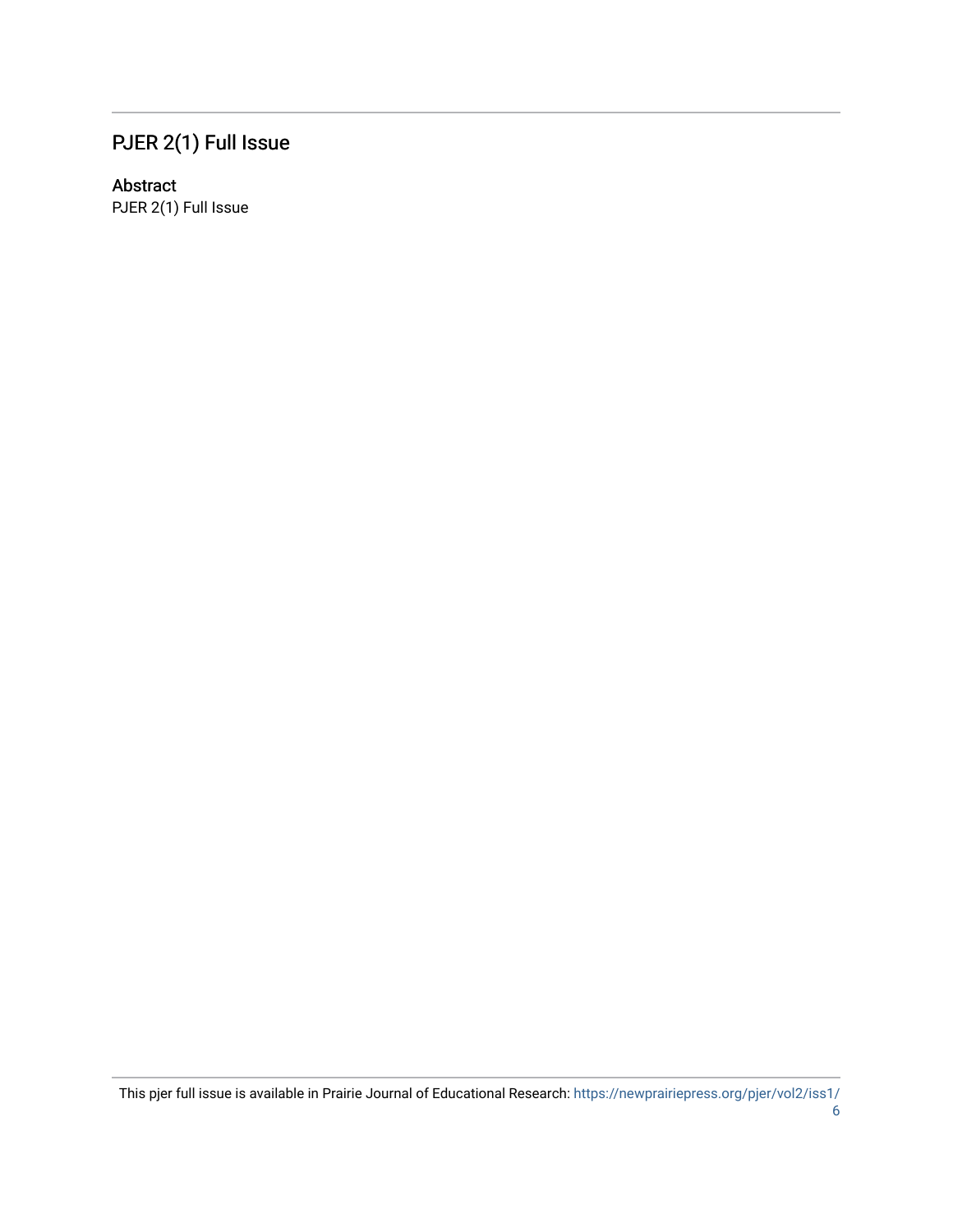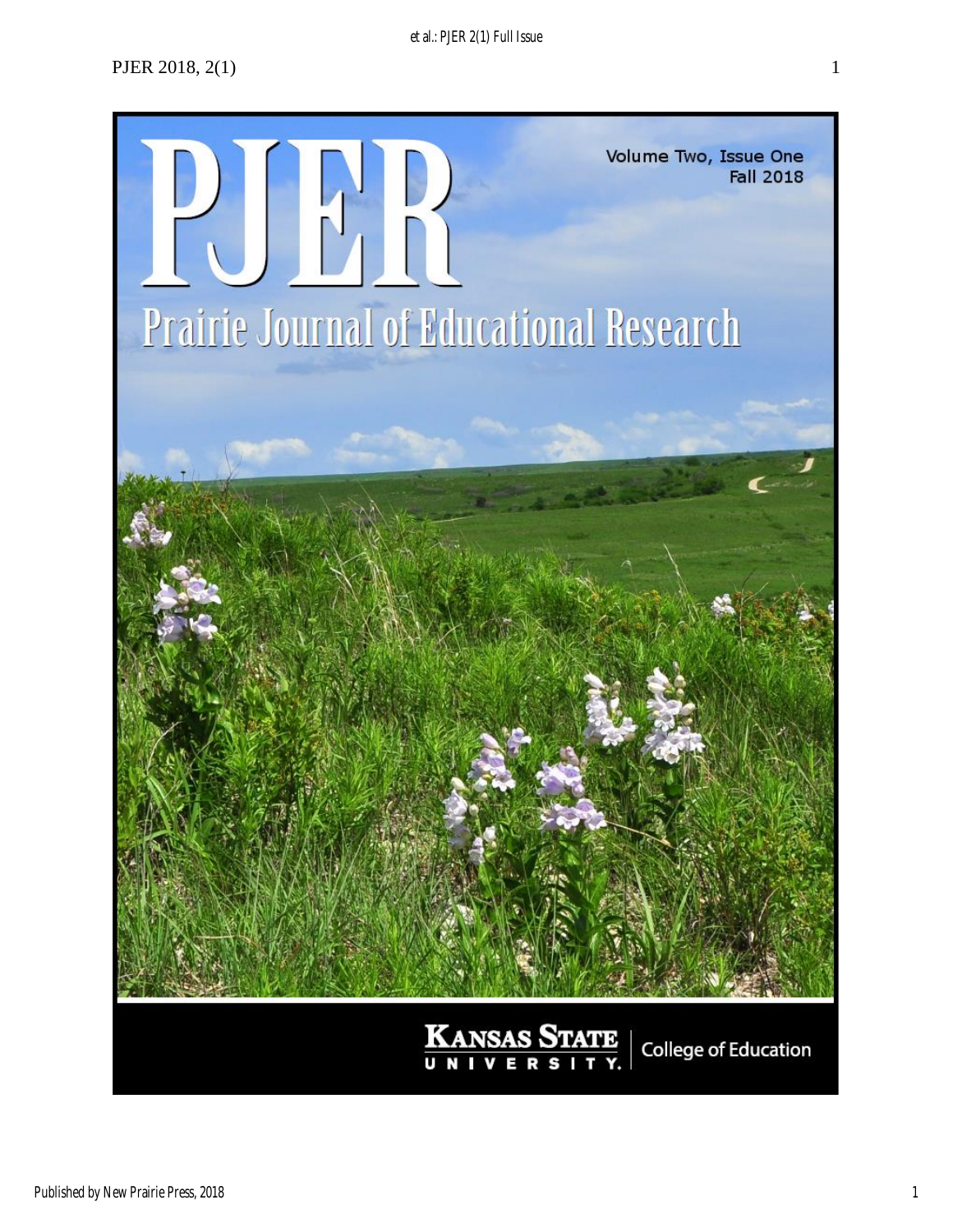# **Prairie Journal of Educational Research Table of Contents**

| Alan English: Utilizing Project-Based Learning to Increase Engagement and Performance in the                                                                                         |  |
|--------------------------------------------------------------------------------------------------------------------------------------------------------------------------------------|--|
| Stephanie McCutcheon, Erica Sponberg, Judith Mena Pazmiño, Kevin Murry, & Socorro<br><b>Herrera:</b> Case Study of the Accommodation Readiness Spiral as an Evaluative Framework for |  |
| <b>Brigette Stegman:</b> Leadership Characteristics of a Principal in a Title I School with Teachers                                                                                 |  |

[Integrating the New Literacies of Online Research and Comprehension.....................................](#page-34-0) 33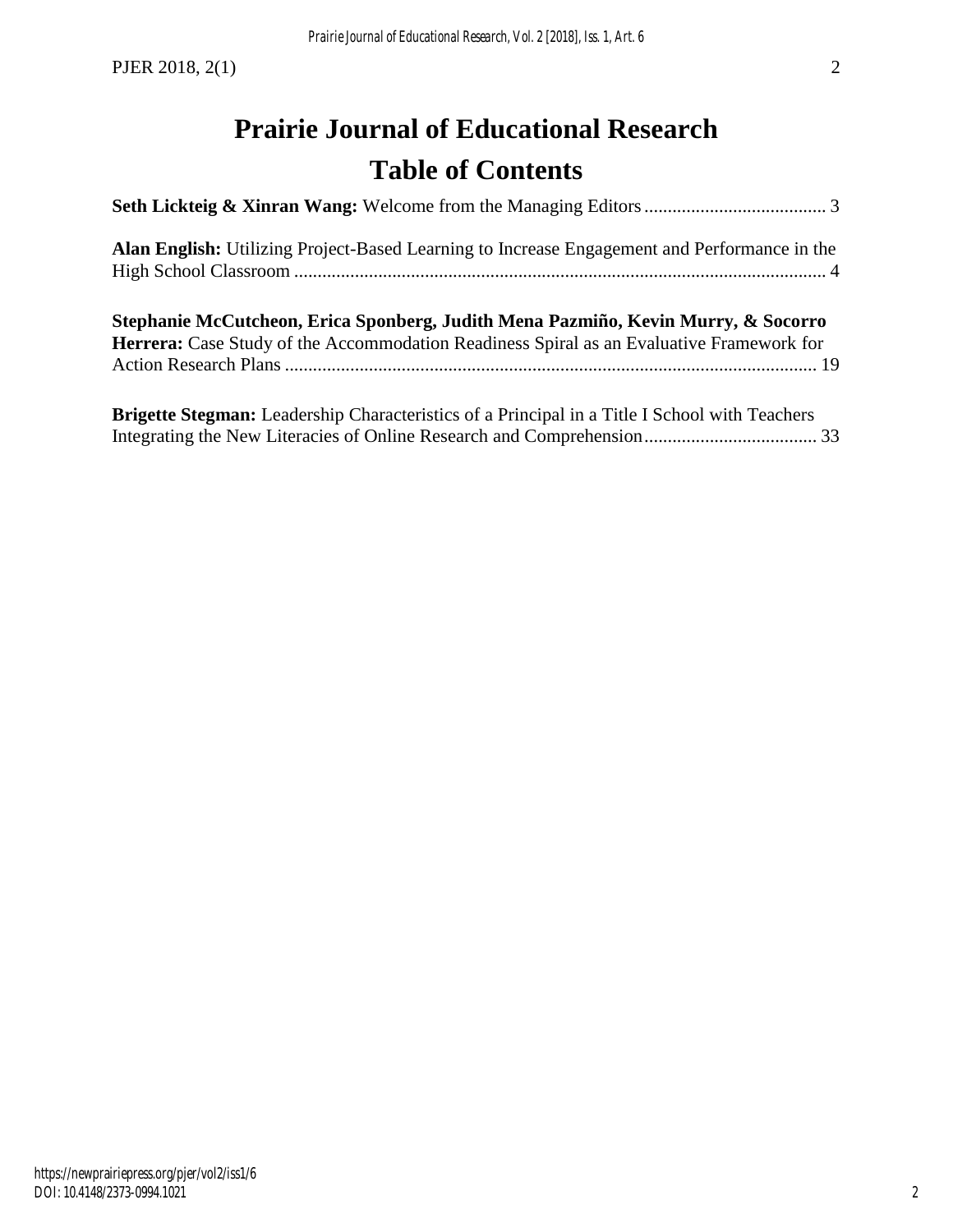# **Welcome from the Managing Editors**

<span id="page-4-0"></span>Hello, and welcome to the second issue of the *Prairie Journal of Educational Research* (PJER). After an extended period of submissions, revisions, and an editorial transition, we are excited to present the second issue of the journal. The editors have selected three articles for this volume, exploring the experiences of three doctoral students in different areas of education. *English* explores the power of Project-based Learning in a high school American History course. Students wrote original histories of the Vietnam War while collectively raising money to fund an Honor Flight for a Vietnam veteran. *McCutcheon, Sponberg, Pazmiño, Murry, & Herrera* examine the work of a graduate student in exemplifying levels of the Accommodation Readiness Spiral (ARS). Utilizing evidence from the participant, the authors consider how the ARS framework can be utilized in working with culturally and linguistically diverse (CLD) students. Finally, *Stegman* investigates the role of school leadership in the adoption of new literacies in Title I schools.

We would like to thank those who assisted in the creation of this second issue of PJER. Firstly, those who submitted articles for consideration and the authors who showed flexibility and perseverance throughout the review process. Secondly, to the reviewers who gave their time and talents in providing feedback to the authors. The review process ensured the quality of PJER as a journal and assisted the authors, students in the College of Education, in improving their writing. The team at New Prairie Press provided extensive help during the transition, providing quick answers to questions about publication and the web server. Lastly, we would also like thank the previous editorial team, namely Paul Maxfield, in assisting with the transition and providing direction to the new editorial team.

A major thanks should be noted to the work of Dr. Kenneth Hughey, who took over executive editorial duties during the transition. Without his time, guidance, and support it is unlikely that the second issue of PJER would have made it to publication.

Sincerely,

PJER Managing Editors; Seth Lickteig and Xinran Wang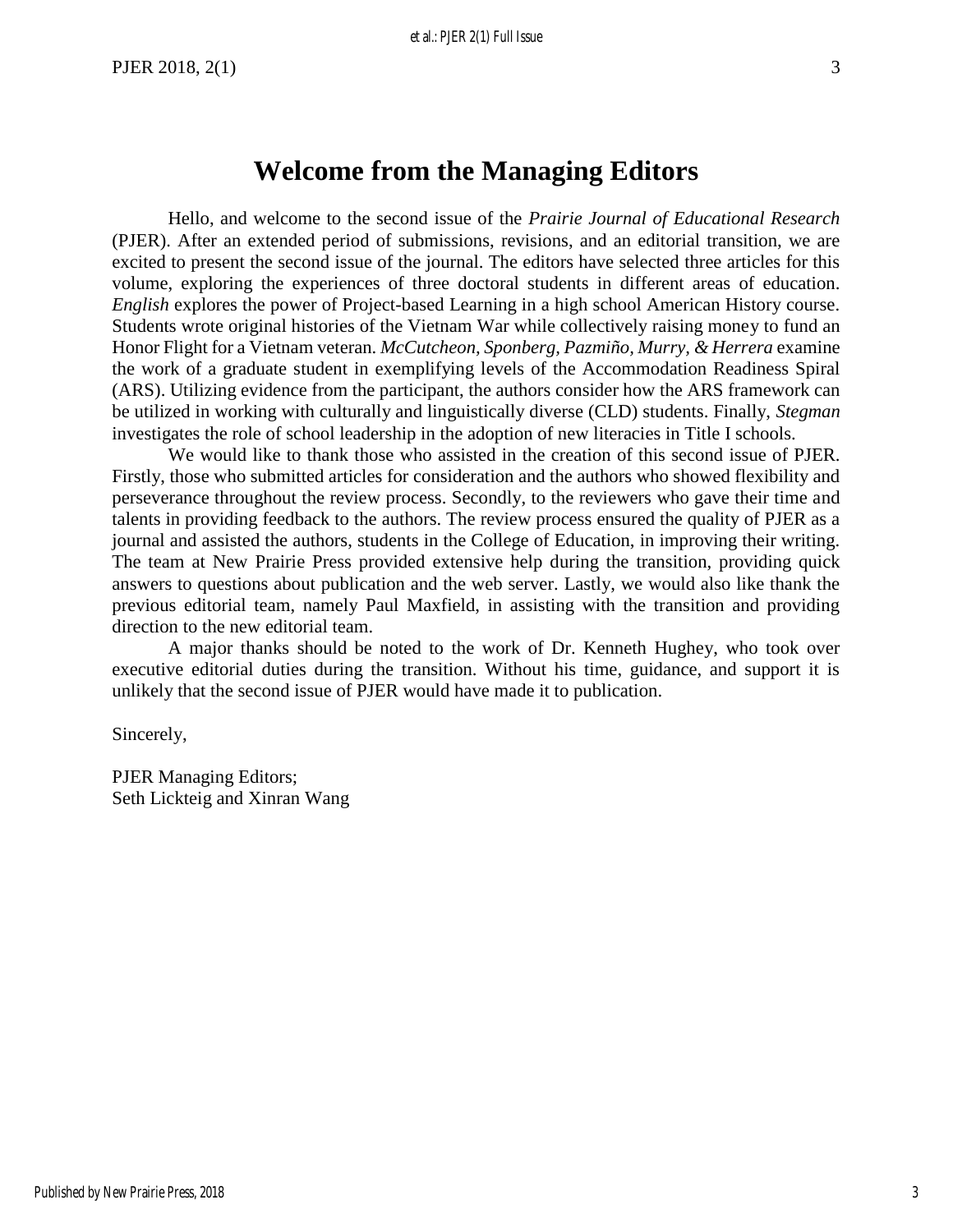# <span id="page-5-0"></span>**Utilizing Project-Based Learning to Increase Engagement and Performance in the High School Classroom**

## **Alan English**

*Project-based learning was incorporated into a high school American History course unit where students were expected to write an original history of the Vietnam War based exclusively on primary sources. Throughout the school year, students working as a collective unit worked to raise funds at school events for the purpose of surprising a class guest speaker, a Vietnam veteran, with a sponsored flight to Washington D.C. through Kansas Honor Flights. In addition to creating an experience of civic participation, student engagement (as measured by rate of completion of the project) and performance (as measured by average grade on the project) were tracked. Statistically significant improvements with a moderate effect size were found in student engagement as compared to previous school years. No statistically significant improvements in student performance were demonstrated. Results support previous literature linking project*based learning to increased student engagement but potentially indicate that student *performance is best manipulated by an alternative mechanism.*

#### **Introduction**

As a former high school teacher, my greatest struggle with student outcomes was not with inability but disengagement. When students failed my class, it was all too often not because of low scores on a multitude of assignments or inability to grasp key concepts. Rather, it was because far too many assignments were never handed in, far too many classes were missed, or a student lacked the engagement to put forth a legitimate effort. It was my observation that many of these students struggled to see a purpose in the education being offered to them or meaning to their attendance in school. My experiences as a high school teacher are not in isolation. In fact, it has been indicated that, "40 to 60 percent of high school students are chronically disengaged; they are inattentive, exert little effort, do not complete tasks, and claim to be bored" (National Research Council, 2004, p. 18). Additionally, Larson (2000) described America's youth as displaying "boredom, alienation, and disconnection" (p. 170). What's more, the stakes of improving student engagement are high. Marks (2000) reported, "Students who are engaged with school are more likely to learn, to find the experience rewarding, to graduate, and to pursue higher education" (p. 154). Indeed, educators, education reformers, and anyone concerned with youth development cannot afford to ignore student engagement. Larson (2000) stated, "A central question of youth development is how to get adolescents' fires lit, how to have them develop the complex of dispositions and skills needed to take charge of their lives" (p. 170). As a high school teacher, this is perhaps the most central issue for which I sought a solution.

One potential solution to this chronic problem of student disengagement is project-based learning (PBL). While there is no universally accepted definition of PBL, one commonly-cited list of criteria of PBL is that of Gijbels, Dochy, Vanden Bossche, and Segers (2005):

1. Learning is student-centered.

- 2. Learning occurs in small student groups.
- 3. A tutor is present as a facilitator or guide.
- 4. Authentic problems are presented at the beginning of the learning sequence,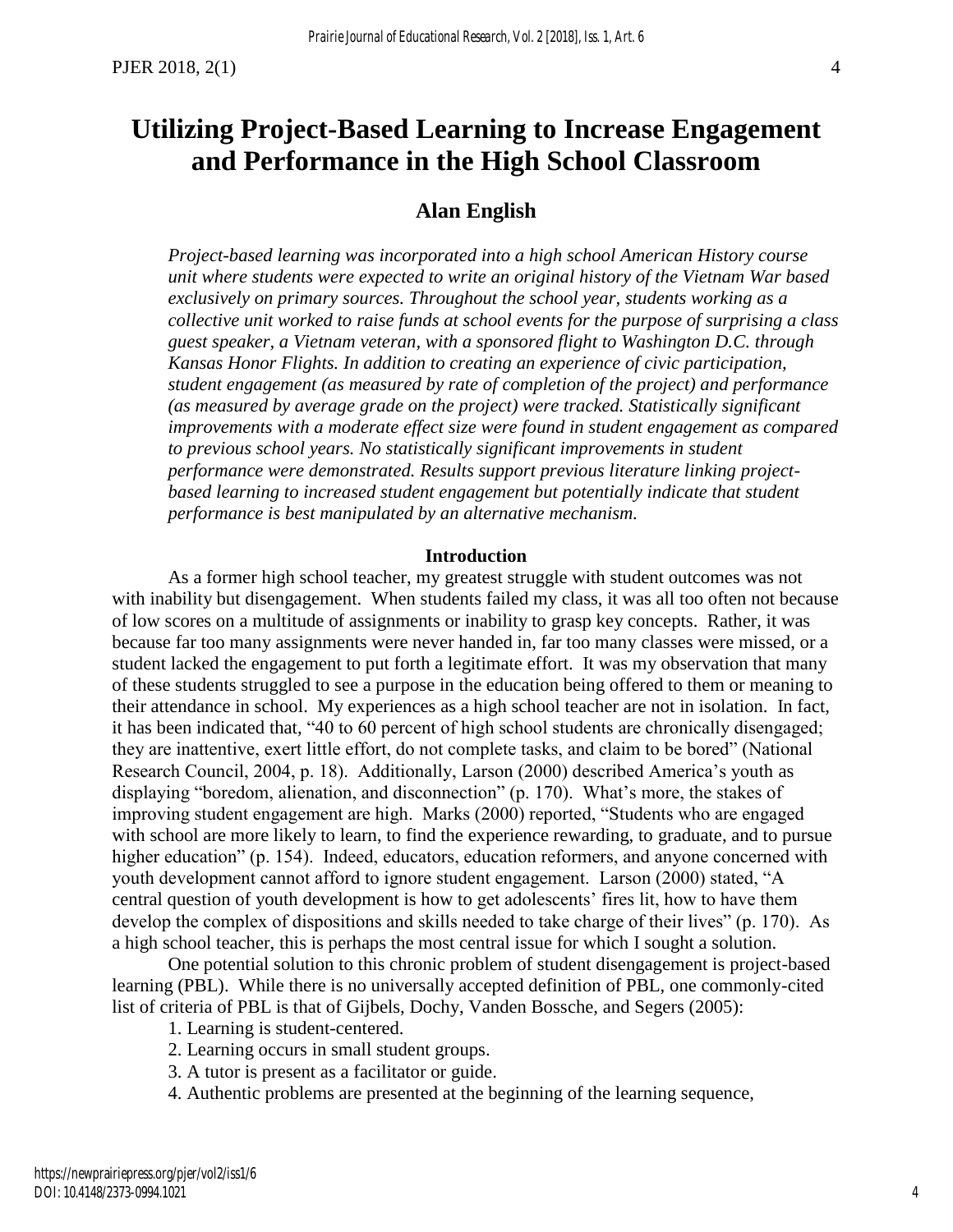5. The problems encountered are used as tools to achieve the required knowledge and the problem-solving skills necessary to eventually solve the problems.

6. New information is acquired through self-directed learning (pp. 29-30).

Whatever definition used, broadly speaking, PBL aims to give students more direct control over their learning experience by presenting them with authentic problems that they and their peers are collaboratively responsible for finding solutions. The aim of this paper is to demonstrate the application of a civic participation-themed PBL in a high school American history classroom and assess with a quasi-experimental design the effectiveness of the PBL in improving student behavioral engagement and student performance.

#### **Literature Review**

#### **Defining Engagement**

One of the most challenging aspects of studying student engagement is determining precisely what behaviors constitute a demonstration of engagement or disengagement. Furthermore, not all engagement is created equally. Engagement among students has been shown to be multifaceted in nature. One of the most common methods of dichotomization of engagement in an academic context is into the categories of behavioral, emotional, and cognitive engagement (Fredricks, Bluemenfeld, & Paris, 2004). Behavioral engagement is demonstrated by involvement, attendance, and effort in classroom activities (Fredricks, 2011). Most notably to this study, behavioral engagement has been previously measured by the completion of academic assignments (Connell, Spencer, & Aber, 1994; Finn & Rock, 1997; Fredricks et al, 2004). Emotional engagement includes prevalent positive emotions such as belonging, happiness, and interest as opposed to negative emotions such as isolation, anxiety, or boredom. Finally, cognitive engagement is defined as a willingness to put forth cognitive energies to understand complex ideas (Fredricks, 2011). Due to the multifaceted nature of student engagement, isolating factors that can demonstrate an influence upon engagement can prove problematic. This study, however, will emphasize behavior management and its role in completing assignments within a class.

#### **Benefits of Project-Based Learning**

Project-based learning (PBL) has been tied to a host of educational benefits. For example, PBL courses have demonstrated higher test scores in an Advanced Placement U.S. Government and Politics (Parker et al., 2013), science (Geier, Blumenfeld, Marx, Krajcik, Fishman, Soloway, & Clay-Chambers, J, 2008), and college entry-level chemistry (Barak & Dori, 2004). PBL has also demonstrated improved content knowledge and retention in a high school economics course (Mergendoller, Maxwell, & Bellisimo, 2006) as well as a master's level teacher education course (Garcia, 2016). PBL has been demonstrated to promote greater tolerance in diverse classrooms (Voronchenko, Klimenko, & Kostina, 2015). Additionally, in survey data collected in a graduate level PBL course, students demonstrated improved "responsibility, problem solving, self-direction, communication, and creativity" (Wurdinger & Qureshi, 2014, p. 283). In the same study, however, students demonstrated no benefits in "time management, collaboration, and work ethic" (Wurdinger & Qureshi, 2014, p. 283). Collectively, it can be seen that PBL represents a promising teaching methodology that justifies further research into its potential benefits.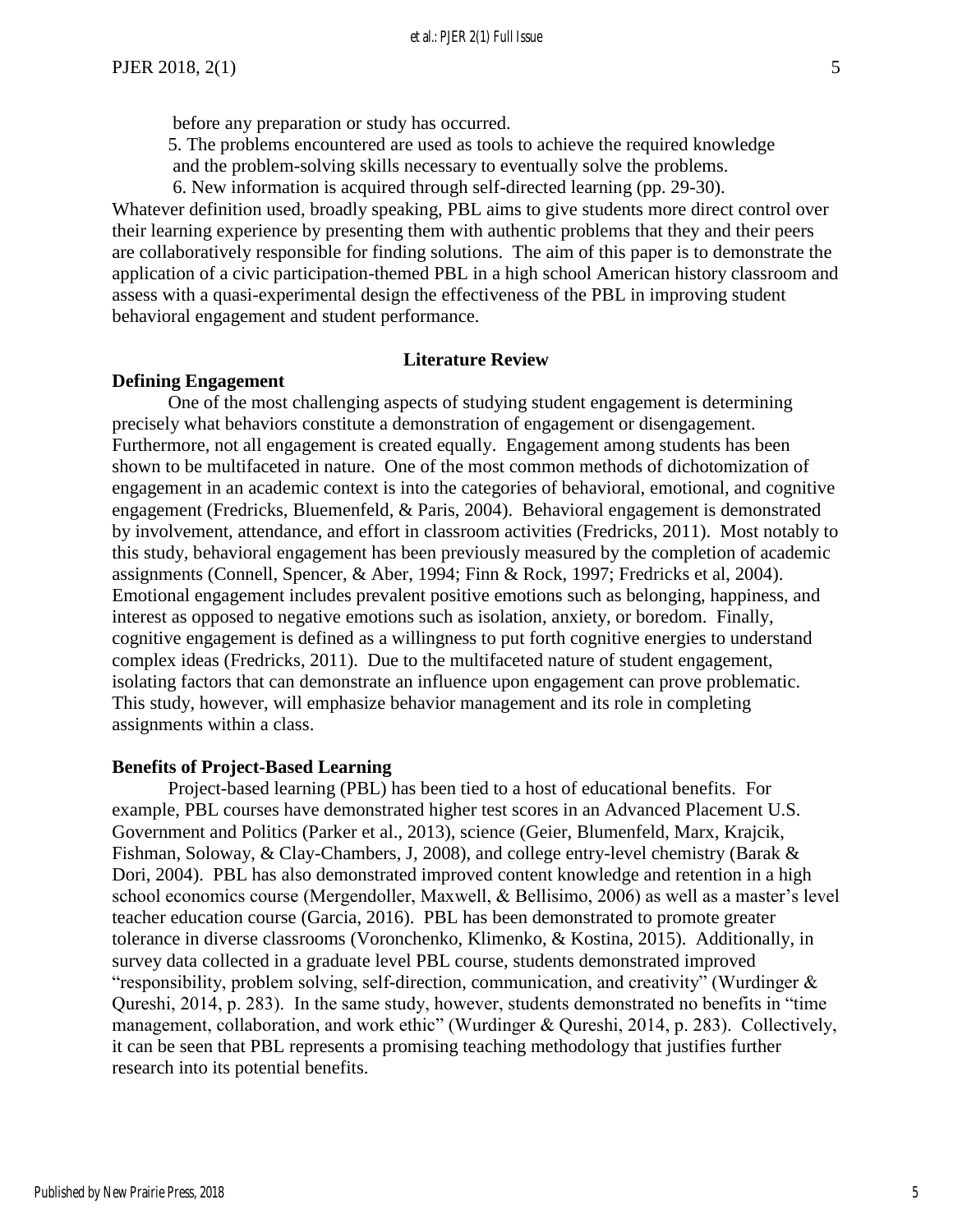#### **Targeting Engagement through Project-based Learning**

Although my teaching experiences and literature (National Research Council 2004; Larson, 2000) would indicate that student disengagement is a significant problem in America, engagement has also been shown to be a malleable quality that can be improved with effective instruction (Fredricks et al, 2004; Lerner, Almerigi, Theokas, & Lerner, 2005). It would seem logical that PBL, a strategy that specifically aims to increase the degree of student involvement in solving authentic, meaningful problems, would lead to increased student engagement if implemented effectively. Nevertheless, the data linking PBL's ability to improve student engagement is yet in its developmental stage. Several scholars have given theoretical support to giving students greater independence and authentic work in schools, a centerpiece of PBL, in order to increase engagement (Fredricks, 2011; Fredricks et al, 2004; Larson 2000; Marks, 2000). Lattimer and Riordan (2011) provided antidotal evidence of High Tech Middle School, a charter school which emphasizes project-based learning, leading to increased student engagement through practical, authentic project in all subject areas. Overwhelmingly, the content areas that had been able to produce the most promising data regarding PBL's potential to increase student engagement are science, technology, engineering, and mathematics (STEM). This is not surprising because PBL is most associated with STEM classes (Duke, Halvorsen, & Strachan, 2016). In STEM classes, PBL has been able to demonstrate increased student engagement (Chu, Minasian, & Yi, 2012; Holmes & Hwang, 2014; Robinson, 2013; Zhang, Peng, & Hung, 2009). While these results are encouraging, greater research needs to be done on PBL's ability to increase student engagement in social science courses, such as history. Additionally, greater attention is needed in differentiating between behavioral, emotional, and cognitive engagement among students (Fredricks et al., 2004).

#### **Background**

In 2010, I had the opportunity to attend the National Council for the Social Studies Conference in Denver, CO. Among the many excellent speakers I was able to see over the weekend was Dr. Eric B. Freedman. Dr. Freedman presented on a unit of instruction he had created on the Vietnam War and had based his dissertation upon. In the unit, students were asked to create an original textbook on the Vietnam War based exclusively on primary sources provided by the instructor. By creating their original history on the Vietnam War, they were simulating the work of historians. For a complete account of Dr. Freedman's original unit, see Freedman (2015). I was immediately impressed because of the potential I saw for creative and rigorous work with primary sources as well as an appreciation for the history-making process, the work of professional historians. I used an adapted version of Dr. Freedman's work as a focal point of my high school American History course for the last seven years.

#### **Vietnam Textbook Project**

In my unit adapted from Dr. Freedman's, students were presented a series of primary sources (see table 1). My choice of sources, which varied slightly from year to year but remained constant within the years included in this study, admittedly gave an American emphasis to the Vietnam War. This was not out of a desire to skew the unit toward an exclusively American perspective but rather out of recognition of content covered by the same students with my colleagues the previous year in their World History course. In retrospect, a more global perspective of the Vietnam War could have been taken, although at the time of this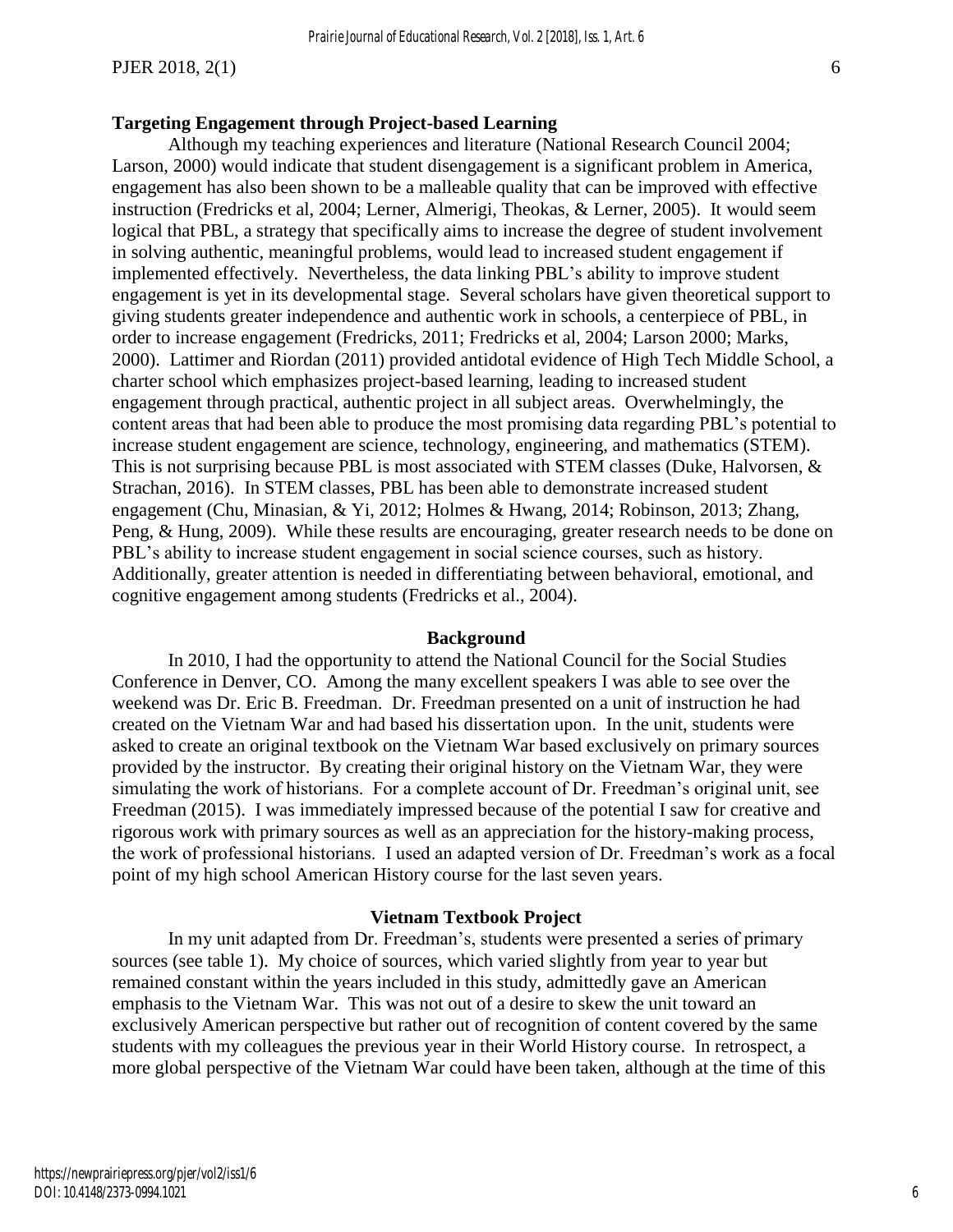study, I decided it necessary to keep the primary source selection consistent, as to not introduce unnecessary extraneous variables.

Table 1

| Vietnam Textbook Project Documents                        |                                |
|-----------------------------------------------------------|--------------------------------|
| Document                                                  | Date                           |
| The Final Declaration of The Geneva Conference:           | July 21, 1954                  |
| On Restoring Peace in Indochina                           |                                |
| Thích Quảng Đức Photograph/Dept. of State Telegraph on    | June 11, 1963/ August 24, 1963 |
| Ngo Dinh Diem                                             |                                |
| <b>Tonkin Gulf Resolution</b>                             | August 7, 1964                 |
| Dean Rusk NBC Interview Excerpt                           | August 5, 1964                 |
| Lyndon Johnson/Robert Anderson Phone Conversation         | August 3, 1964                 |
| Excerpt                                                   |                                |
| McGeorge Bundy Memo to Lyndon Johnson Excerpt             | January 6, 1964                |
| Lyndon Johnson Speech on Vietnam Excerpt                  | July 28, 1965                  |
| Richard Nixon Silent Majority Speech Excerpt              | November 3, 1969               |
| John Kerry Senate Hearing Excerpt                         | April 22, 1971                 |
| Martin Luther King Jr. Speech at Riverside Church Excerpt | April 4, 1967                  |
| A Marine's Guide to the Republic of Vietnam Excerpt       | May, 1968                      |
| "Dear America: Letters Home from Vietnam"                 | 1987                           |
| <b>Treaty of Paris Excerpts</b>                           | January 24, 1973               |
| <b>Vietnam Veteran Guest Speaker</b>                      | <b>No Date</b>                 |
| Fall of Saigon News Coverage – NBC and BBC                | April 30, 1975                 |
| What Should We Tell Our Children About Vietnam?           | 1988                           |
| Excerpts                                                  |                                |

Note. The Vietnam Veteran Guest Speaker primary source is bolded for emphasis. Vietnam veterans came to speak to my classes every year the project was conducted, however, it only included a project-based learning experience during the 2016-2017 school year.

Additionally, I am aware that my definition of "primary" source is taken a bit liberally, particularly with the documentary, "Dear America: Letters Home from Vietnam". The video is based around a compilation of letters written by American Vietnam servicemen and servicewomen. Consequentially, my students watched the video as a convenient, efficient, and student-friendly substitution for reading dozens of letters. In many years, when students were absent the day of our class viewing of the video, I provided transcripts of several of the letters presented in the video. It was a seamless substitution, the only downside of which was that absent students reading the texts were exposed to less letters and therefore less content. Additionally, the video is of sufficient quality to justify its use in a unit of otherwise more "pure" primary sources. Finally, in two cases, I chose to combine two primary sources: first the Thích Quảng Đức photograph and Department of State Telegraph on Ngo Dinh Diem and secondly the NBC and BBC broadcasts of the Fall of Saigon. This was again done for efficiency's sake. In the case of the former, it was also done so that I could more directly show the relationship between the two documents. Protests against the Diem government due to its corruption were an important factor in the American government's reconsideration of its support for the Diem regime.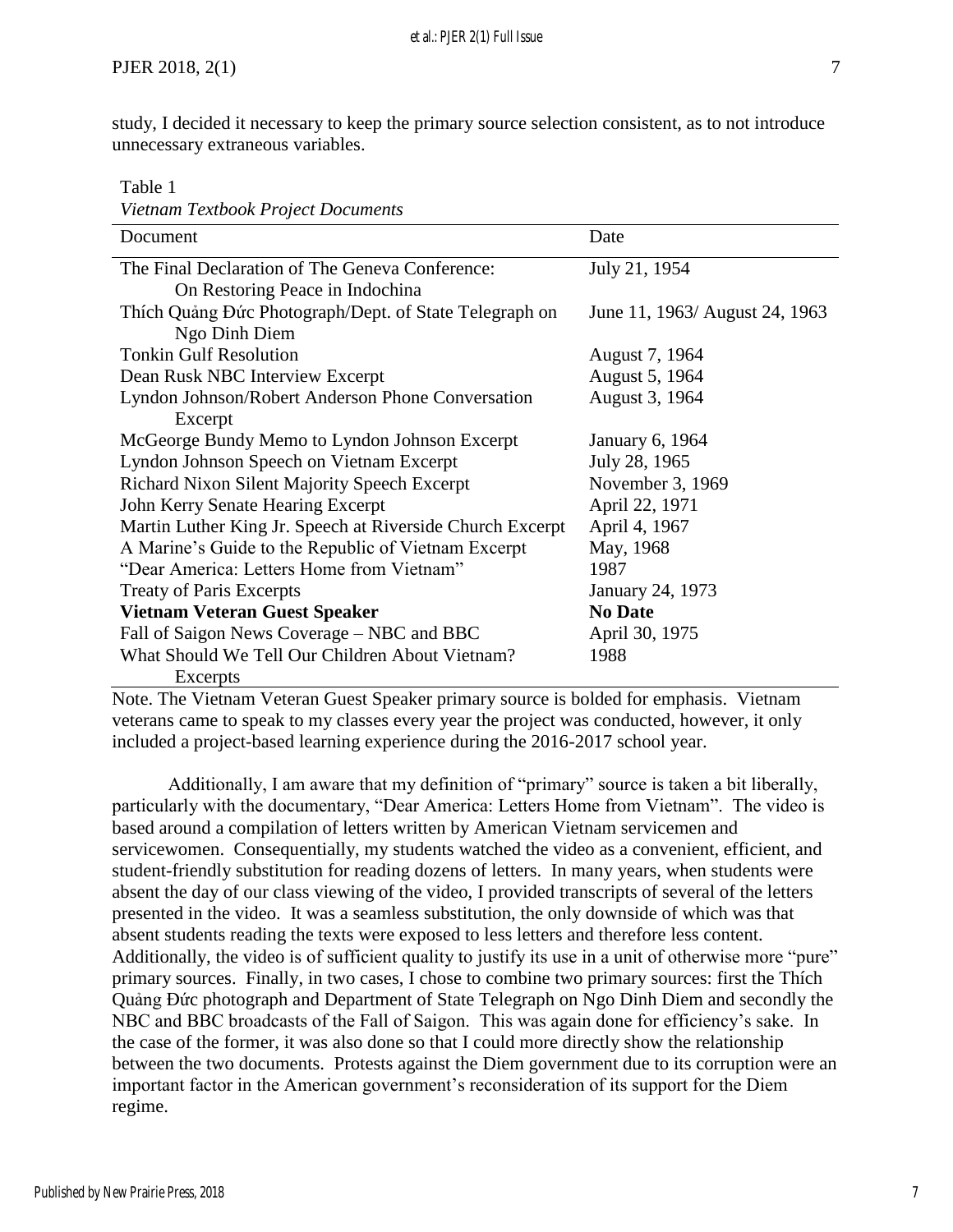For each primary source, students were asked to complete a document analysis sheet, see Appendix A. It has been abbreviated only by reducing the spaces for students to write. This form, along with class discussion, encourages students to engage in the historical thought process about a document's perspective, bias, and message as well as its usefulness or limitations in the history-making process. Upon completion of their primary sources and document analysis sheets, students had compiled a large amount of data on the Vietnam War. Their greatest challenge was then deciding how to prioritize and organize that wealth of information. Students were asked to create a three-page textbook of the Vietnam War in a digital format. Each textbook was an original history of the Vietnam War with few limitations placed upon the students other than the inclusion of three pictures. Students were able to use any approved computer program, arrange their textbook in any fashion they found to be of the greatest historical effectiveness, and emphasize any aspect of the War they saw fit. Because of the limitation of three pages, however, students were forced to make difficult decisions about what to leave out or how to abbreviate.

Upon completion of the project, students were able to reflect on their history-making experience and use it to critique their classroom's textbook. This stage of the project offered perhaps the most fulfilling lessons for me as a teacher to watch my students realize. Once they had created an original textbook, students were able to realize the limitations of textbooks in general. They were able to see that textbooks are often forced to give limited coverage of important aspects of history. Finally, they received a basic introduction into being a critical historian, a creator, and a critic of history rather than a retainer of it. See figure 1 for a visualization of the textbook project from 2014-2016 school years. Figure 1. Vietnam Textbook Project 2014-2016 School Years



#### **Kansas Honor Flights Service Project**

For several years, I was largely satisfied with my adapted version of Dr. Freedman's unit. I had overseen many students create content rich, professional looking textbooks. During the 2016-2017 school year, however, I decided that I could be successful at a higher level and with a higher purpose. In an effort to decrease the number of students who became disengaged and did not complete the assignment, I decided to imbed a project-based learning experience. As noted in table 1, I had been privileged to have had a number of Vietnam veterans come to my class and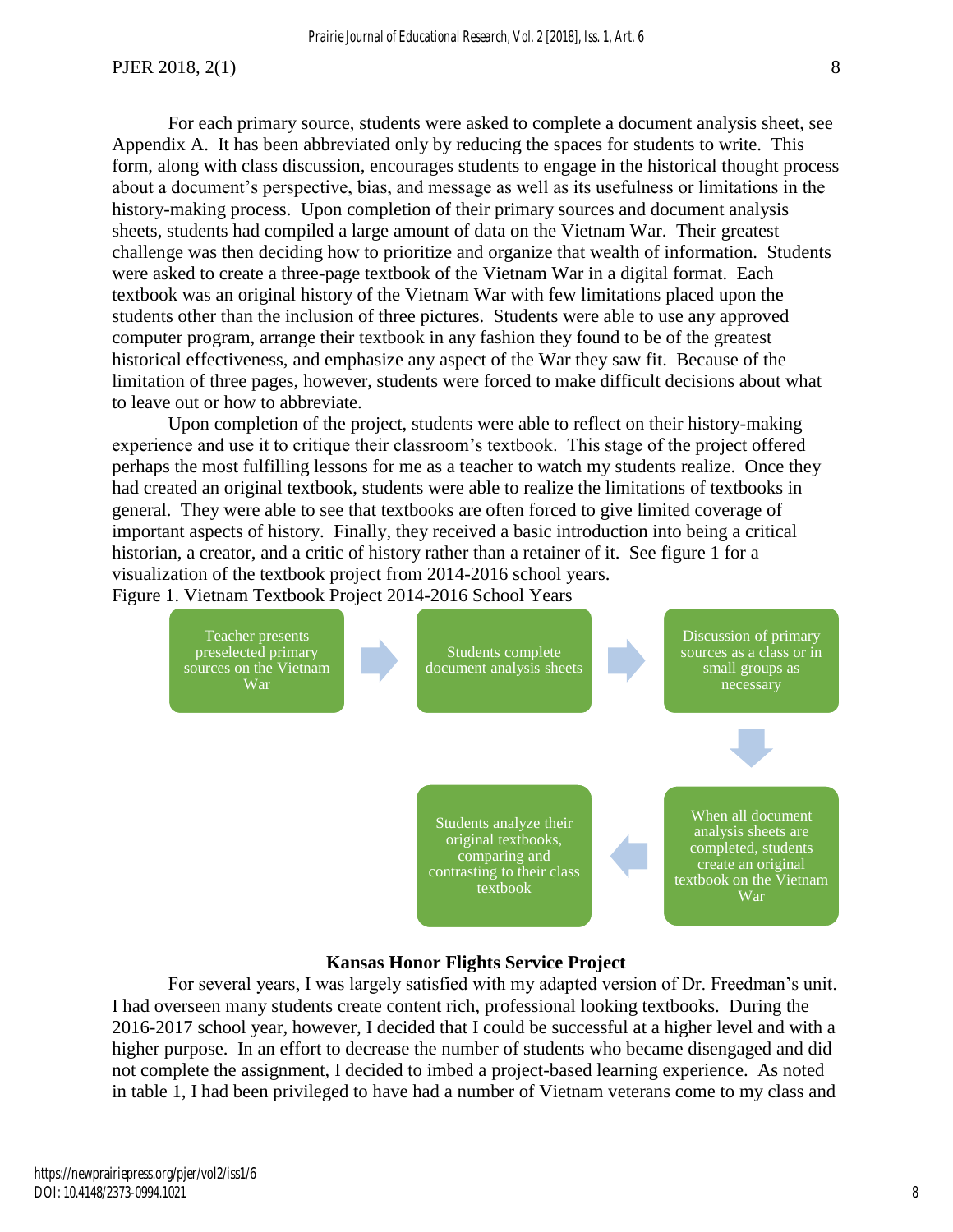share their experiences, stories, and insights with my students. Every year I had taught the Vietnam textbook assignment, I incorporated these guest speakers as one of our primary sources. It was always a highlight of the year. Our "authentic problem" (Gijbels et al., 2005, p. 30) presented in our project-based learning experience was to fund raise to surprise our Vietnam veteran guest speaker with a flight to Washington, D.C. through Kansas Honor Flights.

Kansas Honor Flights is an organization whose sole purpose is to raise funds to fly Kansas veterans to Washington, D.C. to visit memorials, meet representatives, and experience other points of interest as a small demonstration of gratitude toward those who served our nation. I first became familiar with Kansas Honor Flights when my grandfather-in-law, a Korean War veteran, was fortunate enough to be able to participate in a Kansas Honor Flight. Focusing on our oldest veterans, they are currently transitioning from primarily servicing World War II and Korean War veterans to Vietnam veterans. When I had the opportunity to meet my grandfatherin-law and the rest of the participants in that particular Kansas Honor Flight for their arrival flight, I was impressed by the mission and grassroots nature of the organization. It was not until after later reflection that I decided that an excellent project experience for my students would be to work to raise funds to sponsor our guest speaker for the year to participate in such a Flight.

The fund-raising project would take the entire school year with admittedly bold goals. I sought to facilitate a meaningful experience of civic participation through project-based learning. Additionally, I planned to study the impact of project-based learning on student behavioral engagement (as measured by rate of completion of the project) and student performance on the project (as measured by average percentage grade on the project). Because our guest speaker was a primary source in our Vietnam textbook project, our project-based learning experience was engrained into our class curriculum. While I had given the general structure of the project, much of the decision making and control of its ultimate success or failure was up to the students.

I first contacted my building principal who was immediately supportive of the project. Next, I contacted Kansas Honor Flights. They were not only open to but excited about my potential class project and interested in helping any way they could. I then contacted our building's athletic director about potential school-related fundraising opportunities. I was able to obtain opportunities for students to work tailgate events for our home football games in the fall and concession stand events for four track events in the spring.

Early in the school year, I presented my plan to my students. While they must have been taken aback by their new teacher introducing an unconventional class project, they were for the most part excited. I discussed each of the project committees I had created and told them that after I was able to discuss it with all of my classes, I would allow for open signups. Committees included grant writers, who would apply for a small grant through a local educational foundation; poster advertising, which would construct our physical advertising for the project; poster setup/tear down; social media advertising; and workers for the actual fundraising events. For all Kansas Honor Flights, in the weeks leading up to a flight, family members of the veterans are discreetly contacted and asked to write letters of thanks to the service men and women. To fulfill this aspect of the flight for our guest speaker, I created a committee of letter writers who would write to our veteran guest speaker and express our collective gratitude. I created committee chairs for several of the committees who acted as liaisons between the committee and myself and leadership within the committee. At the time, I decided that some of the committees were too small to justify a chair. All positions including committee chairs were entirely voluntary, but involvement in the project was an expectation of the class. See figure 2 for a visualization of the Vietnam textbook project for the 2016-2017 school year.

9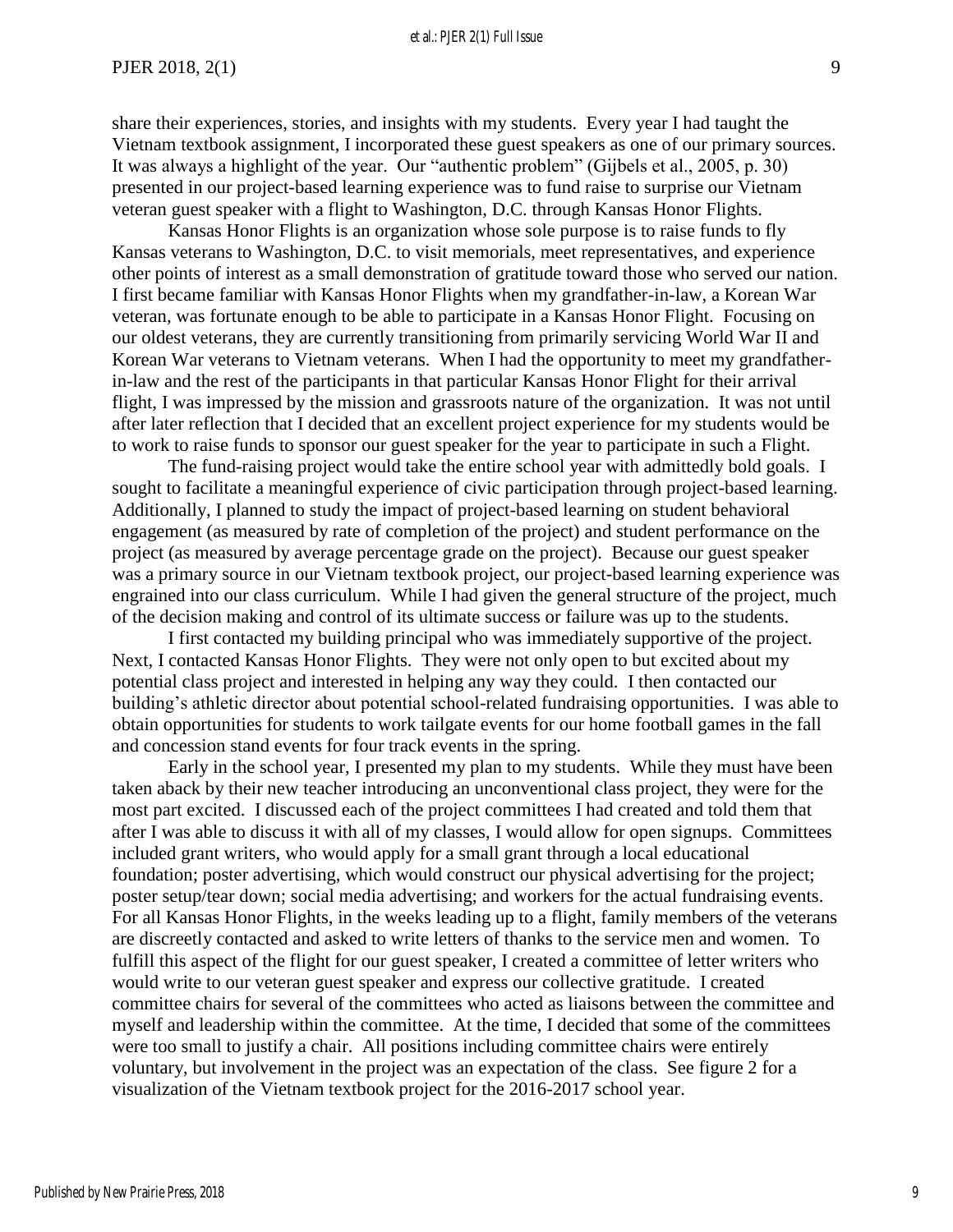#### *Prairie Journal of Educational Research, Vol. 2 [2018], Iss. 1, Art. 6*

PJER 2018, 2(1) 10

# Figure 2. Vietnam Textbook Project 2016-2017 School Year



#### **Participants**

All students involved in this project were enrolled in my American History course in the same Midwest urban high school. The overwhelming majority of students were juniors (age 16 or 17) with an occasional student taking the course a second time as a senior. The Kansas State Department of Education (2016) reports that through the years of the study, the school student population averaged approximately 1000 students. The free/reduced lunch rate averaged approximately 60 percent. The race/ethnicity breakdown averaged approximately 65 percent White, 18 percent Hispanic, 5 percent African American, and the remaining classified as "other." During the years of this study, no significant demographic changes to the school occurred.

#### **Research Design**

This study consisted of a quasi-experimental research design. The control group consisted of my students from the 2014-2016 spring semesters (*n*=302) who completed the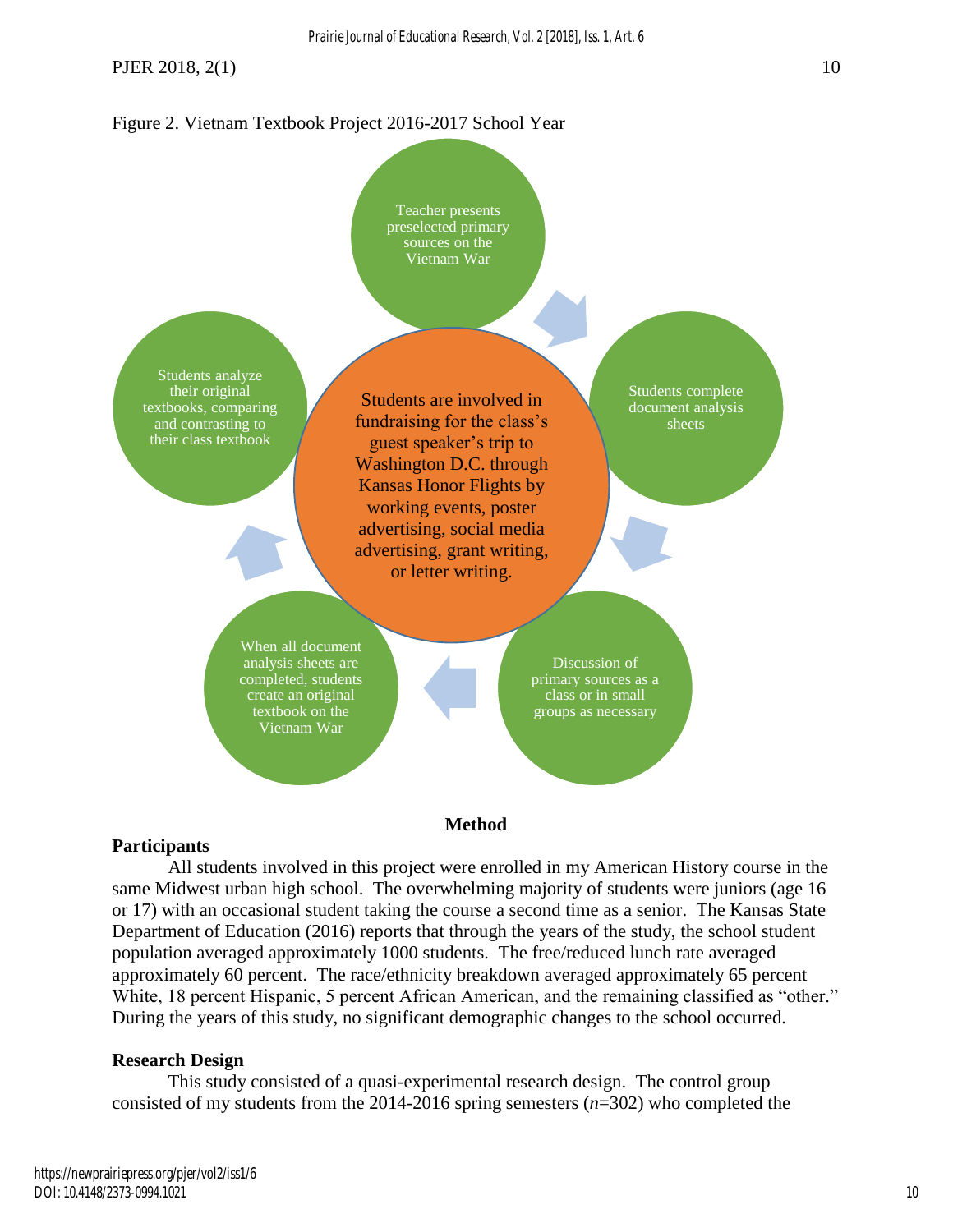Vietnam textbook project but without a project-based learning experience. The experimental group was my students from the 2017 spring semester (*n*=70) who participated in the projectbased learning experience. While this study lacked randomization, the cornerstone of experimental research, quasi-experiments if well-designed can be powerful research models, particularly in educational settings where randomization is not possible or appropriate (Schneider, Carnoy, Kilpatrick, Schmidt, & Shavelson, 2007). In my case, as a practicing high school history teacher with no control over my rosters from one year or even class to another, randomization would have been problematic or impossible. Furthermore, including certain groups of my students in a given year in the project-based learning experiment while excluding others would have likely made for a toxic environment in the control group classes and further introduce extraneous variables, thereby calling the validly of the randomization into question.

While I had assigned the Vietnam textbook project since 2011, only three years of control group were included in this study. This was in order to control extraneous variables such as improved instruction after having taught the project for several years and that I began teaching in a "class within a class" setting in 2014. This added a significant special education population to my classes and changed the teaching environment with my co-teacher also providing instruction. From 2014-2017, the textbook project remained nearly identical with no known significant changes to student population.

I tracked two dependent variables. First, student performance was measured by percentage grade of completed textbook projects. Scores for all groups were calculated by a class rubric, consistent for every year of the study. See appendix B for a copy of the project rubric. While an identical rubric was used for all students involved in this study, it was not a validated instrument. This study represents the utilization of previous school years' data in the Vietnam textbook unit and the introduction of project-based learning into the current year. Because of this structure, it was deemed necessary to keep the textbook project as identical as possible (outside the introduction of project-based learning). Consequentially, the previouslyused rubric was retained. In that spirit, efforts were made to be consistent to the rubric, particularly in terms of expectations of the experimental group as compared to the control group. While the rubric for the textbook project lacked validation, it was my (as a classroom teacher rather than researcher) attempt to measure students' achievement in the creation of a complete, accurate, logical, and cohesive representation of the Vietnam War, expectations that remained consistent throughout all groups involved in the study. The second variable tracked was student behavioral engagement. This was measured by the straightforward measure of completion rate of the textbook assignment.

#### **Results**

This study had an 80.5% participation rate. While high school students proved problematic to get to complete a consent form and return it, considerable efforts were made to include as many of my students into the study as possible. Although they were not available yet, parents that came to parent-teacher conferences were alerted ahead of time that the consent forms would be coming. Students were given the forms and reminded of them daily. After approximately two weeks, all parents who had not yet signed a consent form were emailed. Parents that did not respond that week were then called as a reminder. Finally, another email was sent, this time to students, reminding them of the consent form.

#### **Student Engagement**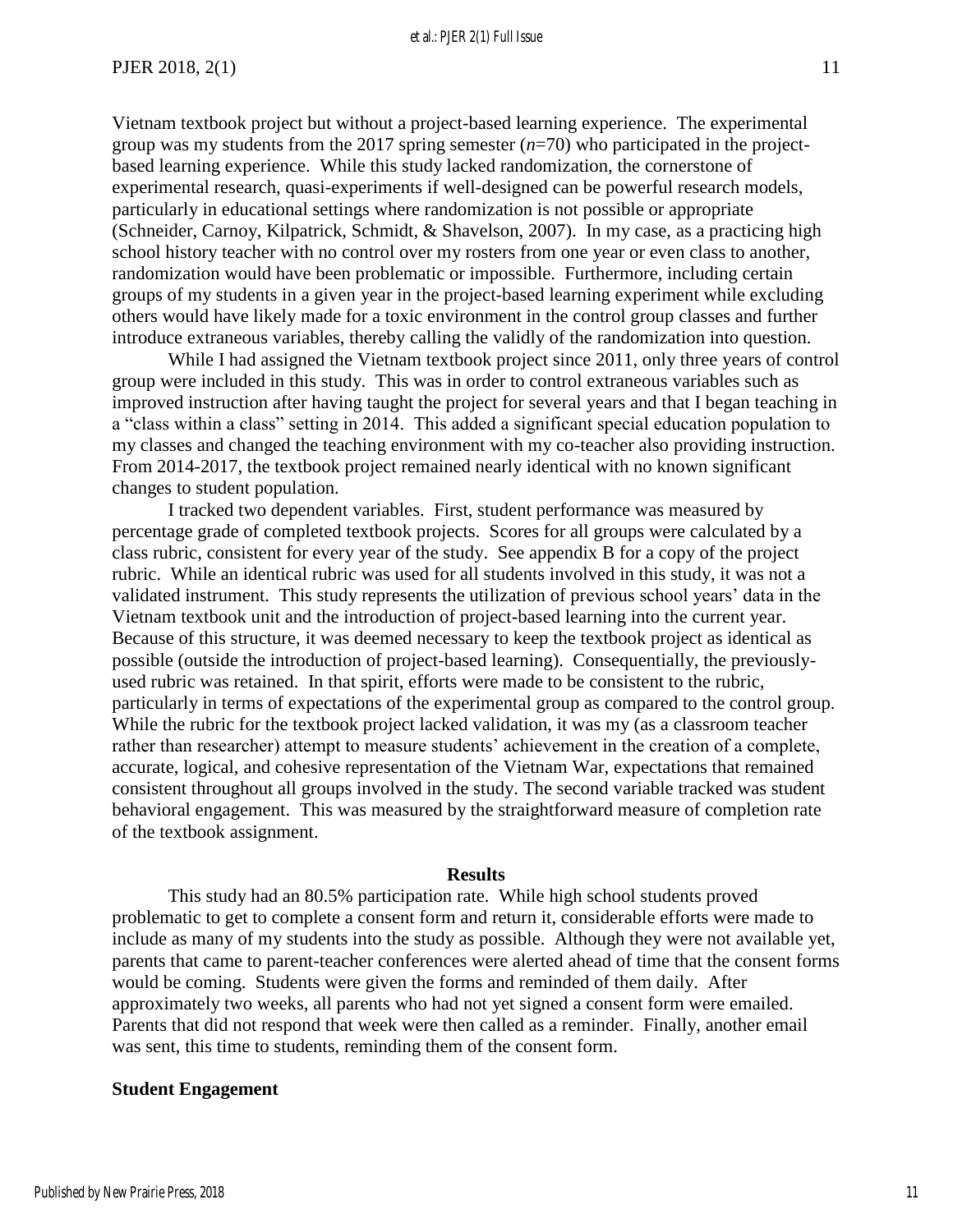In order to quantify student engagement, the rate of completion of Vietnam textbooks was tracked. Students in the 2017 (experimental) group completed their textbook at a 12% higher rate than the 2014-2016 (control) group (92.9% verses 80.8%). In order to put greater meaning to that, an analysis of variance (ANOVA) was calculated. Because of unequal variances, the Brown unequal variance *F*-test was utilized to compare the effects of method of instruction (2014-2016 verses 2017) on rate of completion (Klockars, 2010). A statistically significant effect was found at the  $p < .05$  level,  $[F(1, 152.78) = 9.853, p = 0.002]$ . Furthermore, the Cohen's *d* effect size was .361. This demonstrates that with a moderate effect size, students in the 2017 spring semester were statistically more likely to complete their textbooks than their peers in the 2014-2016 spring semesters.

#### **Student Performance**

Student performance was tracked by percent grade on the project-based on the project rubric. In order to avoid the influence of a change in student engagement (completion of the project), all zeros were removed from the data for this analysis. This way, only students who completed the project were compared. An analysis of variance (ANOVA) was used to compare the effects of method of instruction (2014-2016 verses 2017) on student performance (Klockars, 2010). Statistically significant results were not found at the  $p < .05$  level,  $[F(1, 307) = 0.051, p$  $= 0.82$ ]. This means that students in the 2017 spring semester did not show statistically significant improvement in their performance on their textbooks than their 2014-2016 spring semester peers. It should be noted that the experimental group increased their average score compared to the control group by a very small, insignificant degree (70.2% average grade in the control group, 70.8% in the experimental group).

#### **Discussion**

These results suggest that incorporating project-based learning into course work can increase student behavioral engagement. This supports the growing body of literature indicating PBL's usefulness in increasing student engagement (Chu, et al., 2012; Holmes & Hwang, 2014; Robinson, 2013; Zhang, Peng, & Hung, 2009). Still, current inconsistency of both measurement of engagement and differentiation of the multiple facets of engagement (behavioral, emotional, and cognitive) make placing this study in the context of existing literature problematic. Still, otherwise disengaged students seem to benefit from PBL.

This study was not able to demonstrate improved performance on the class project with the introduction of PBL. While a number of studies have been able to demonstrate a positive impact of PBL on student performance, (Barak & Dori, 2004; Garcia, 2016; Geier et al., 2008; Mergendoller et al., 2006; Parker et al., 2013), most of this existing literature measured performance and/or knowledge retention as a test rather than a project that was embedded into the project-based learning experience. Despite the inability to demonstrate an association between PBL and student performance, it is worth nothing that student behavioral engagement demonstrated improvement without sacrificing student performance. In other words, this study demonstrated that more of my students completed their assignment but at the same average quality of previous years.

#### **Implications and Conclusion**

This study was able to demonstrate a significant increase in behavioral student engagement with the implementation of PBL. These results confirmed much of existing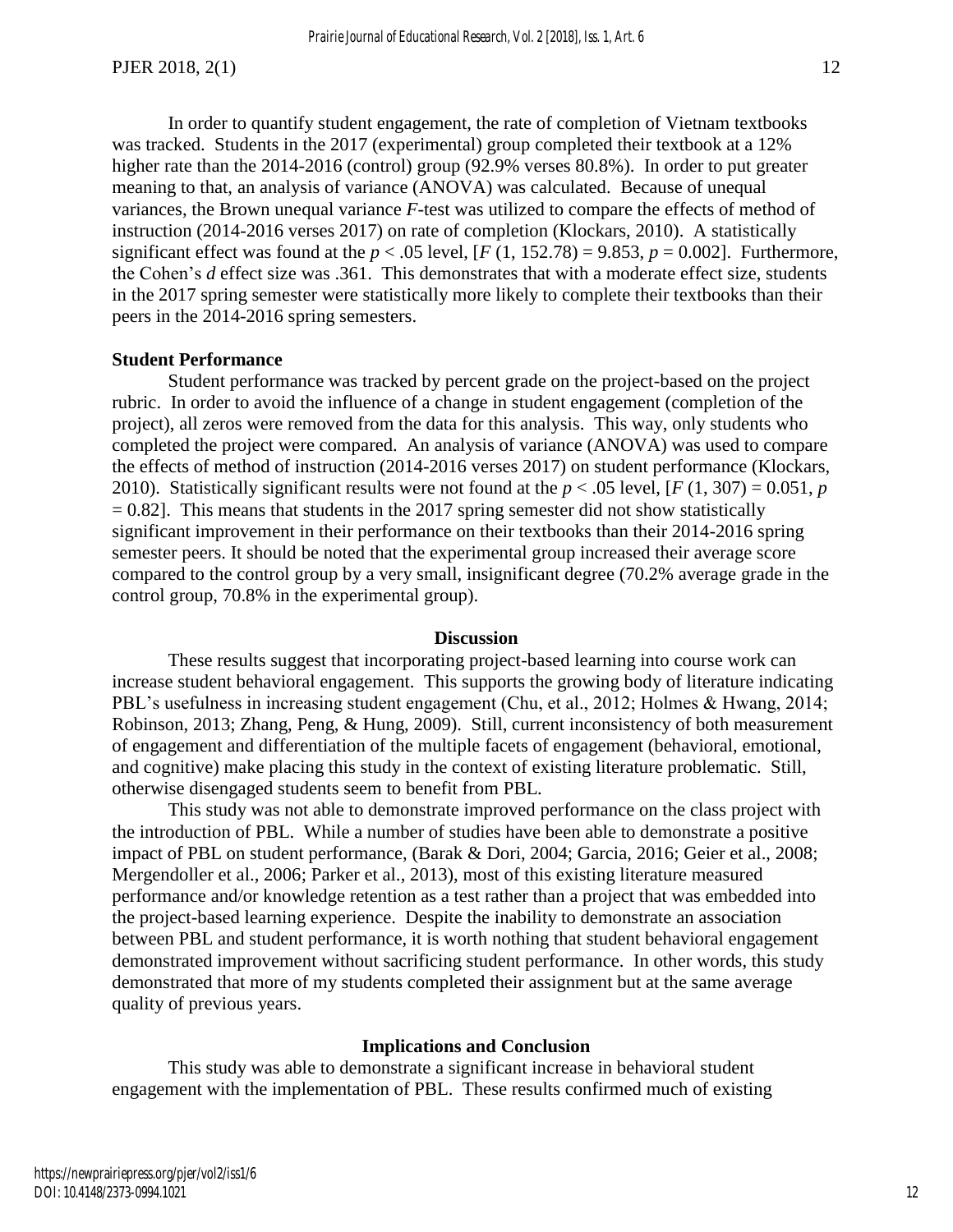literature that through creating an engaging experience aimed at a collective, worthwhile, authentic goal, students will be more engaged and inclined to complete academic work. It was not able, however, to demonstrate a significant increase in student performance. It should be noted that this study lacked a validated instrument to measure student performance and should therefore not be interpreted to negate the work of previous studies linking PBL to student performance.

As the classroom teacher that implemented the PBL experience, I was not surprised by these positive results linking PBL to increased behavioral engagement. Throughout the unit, I felt as though my students were engaged in a way I had not previously experienced. Time after time, I was impressed and humbled by seeing high school teenagers, perhaps at times the most difficult possible population to engage, truly seeing meaning in this project. I saw this when my poster-making committee decided to meet at a local coffee shop to make posters on a weekend. I saw this when one student, who transferred from my class after the fall semester and was therefore unable to complete her obligation to the project, approached me and asked if she could work a concession stand event just to help the cause. I saw this when a group of students were crying in the front row the day of our veteran guest speaker's presentation when I was about to surprise him with his sponsored flight. I saw this with the attentiveness with which my students listened to me read the local newspaper article that had been written about our project. Finally, I saw this in the resistance my students gave me when I suggested opening our guest speaker event to other classes in the school. As one student put it, "If they want a guest speaker, they can put in the work we did." Although the spirit of this comment was a bit more selfish than I would like out of my students, I can't imagine that any teacher has ever seen this sense of ownership, engagement, and class unity from students who have been assigned worksheets. My only question was if this increased engagement which I perceived based on my experience as a classroom teacher would lead to more students completing the assignment. This study indicated that it can.

This is not to say the project went perfectly. First, any teacher would love to improve student performance in addition to engagement. This study was not able to achieve this. Additionally, the structure of the project itself was imperfect. If I were to recreate it, I would create a committee chair for every committee. At the time of creating the committees, it did not seem necessary to give some of the smallest committees a chair. Several committee chairs, however, seemed to thrive when given a sense of leadership. I would have loved to have given this opportunity to a few more of my students. If given the chance, I also would do a better job at brainstorming with the social media committee. My intention was to give the committee considerable freedom, responsibility, and the sense of an authentic problem to solve. This was based on best practices by current literature (Fredricks et al., 2004; Larson, 2000; Marks, 2000). In my case, this was perhaps in error. The social media committee proved ineffective, uninspired, and unmotivated; the end result of which was the replacement of the committee chair. Had I given more direction and leadership to the committee, this potentially could have been avoided. Finally, I would have found more for my grant writing committee to do. The grant writing process proved very simple, and those students ultimately put in considerably less work than their peers in other committees. Those flaws considered, the project was a success, one that I hope other teachers are inspired to emulate, and the source of greatest pride in my secondary education career.

13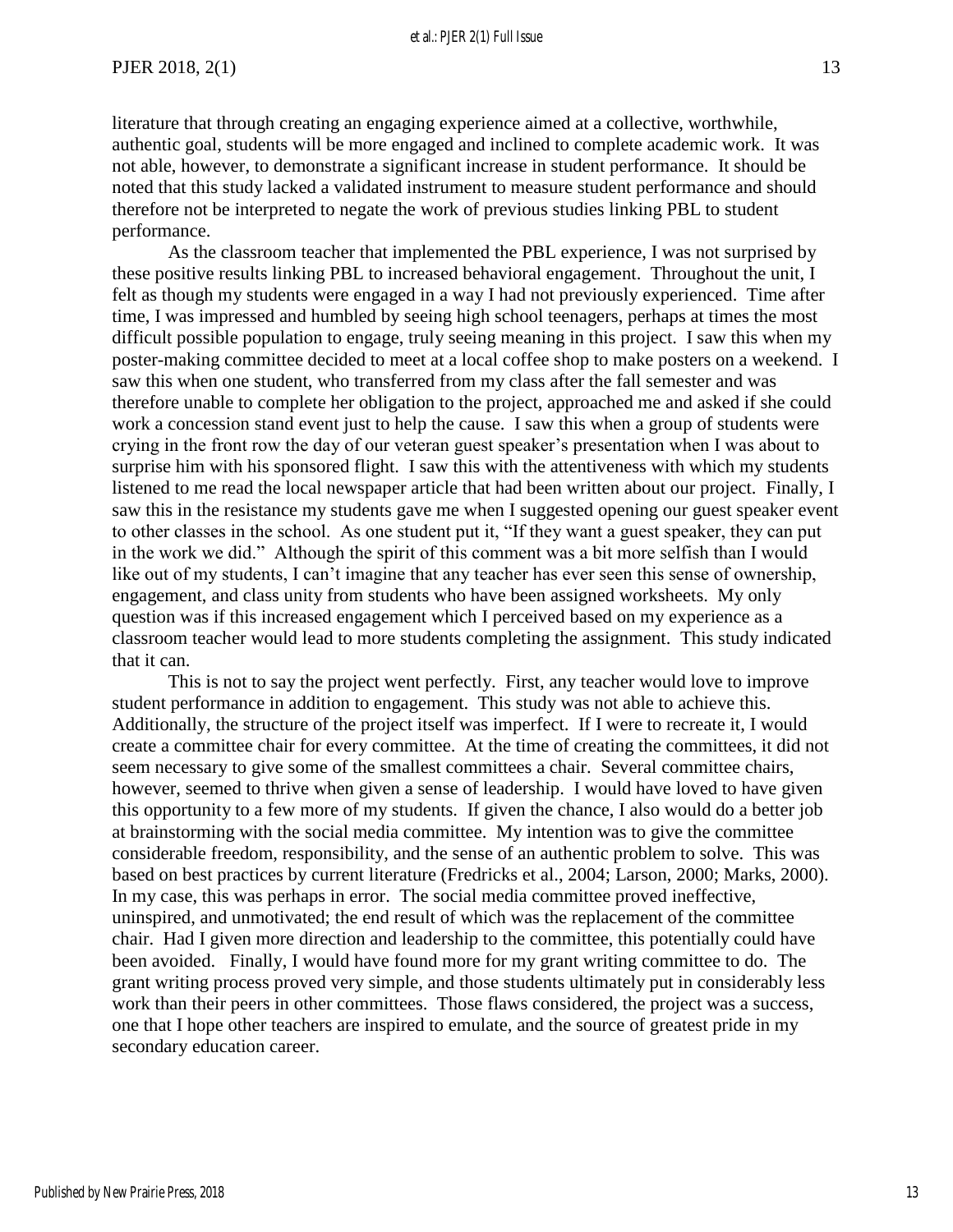#### References

- Barak, M. & Dori, Y. (2004). Enhancing undergraduate students' chemistry understanding through project‐based learning in an IT environment. *Science Education, 89,* 117-139. doi:10.1002/sce.20027
- Chu, R., Minasian, R., Yi, X. (2012). Inspiring student learning in ICT communications electronics through a new integrated project-based learning approach. *International Journal of Electrical Engineering Education, 49*(2), 127-135. doi:10.7227/IJEEE.49.2.3
- Connell, J. P., Spencer, M. B., & Aber, J. L. (1994). Educational risk and resilience in African American youth: Context, self, action, and outcomes in school. *Child Development, 65*, 493–506. doi:10.2307/1131398
- Duke, N., Halvorsen, A., & Strachan, S. (2016). Project-based learning not just for STEM anymore. *Phi Delta Kappan, 98*(1), 14-19.
- Finn, J. D., & Rock, D. A. (1997). Academic success among students at risk for school failure. *Journal of Applied Psychology, 82*, 221–234. doi:10.1037/0021-9010.82.2.221
- Fredricks, J. (2011). Engagement in school and out-of-school contexts: A multidimensional view of engagement. *Theory into Practice, 50*, 327-335. doi:10.1080/00405841.2011.607401
- Fredricks, J., Blumenfeld, P., & Paris, A. (2004). School engagement: Potential of the concept, state of the evidence. *Review of Education Research, 74*, 59-109.
- Freedman, E. (2015). "What happened needs to be told": Fostering critical historical reasoning in the classroom. *Cognition and Instruction*, *33,* 357-398. doi:10.1080/07370008.2015.1101465
- Garcia, C. (2016). Project-based learning in virtual groups Collaboration and learning outcomes in a virtual training course for teachers. *Procedia - Social and Behavioral Sciences, 228*, 100-105. doi:10.1016/j.sbspro.2016.07.015
- Geier, R., Blumenfeld, P. C., Marx, R. W., Krajcik, J. S., Fishman, B., Soloway, E., & Clay-Chambers, J. (2008). Standardized test outcomes for students engaged in inquiry-based science curricula in the context of urban reform. *Journal of Research in Science Teaching, 45*, 922-939.
- Gijbels, D., Dochy, F., Vanden Bossche, P., & Segers, N. (2005). Effect of problem based learning: A meta-analysis from the angle of assessment. *Review of Educational Research*, *75*, 27–61.
- Holmes, V. & Hwang, Y. (2014). Exploring the effects of project-based learning in secondary mathematics education. *The Journal of Educational Research, 109,* 449-463. doi:10.1080/00220671.2014.979911
- Kansas State Department of Education. (2016). *Kansas report card 2015-2016*. Retrieved from http://ksreportcard.ksde.org/demographics.aspx?org\_no=State&rptType=3
- Klockars, A. (2010). Analysis of variance. In G. Hancock & R. Mueller (Eds.), *The reviewer's guide to quantitative methods in the social sciences* (pp. 1-13). New York, NY: Routledge.
- Larson, R. (2000). Toward a psychology of positive youth development. *American Psychologist*, *55*, 170-183. doi:10.1037//0003-066x.55.1.170
- Lattimer, H., & Riordan, R. (2011). Project-based learning engages students in meaningful work. *Middle School Journal, 43*(2), 18-23. doi:10.1080/00940771.2011.11461797
- Lerner, R., Alberigi, J., Theokas, C., & Lerner, J. (2005). Positive youth development. *Journal of Early Adolescence, 25*, 10-16. doi:10.1177/0272431604273211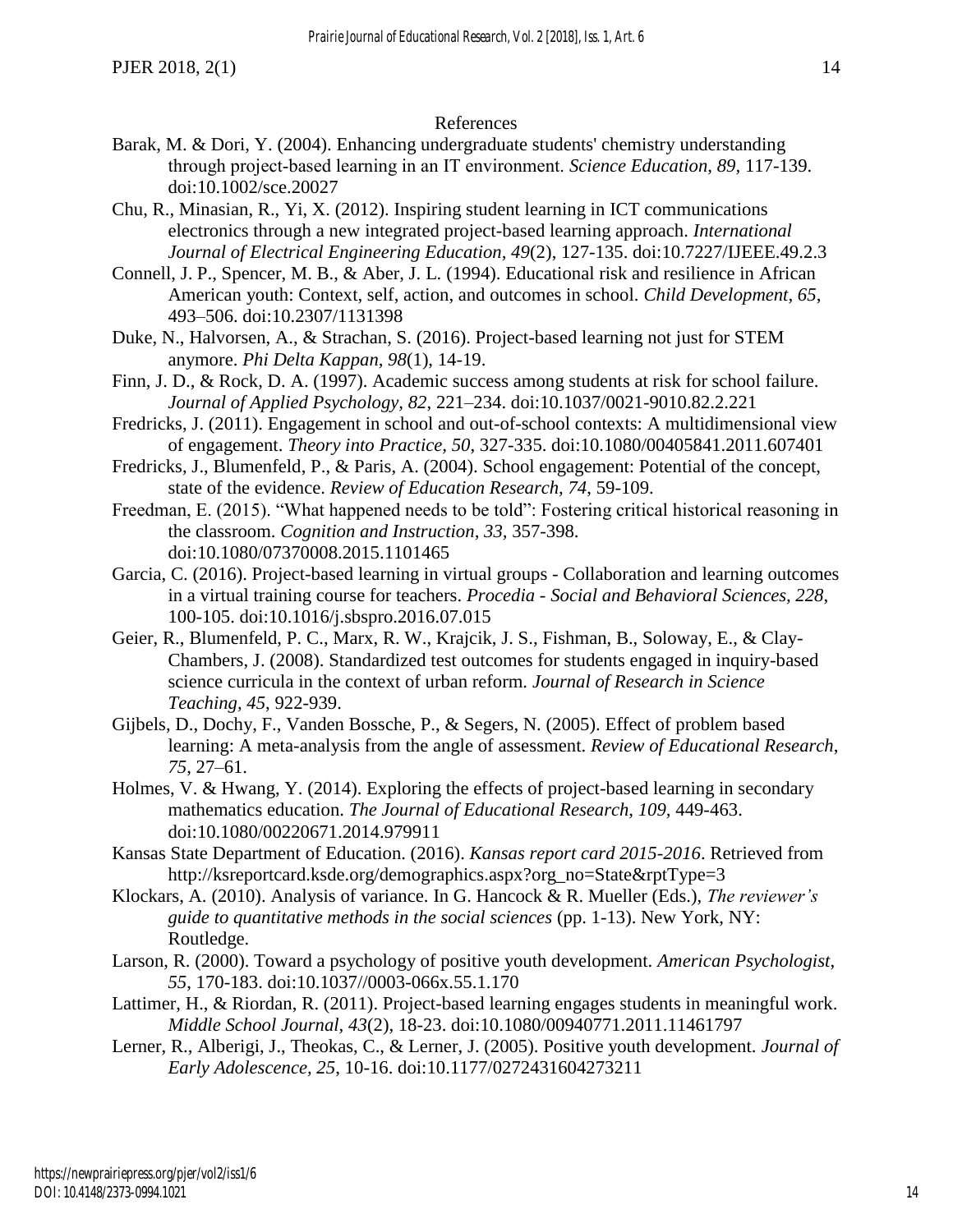#### et al.: PJER 2(1) Full Issue

- Marks, H. (2000). Student engagement in instructional activity: Patterns in elementary, middle, and high school years. *American Educational Research Journal, 37*, 153-184.
- Mergendoller, J. R., Maxwell, N. L., & Bellisimo, Y. (2006). The effectiveness of problem-based instruction: A comparative study of instructional methods and student characteristics. *Interdisciplinary Journal of Problem-Based Learning*, 1(2). doi:10.7771/1541-5015.1026
- National Research Council. (2004). *Engaging schools: Fostering high school students' motivation to learn*. Washington, DC: The National Academies Press.
- Parker, W.C., Lo, J., Yeo, A.J., Valencia, S.W., Nguyen, D., Abbott, R.D. … Vye, N.J. (2013). Beyond breadth-speed-test: Toward deeper knowing and engagement in an Advanced Placement course. *American Educational Research Journal, 50,* 1424-1459.
- Robinson, J. (2013). Project-based learning: Improving student engagement and performance in the laboratory. *Analytical and Bioanalytical Chemistry, 405*, 7-13. doi:10.1007/s00216- 012-6473-x
- Schneider, B., Carnoy, M., Kilpatrick, J., Schmidt, W., & Shavelson R. (2007). *Estimating causal effects using experimental and observational designs: A think tank white paper.* Washington DC: American Educational Research Association.
- Voronchenko, T., Klimenko, T., & Kostina I. (2015). Learning to live in a global world: Projectbased learning in multicultural student groups as a pedagogy of tolerance strategy. *Procedia - Social and Behavioral Sciences, 191,* 1489-1495. doi:10.1016/j.sbspro.2015.04.472
- Wurdinger, S. & Qureshi, M. (2015). Enhancing college students' life skills through project based learning. *Innovative Higher Education, 40*, 279-286. doi:10.1007/s10755-014- 9314-3
- Zhang, K., Peng, S., & Hung, J. (2009). Online collaborative learning in a project-based learning environment in Taiwan: A case study on undergraduate students' perspectives. *Educational Media International, 46,* 123–135. doi:10.1080/09523980902933425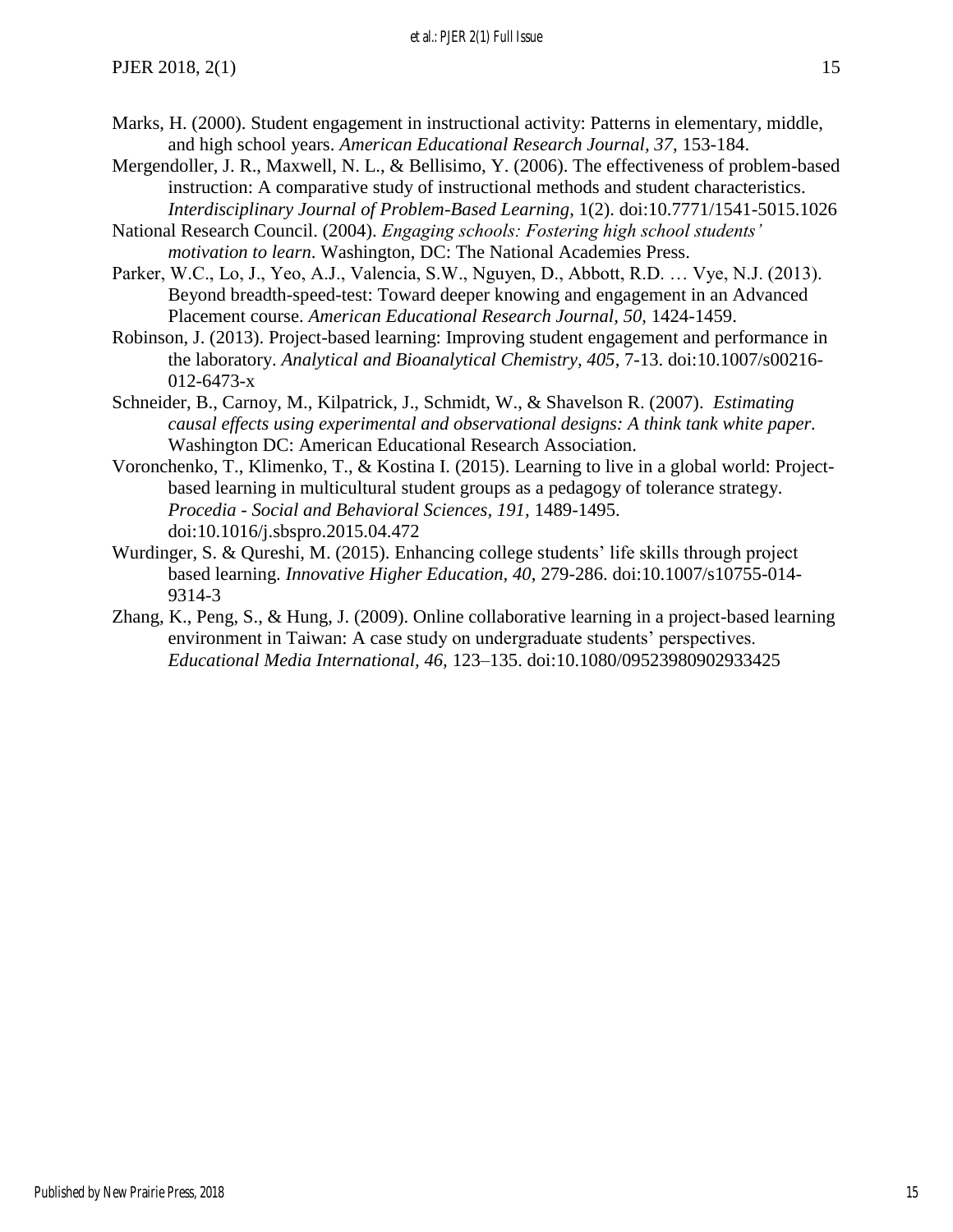#### Appendix A Abbreviated Document Analysis Sheet

| <b>Document Analysis Sheet</b>                                                             |   |   |  |  |  |  |  |  |
|--------------------------------------------------------------------------------------------|---|---|--|--|--|--|--|--|
|                                                                                            |   |   |  |  |  |  |  |  |
| Author/Creator:                                                                            |   |   |  |  |  |  |  |  |
| Type of document (diary, photograph, speech, etc): ______________________________          |   |   |  |  |  |  |  |  |
|                                                                                            |   |   |  |  |  |  |  |  |
|                                                                                            |   |   |  |  |  |  |  |  |
|                                                                                            |   |   |  |  |  |  |  |  |
| How might the author's identity, intended audience, and the document's purpose affect what |   |   |  |  |  |  |  |  |
| was written or depicted?                                                                   |   |   |  |  |  |  |  |  |
|                                                                                            |   |   |  |  |  |  |  |  |
|                                                                                            |   |   |  |  |  |  |  |  |
| How much space in your 3 page history of the Vietnam War does this author's perspective    |   |   |  |  |  |  |  |  |
| merit? (This is not binding but rather for the purpose of getting you to think about each  |   |   |  |  |  |  |  |  |
| source's importance)                                                                       |   |   |  |  |  |  |  |  |
| $\overline{2}$<br>3<br>1                                                                   | 4 | 5 |  |  |  |  |  |  |
|                                                                                            |   |   |  |  |  |  |  |  |
|                                                                                            |   |   |  |  |  |  |  |  |

16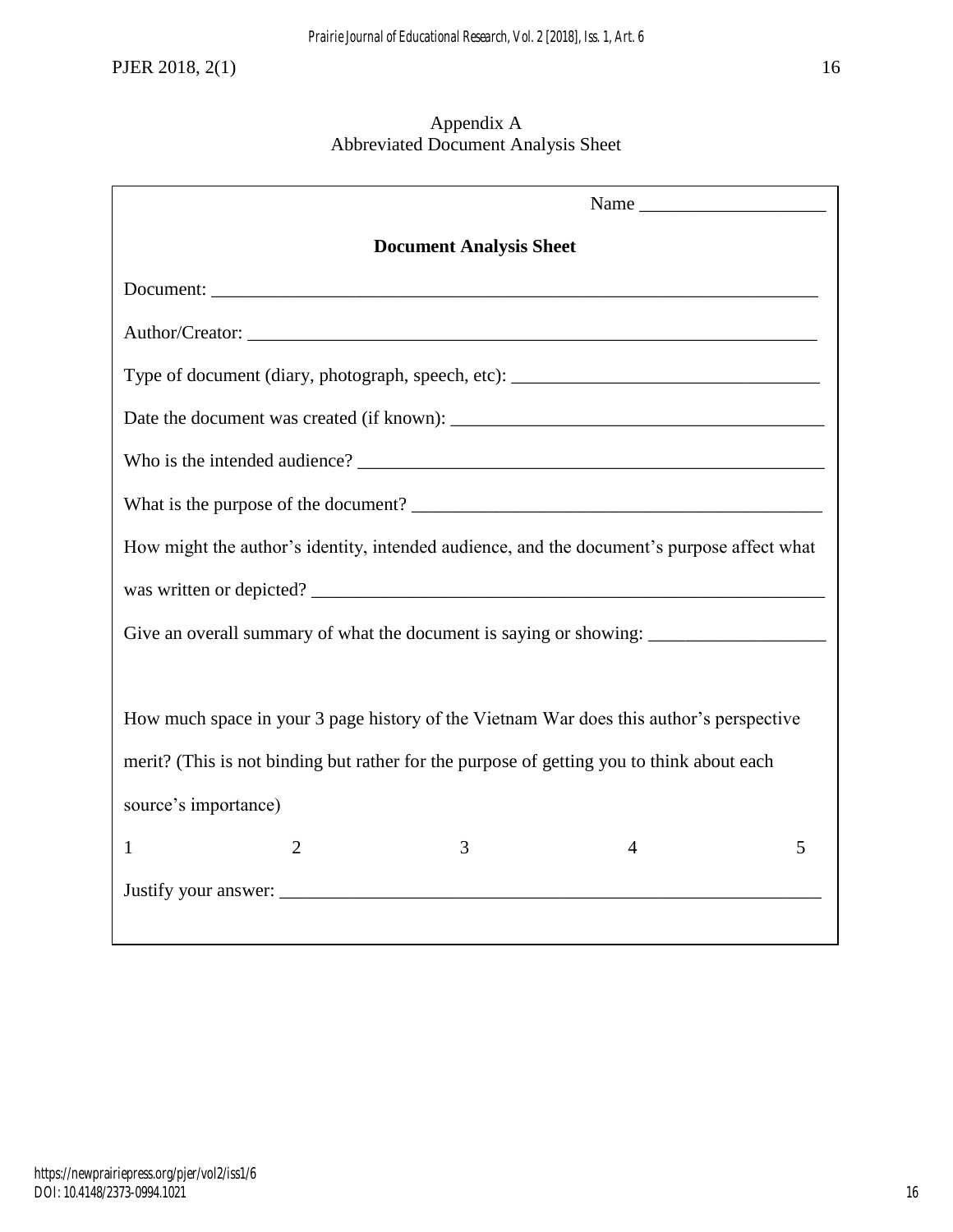| VIUMANI TUAUVUN ITOJUU KUUHU<br><b>Completeness of the Vietnam War Story</b> |                         |                         |                                                |                            |                         |  |  |  |
|------------------------------------------------------------------------------|-------------------------|-------------------------|------------------------------------------------|----------------------------|-------------------------|--|--|--|
| $\bf{0}$                                                                     | 5                       | 10                      | 15                                             | 20                         | 25                      |  |  |  |
|                                                                              |                         |                         |                                                |                            |                         |  |  |  |
| Student does<br>not tell the                                                 | Student has<br>some but | Student has<br>told the | Student has<br>told the                        | Student has<br>told the    | Student tells           |  |  |  |
|                                                                              |                         |                         |                                                |                            | a complete              |  |  |  |
| Vietnam War                                                                  | little                  | Vietnam War             | Vietnam War                                    | Vietnam War                | story with no           |  |  |  |
| story in any                                                                 | historical              | story but               | story but with                                 | story but with             | significant             |  |  |  |
| meaningful                                                                   | information             | with several            | a few major                                    | a few minor                | historical              |  |  |  |
| way                                                                          |                         | major gaps              | gaps                                           | gaps                       | gaps.                   |  |  |  |
|                                                                              |                         |                         | <b>Use of a Variety of Sources</b>             |                            |                         |  |  |  |
| $\bf{0}$                                                                     | 3                       | 6                       | 9                                              | 12                         | 15                      |  |  |  |
| Student uses                                                                 | Student has             | Major gaps              | Minor gaps                                     | Student has                | Student has             |  |  |  |
| no primary                                                                   | used a few              | exist in the            | exist in the                                   | largely                    | creatively              |  |  |  |
| sources in                                                                   | sources only            | student's use           | student's use                                  | woven the                  | woven the               |  |  |  |
| any logical,                                                                 |                         | of sources              | of sources                                     | sources                    | primary                 |  |  |  |
| historical                                                                   |                         |                         | and/or the                                     | together in a              | sources                 |  |  |  |
| fashion.                                                                     |                         |                         | student has                                    | logical                    | together. All           |  |  |  |
|                                                                              |                         |                         | unsuccessfully                                 | fashion, but               | sources are             |  |  |  |
|                                                                              |                         |                         | woven the                                      | minor gaps                 | used or any             |  |  |  |
|                                                                              |                         |                         | sources                                        | may exist                  | unused                  |  |  |  |
|                                                                              |                         |                         | together                                       |                            | sources are             |  |  |  |
|                                                                              |                         |                         |                                                |                            | for a clear,            |  |  |  |
|                                                                              |                         |                         |                                                |                            | logical                 |  |  |  |
|                                                                              |                         |                         |                                                |                            | reason                  |  |  |  |
|                                                                              |                         |                         | <b>Proper Formatting</b>                       |                            |                         |  |  |  |
| $\bf{0}$                                                                     | $\overline{2}$          | $\overline{\mathbf{4}}$ | 6                                              | 8                          | 10                      |  |  |  |
|                                                                              |                         |                         |                                                |                            |                         |  |  |  |
| No clear                                                                     |                         | Several                 |                                                |                            | N <sub>o</sub>          |  |  |  |
| effort to                                                                    | Many                    |                         | Many minor                                     | Only a few<br>minor        |                         |  |  |  |
|                                                                              | significant             | significant             | formatting<br>errors                           |                            | significant             |  |  |  |
| format paper<br>was made                                                     | formatting<br>errors    | formatting<br>errors    |                                                | formatting                 | formatting<br>errors    |  |  |  |
|                                                                              |                         |                         | (grammar,                                      | errors are                 |                         |  |  |  |
| (grammar,                                                                    | (grammar,               | (grammar,               | spelling,                                      | present                    | (grammar,               |  |  |  |
| spelling,                                                                    | spelling,               | spelling,               | punctuation, 3                                 | (grammar,                  | spelling,               |  |  |  |
| punctuation,                                                                 | punctuation,            | punctuation,            | pages, 3                                       | spelling,                  | punctuation,            |  |  |  |
| 3 pages, 3                                                                   | 3 pages, 3              | 3 pages, 3              | pictures, etc.)                                | punctuation,               | 3 pages, 3              |  |  |  |
| pictures, etc.)                                                              | pictures, etc.)         | pictures, etc.)         |                                                | 3 pages, 3                 | pictures, etc.)         |  |  |  |
|                                                                              |                         |                         |                                                | pictures, etc.)            |                         |  |  |  |
|                                                                              |                         |                         | <b>Completed Document Analysis Sheets</b><br>9 |                            |                         |  |  |  |
| $\boldsymbol{0}$                                                             | 3                       | 6                       |                                                | 12                         | 15                      |  |  |  |
| None                                                                         | $1 - 5$                 | $6-9$                   | $10 - 12$                                      | $13 - 15$                  | All 16                  |  |  |  |
| completed                                                                    | completed               | completed               | completed                                      | completed                  | completed               |  |  |  |
|                                                                              |                         | 4                       | <b>Visual Appeal of Textbook</b>               |                            |                         |  |  |  |
| $\bf{0}$                                                                     | $\overline{2}$          |                         | 6                                              | 8                          | 10                      |  |  |  |
| Textbook<br>looks                                                            | Major<br>reformatting   | Reformatting<br>of the  | Major errors<br>exist that keep                | Minor errors<br>exist that | Student<br>clearly took |  |  |  |

Appendix B Vietnam Textbook Project Rubric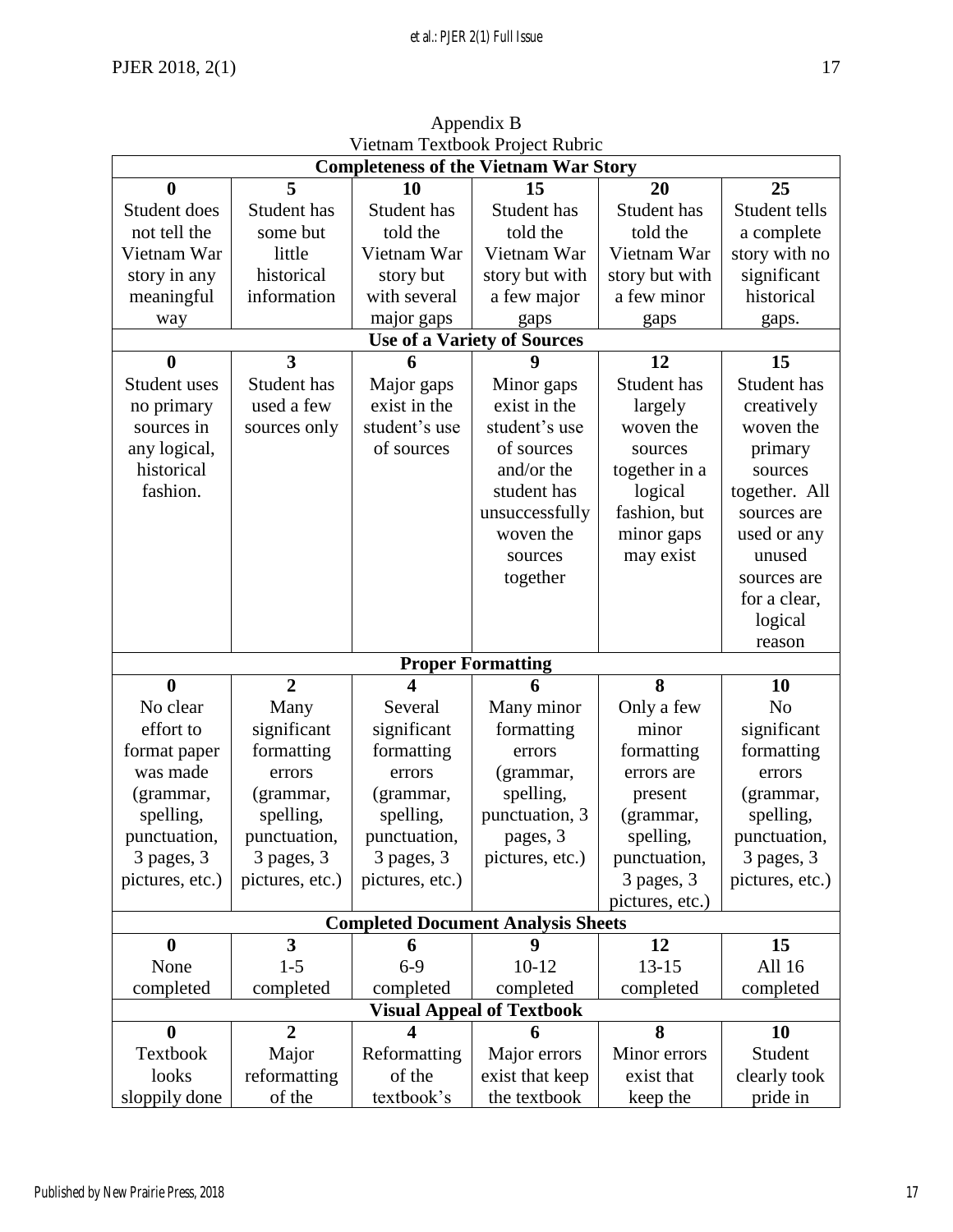| and/or        | textbook's     | appearance is | from                            | textbook       | creating a    |
|---------------|----------------|---------------|---------------------------------|----------------|---------------|
| unacceptable  | appearance is  | needed        | appearing                       | from           | professional- |
|               | needed         |               | professionally                  | appearing      | looking       |
|               |                |               | done                            | professionally | textbook      |
|               |                |               |                                 | done           |               |
|               |                |               | <b>Proper Use of Class Time</b> |                |               |
| 0             |                |               |                                 | 4              | 5             |
| Student       | Student        | Student       | Student                         | Student        | Student       |
| refused to    | accomplished   | required      | required                        | required only  | diligently    |
| work in class | little work in | many major    | major                           | minor          | worked in     |
|               | class          | redirections  | redirections in                 | redirection in | class with no |
|               |                | in class      | class                           | class          | redirections  |
|               |                |               |                                 |                | needed        |
|               |                |               |                                 | Total          |               |

**Comments:**

**Total**

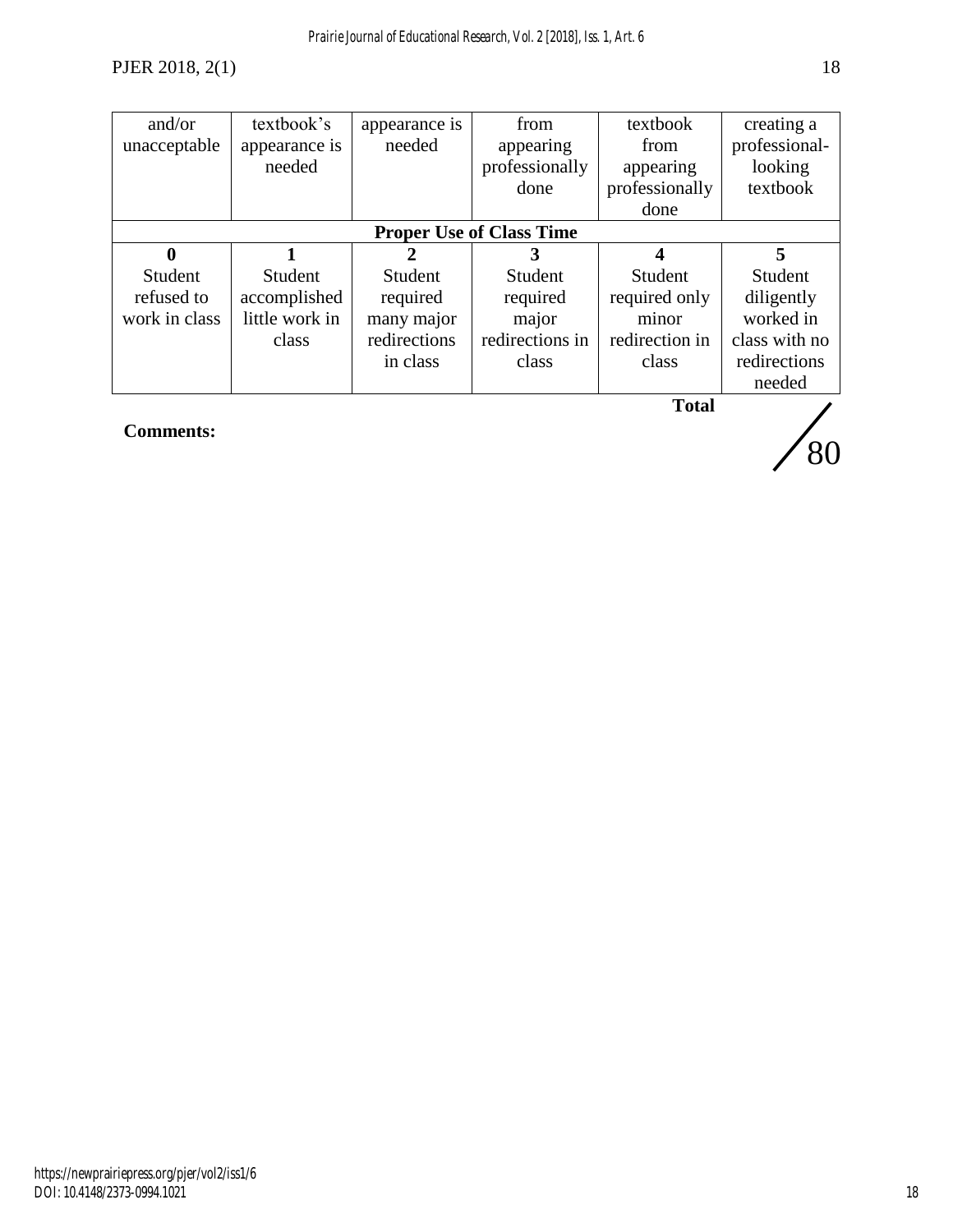# <span id="page-20-0"></span>**Case Study of the Accommodation Readiness Spiral as an Evaluative Framework for Action Research Plans**

## **Stephanie McCutcheon, Erica Sponberg, Judith Mena Pazmiño, Kevin Murry, & Socorro Herrera**

*This study utilized qualitative research to examine student work for evidence of language exemplifying the progressive levels of the Accommodation Readiness Spiral (ARS). The goal of this research is was to consider how the ARS could be utilized as a purposive framework for the assessment of professional, capacity building potential as related to a teacher's readiness for the accommodation of culturally and linguistically diverse (CLD) students. Thus, we intended to explore the question, what examples of text within ECM participants' action research plans appear to correspond to levels of the ARS if used as a framework of evaluation for professional capacity building potential? The student text used for these purposes was a culminating action research plan required for graduation in a master's program in education. The topic of the project was unique to each student but was constrained to addressing a social/educational issue in their home country and preparing an action research proposal capable of exploring such an issue, including their role as an advocate for the marginalized population. The findings of content analysis conducted on one such proposal indicate the utility of this six-level theoretical framework for analyzing readiness within scholarly work. The particulars of even the most complex levels appeared to organize the author's thinking about challenging aspects of the action research plan. Such scaffolding may prove especially beneficial for teacher preparation programs and professional development for practitioners in areas related to teaching CLD students, reflective practices regarding teacher perception, and the role of an educator as an advocate.*

#### **Introduction**

A variety of educational reform initiatives spearheaded by the Ecuadorian government since 2007 are aimed at enhancing teachers' qualifications and readiness to provide high-quality differentiated instruction. In 2013, such goals prompted the funding of the inaugural cohort of 43 Ecuadorian master's students at Kansas State University (KSU). In response to the diverse challenges facing Ecuadorian teachers, the Ecuadorian master's (ECM) program at KSU was developed to bolster participating teachers' capacities for biography-driven, culturally responsive teaching, content and language acquisition strategies, and action research on theory-into-praxis applications in the classroom and community. Associated service learning, as well as field and practicum experiences were designed to ensure the immediate applicability of strategies, theories, and concepts to the context of classroom teaching and community service in Ecuador.

Among essential outcomes of the ECM program was an individualized, action research plan, applicable to the ECM participants' professional practice or sphere of influence in Ecuador. Necessarily, each plan (at minimum) incorporated: (a) an annotated and targeted literature review, (b) one or more purposive research questions, (c) information on site and sample, (d) information on the research methods to be employed, (e) an explication of data collection to be completed, (f) detail on data analyses to be completed, (g) applicable criteria for trustworthiness of the research, and (h) plans to disseminate findings/outcomes of the research. Since the action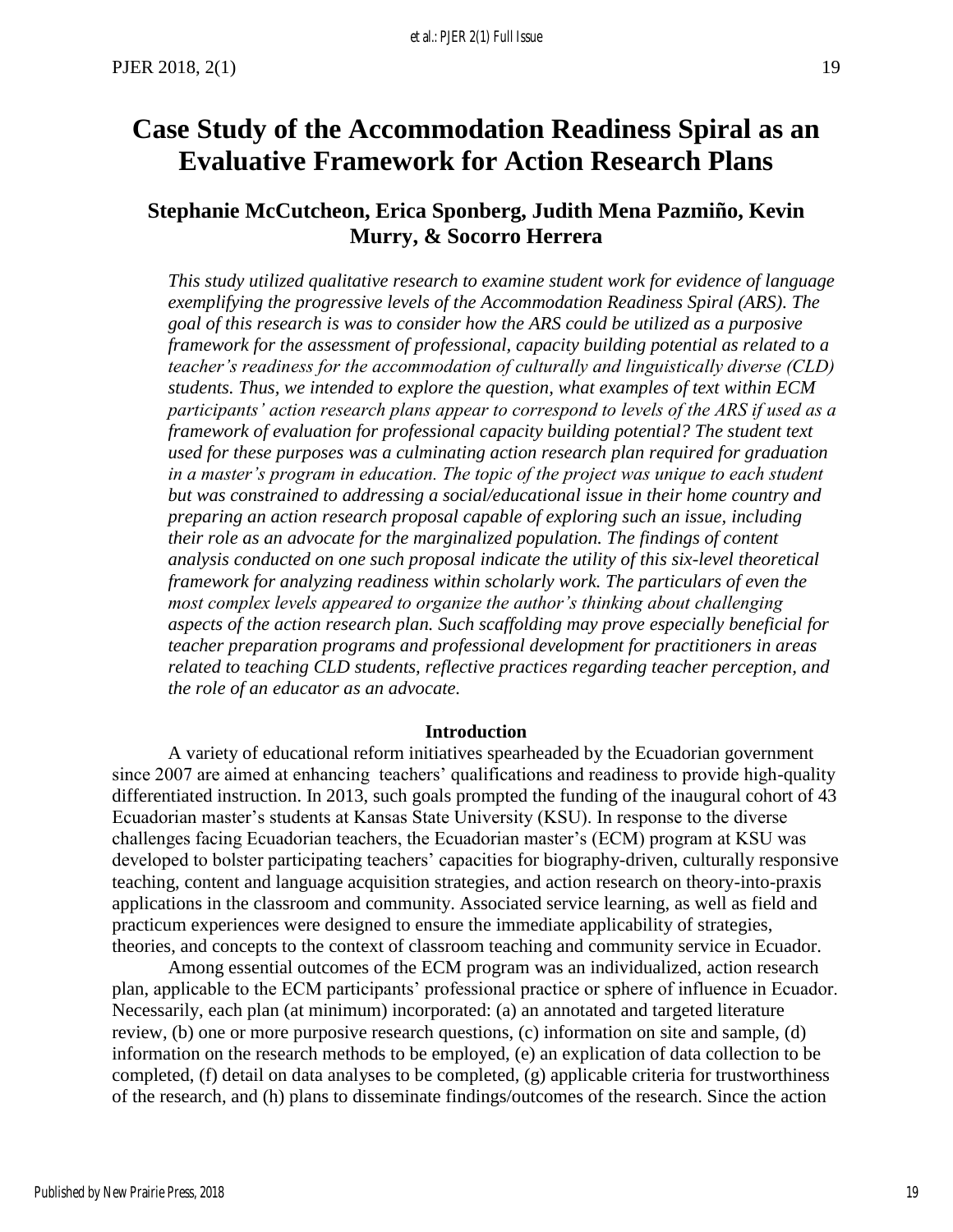research plan was intentionally designed for implementation in-country, it was not possible for participants to conduct their research during the KSU program, or for KSU faculty to evaluate the efficacy of the plans in situ. Nevertheless, the action research plans accomplish more than a singular research purpose.

Lewin (1946) argued that action research is as much about *action learning* as it is about a new perspective on social research. Elliot (1991) asserted that knowledge production and utilization are subordinate to and conditioned by the *improvement of teaching practice* through planning for and conducting action research. Action research broadens the professionalism of teachers by presenting opportunities to participate in educational research and curriculum theorizing. Today, action research has evolved toward a socioconstructivist model that places as much emphasis on educative and professional capacity building purposes for teacher researchers as it does on the discovery and data building processes of the act itself. The socioconstructive perspective (e.g., Matsumura, Slater, & Crosson, 2008; Palinscar, 1998) maintains that learning and capacity building are social processes through which individuals construct knowledge and perspectives in tandem with interactions involving significant others in the social milieu. Accordingly, recent reconceptualization of the phenomenon has variously featured a wide variety of capacity-building emphases for the researcher, including: knowledge building, professional development, critical thinking, differentiation of practices for cultural and linguistic diversity, and advocacy (MacDonald, 2012; Ryan, 2013). Thus, within the EMC program these capacity building emphases play an important role in the design of curriculum and instruction for master's students. However, a framework for comprehensive evaluation of such personal development in abstract areas has proved difficult. This research explores the use of a purposive framework that aligns with the capacity building emphases previously mentioned.

#### **Theoretical Framework**

The *Accommodation Readiness Spiral* (ARS) is a framework developed by Murry and Herrera (2005) that emphasizes six levels of teacher readiness for differentiated practice with culturally and linguistically diverse (CLD) students (Herrera & Murry, 2014). This article introduces a case study from the ECM program wherein the ARS, as a purposive framework, is applied to analyze an action research report in order to evaluate students' level of accommodation readiness. Accommodation in this sense refers to the teachers' capacity to appropriately and situationally differentiate her/his practices for the multiplicity of both assets and needs that CLD students bring to instruction. Readiness is the current product of ongoing capacity building for six levels of differentiated professional practices. These six levels of professional readiness are presented in Figure 1.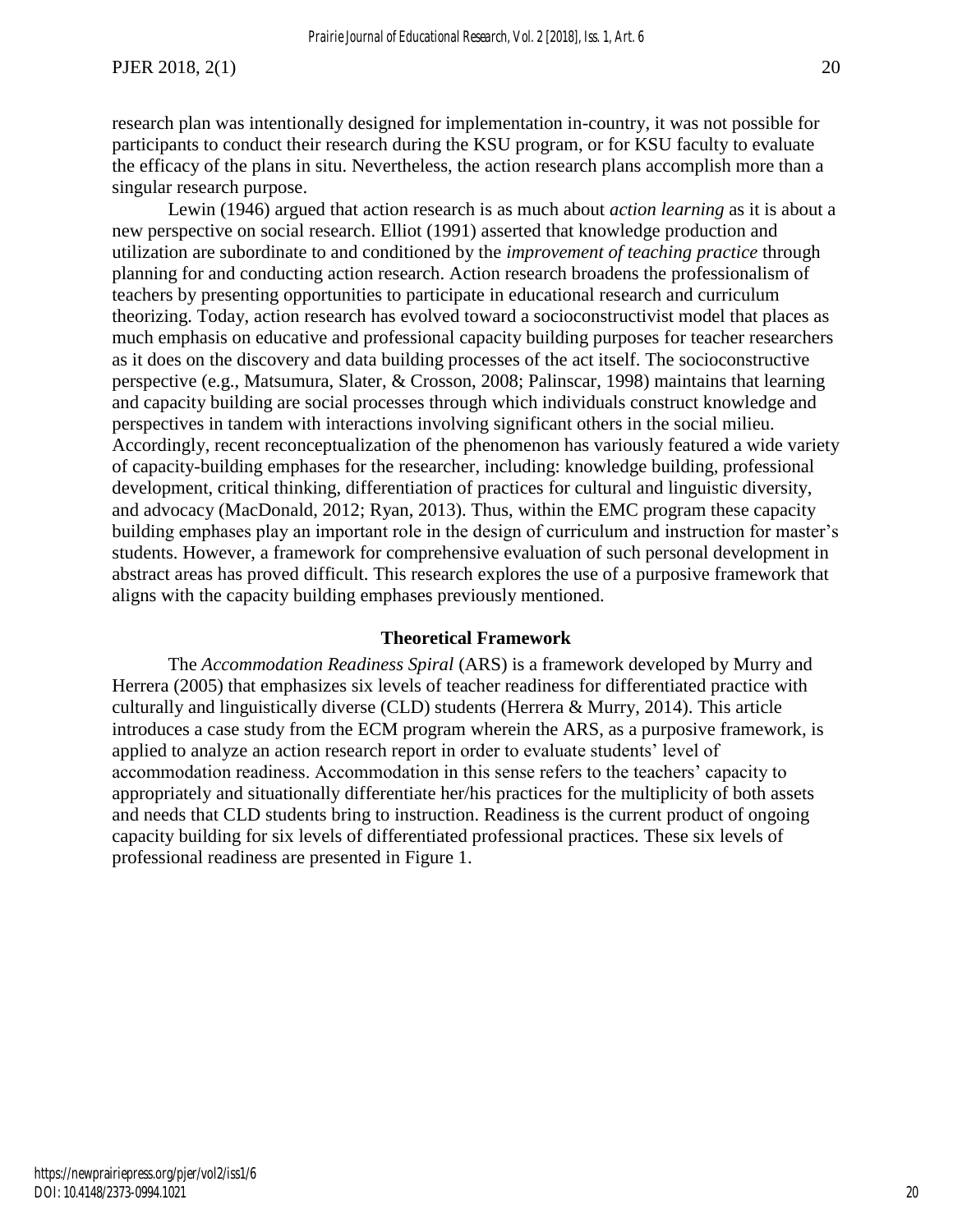

*Figure 1*. Accommodation Readiness Spiral. Reprinted from *Mastering ESL and bilingual methods: Differentiated instruction for culturally and linguistically diverse (CLD) students*, by Authors S. G. Herrera & K. G. Murry, 2014, Boston: Pearson. Copyright [2014] Pearson Education. Reprinted with permission.

The ARS is pictured as a double helix (Figure 1). The levels are hierarchical, as capacity building is considered progressive. Therefore, advancement from the first level of the helix, *Readiness for Critical Reflection on Practice*, to the second level, *Readiness for CLD Students and Families*, requires mastery of level one. Subsequently, each level is essential preparation for the next. However, movement along the levels is not necessarily continuous and regression to prior levels is possible. Herrera and Murry (2014) state multi-directional movement along the spiralis possible because, "building a capacity for consistent, critical reflection on practice often requires radically different perspectives in thinking as well as a great deal of reflective practice with CLD students in the school and/or in the classroom" (p. 142). Therefore, as the practice dynamics change, the educator's capacity may become insufficient to enable effectiveness at a particular level of capacity building for best practice. In this case, the educator may (albeit temporarily) revert. Herrera and Murry (2014) explain further: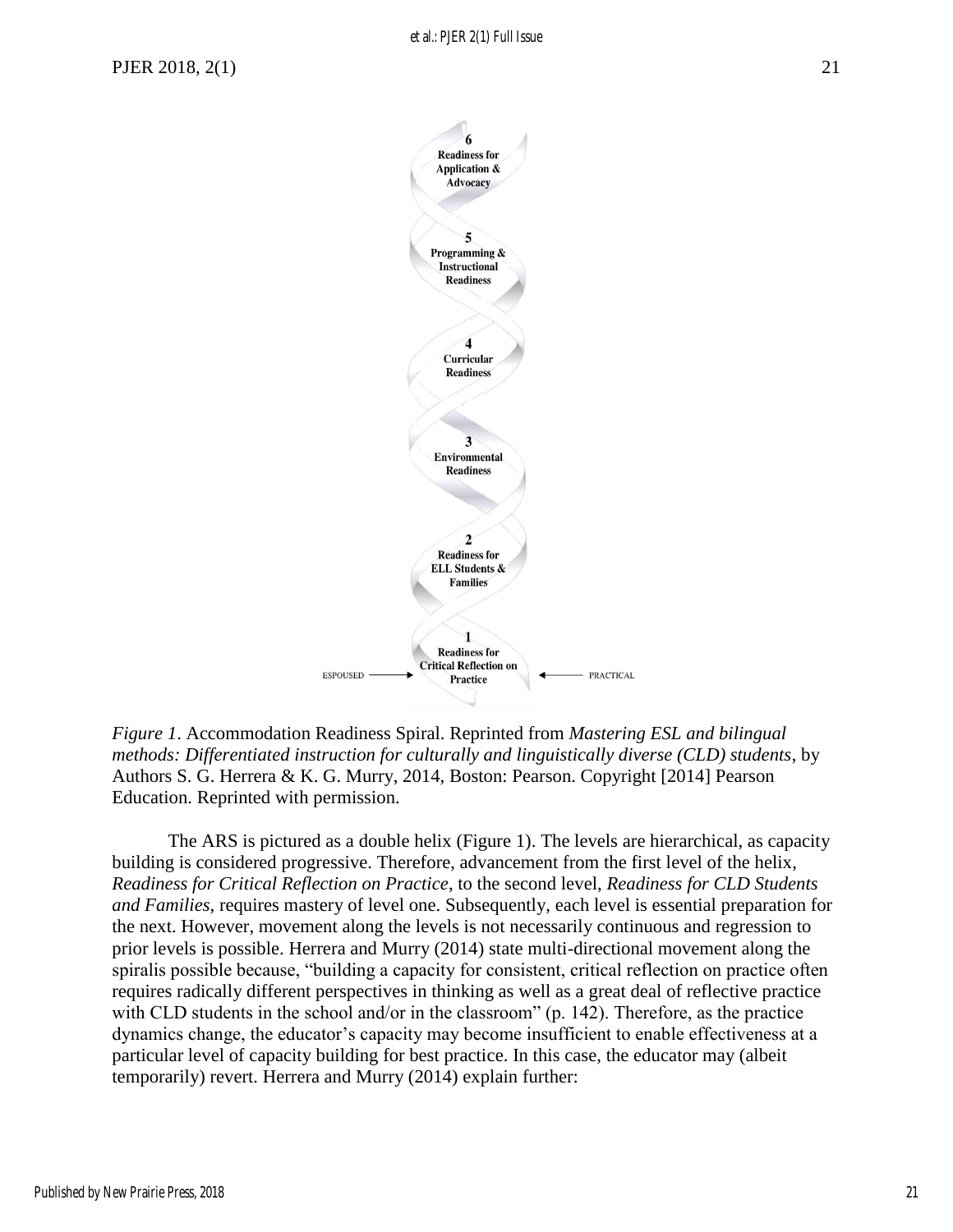This is so because effective and productive interactions with CLD students and families require reflection on the range of cross-cultural assumptions in which teachers may engage as they interact with individuals of a culture and situational practice contexts different from their own. Such interactions also require a capacity for critical reflection because it is one's prior socialization in a particular culture (a culture different from that of the CLD student) that is typically at the core of misconceptions and incorrect assumptions about CLD students and their family members. (p. 134)

However, as teachers learn situations of practice from their cross-cultural and cross-linguistic interactions with CLD students and families, regression along the many levels of the spiral tends to become progressively less recurrent (Herrera & Murry, 2014).

The spiral aspect of the illustration is related to the intertwining, but distinctly discrete concepts of espoused readiness and practical readiness. Herrera and Murry (2014) describe espoused readiness as a teacher's perception of their own readiness for accommodation, whereas practical readiness exemplifies their actual readiness for accommodation. Espoused readiness can be easily altered as it operates at a conscious level. With new data, or experience, teachers can gain new espoused readiness. Practical readiness is more difficult to transform as it is dependent on socialization and professional practices, some of which are so ingrained as to be undetectable; frequently, practical readiness guides action and is dependent on teachers' unrecognized assumptions and beliefs (Herrera & Murry, 2014). Thus, the difference between espoused and practical readiness is essentially thoughts versus actions. Practical readiness (actions/practices) may not correspond to espoused readiness (thoughts/beliefs), and as educators attempt to progress through the levels of the ARS it is important for their espoused and practical readiness to equally advance (Herrera & Murry, 2014). Otherwise, when only the espoused readiness advances and the practical readiness does not, the structure of the double helix of the ARS collapses.

The levels of the ARS were described originally in work by Herrera and Murry (2014). Level 1 of the ARS describes readiness to surface assumptions about practice with cultural and linguistic diversity, test the validity of those assumptions, and examine whether their origin lies in the teacher's prior socialization in a culture different from that of the student. Level 2 describes the capacity to acknowledge, assess, capitalize upon, and share those assets (i.e., value placed on education, bilingualism, cross-cultural biography) that CLD students and their family/extended family members may bring to the learning environment. Level 3 describes the capacity to pre-assess, monitor, and maximize both the internal (i.e., classroom arrangement, literacy support) and external (i.e., status of CLD students' native languages in the community, family/community involvement) environments for learning. Level 4 describes readiness to emphasize those curriculum essentials (i.e., focus on adopted curriculum, benchmarking, access to the curriculum) that are critical to the classroom success of CLD students. Level 5 describes readiness to evaluate the efficacy of programming (i.e., bilingual, dual language, ESL) for CLD students and differentiate classroom instruction for these students. Finally, level 6 describes readiness to advocate for critical facets of student rights, appropriate programming in the school, accommodative classroom instruction, authentic assessment practices, and more.

#### **Research Question**

The purpose of this research was to investigate the use of the ARS as a purposive framework for evaluation of accommodation readiness, an essential outcome of ECM programming. Therefore, the guiding question for the study was: What examples of text within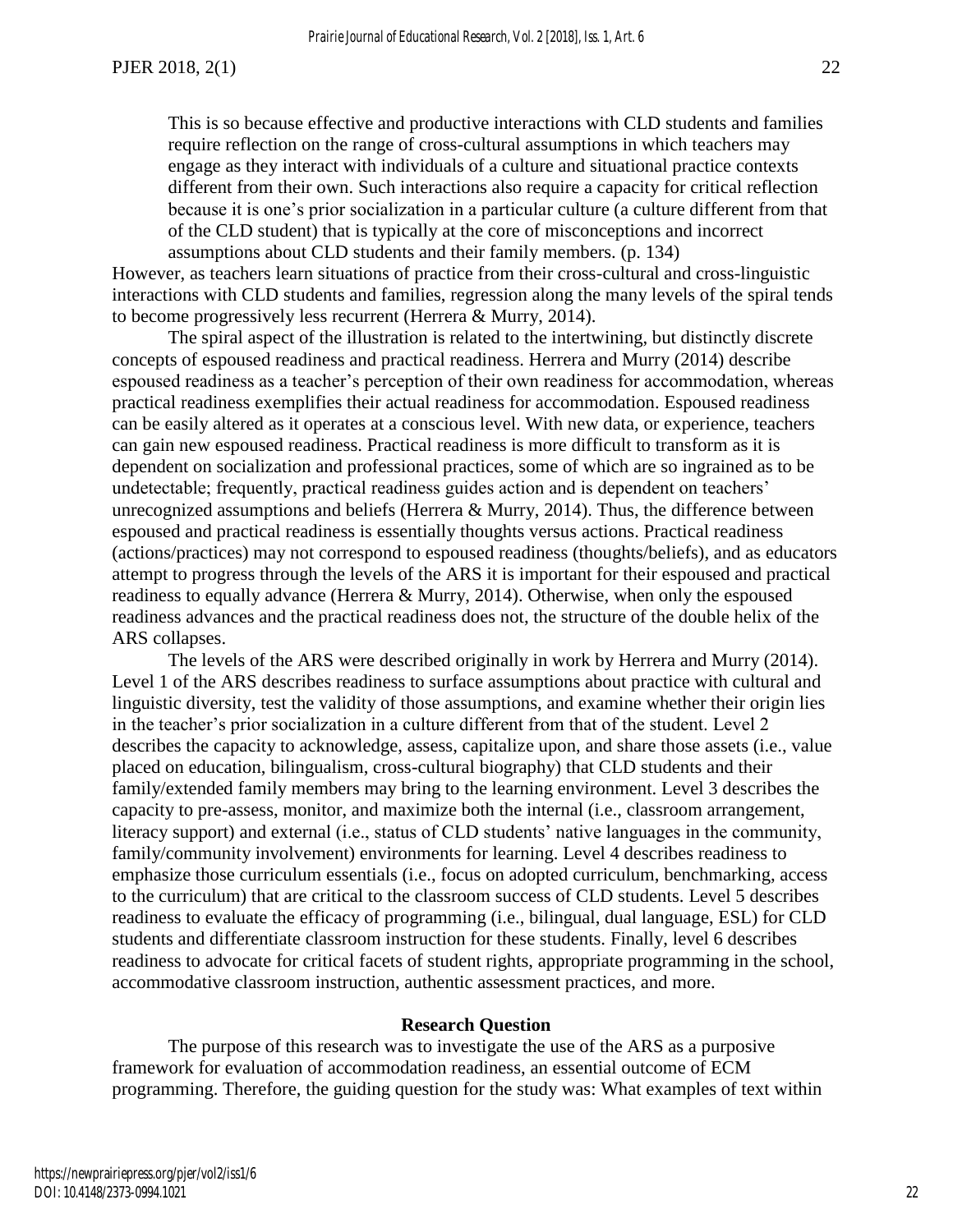ECM participants' action research plans appear to correspond to levels of the ARS if used as a framework of evaluation for professional capacity building potential?

#### **Methodology**

*Content analysis* was selected as the appropriate qualitative methodology to approach the guiding question. Content analysis is commonly viewed as a qualitative mode of analysis by which analytical categories are used to construct a coding frame to be applied to data. It is typically a systematic, objective methodology couched in a positivist perspective that is primarily concerned with statistical analysis of content (Hardy, Harley, & Phillips, 2004). However, this same understanding of applying a coding frame to textual data can be applied in a qualitative sense. Qualitative forms of content analysis do not operate within a positivist perspective. They extend beyond fixed-meaning frequency counts, and include a more complex, interpretive perspective. It acknowledges the context in which the text is found, a sensitivity to the usage of words, and reflexivity regarding interpretation (Hardy, Harley & Phillips, 2004; Rossi, Serralvo & João, 2014). Such a qualitative approach is appropriate when the research outcomes surround descriptions and interpretations (e.g., researcher interpretations of participant descriptions within action research plans) (Yin, 2003). This interpretive form of qualitative content analysis is compatible with a discourse analytic approach in that they are "exercise[s] in creative interpretation that seek to show how reality is constructed through texts" (Hardy et al., 2004). The researchers' used content analysis to examine the performative links between participant language, and espoused understanding and practical readiness. The study intended to model ARS use as a framework to analyze the complexities of knowledge construction represented in student language; particularly to analyze abstract notions, unchecked biases, or readiness for the classroom.

The action research plan of an ECM participating teacher was selected primarily due to her willingness to participate in the research, but also embodies a common representative of the cohort. The ARS served as the theoretical framework from which the coding frame was formulated for data collection. The ARS paradigm guided the analyses of capacity building for practice in diverse and complex educational settings. The necessity for participant anonymity was superseded by the permission of the participant to study the text and the reciprocating inclusion of the participant as a reviewer and an author of the study.

#### **Methods**

 To analyze the text, *hypothesis coding* (Saldaña, 2013) of the student's action research plan was conducted. According to Saldaña (2013), *hypothesis coding* consists of applying predetermined codes formulated from a theory. Here, the theory describing the codes is the ARS, and the six codes utilized correspond to the six levels of the ARS. Saldaña (2013) noted that this process of data collection and analysis is appropriate for content analysis, which parallels the purpose of using the ARS as a framework for understanding and evaluating student development of practical readiness for accommodation, as well as the more abstract, espoused readiness for advocacy, through analysis of action research plans.

 *Trustworthiness criteria* are the relevant benchmarks for establishing the truth value of qualitative research (Shenton, 2004). Research design in this study targeted the trustworthiness criteria of transferability and credibility. The former was addressed through *thick description*  (Korstjens & Moser, 2017) of the EMC program purpose and goals, the intent and context of the action research assignment within the program, the levels of the ARS framework, and the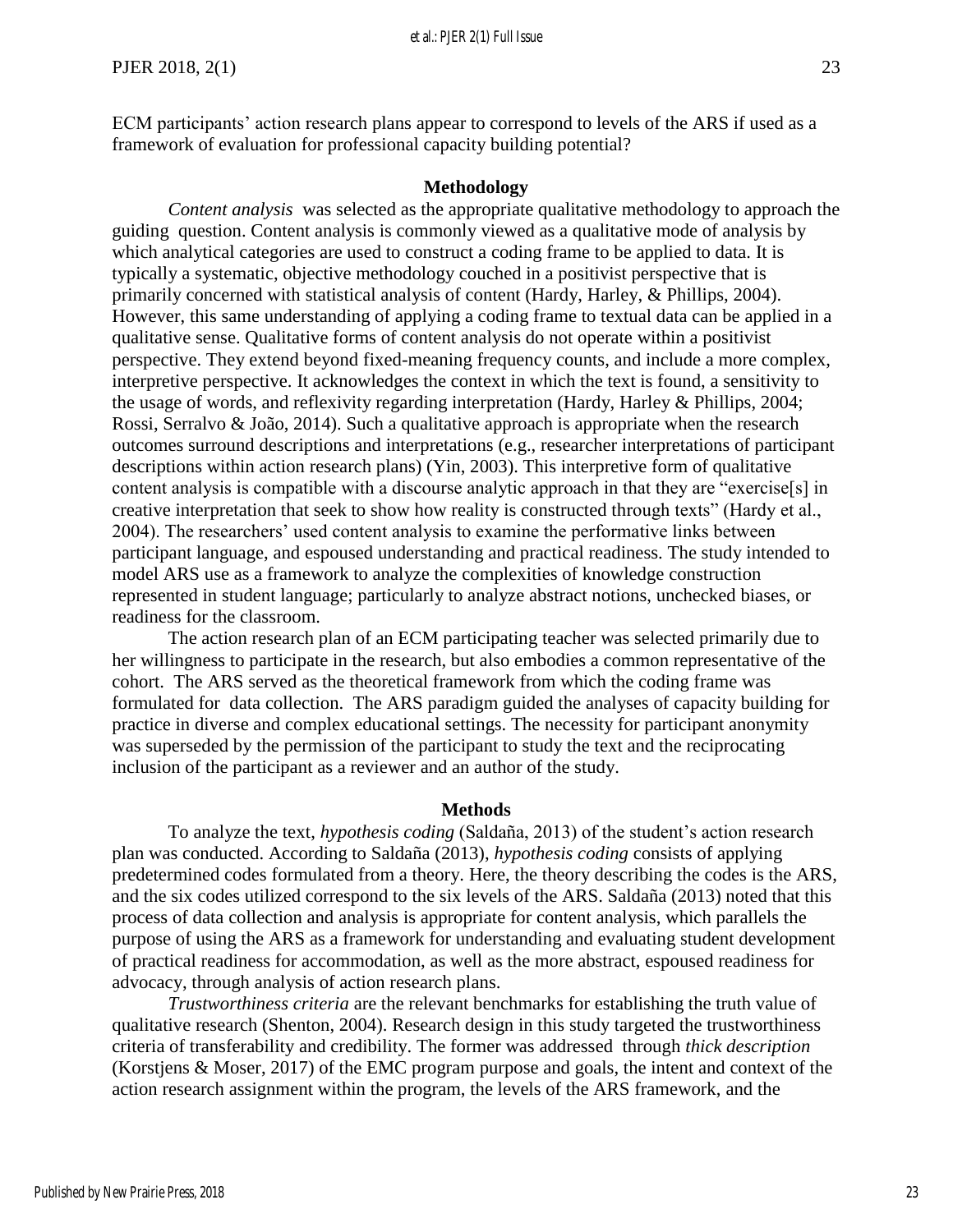systematic effort to document the context of the findings, and nature of the interpretations of discourse in relation to the theoretical framework. Credibility was established through member checking via the ECM student author of the action research plan. Such checking afforded her the opportunity to confirm or disconfirm researchers' interpretations of her vernacular.

 The narrative which follows is a synopsis of the participant's action research plan. This annotated (433-word) plan encompasses the research context, relevancy arguments, the theoretical framework, the research question, and the methodology. The student's complete version for implementation in country was a 5,023-word action plan. The annotated version is presented here to provide context for increased understanding of the analysis and findings.

#### **Context: Participant's Abbreviated Action Research Plan**

English now plays a significant role in Ecuadorian society, as it does in much of the world. The government has accelerated formal education for English acquisition, K-16. Absent, however, is such education within the prison system. Yet, research (e.g., Vacca, 2004) indicates that prisoners who participate in these programs while incarcerated are less likely to return to prison. The University of Illinois has developed a college-in-prison program, the *Education Justice Project* (EJP), that demonstrates the positive impacts of higher education upon incarcerated people, their families, the communities from which they come, the host institution, and society in general (Ginsburg, 2014). Were EJP implemented in Ecuador, well-educated, bilingual and productive citizens are likely and significant outcomes.

Therefore, action research is proposed, in a prison setting, which would emphasize the research question: How might English language instruction be implemented in an Ecuadorian prison to facilitate post-release opportunities for occupational and personal productivity and sustainability? Proposed research outcomes will target improvement in the quality of life of this group of underrepresented people, through education. The prison context for the study houses 569 inmates and is located in the capitol. About 87% are aged 18-45 years – a comparatively young target population for Ecuador.

The participant researcher for this qualitative, action research will also lead the collaborative tutoring sessions where inmates with high English language proficiency will be trained to teach their language skills to other inmates. Through session observations, the researcher will develop a full training curriculum with the lessons and academic content to be taught according to students' profiles – that is biography-driven instruction (Herrera, 2010).

Observation, as well as demographic and biographical data on the participants, will be analyzed according to repetitive coding and categorization toward the identification of themes. Coding will begin using the ETP model and will end with themes in participant voice and/or action. Selected interviews will address gaps in the data arising from initial coding. The credibility of the study will be sought through prolonged engagement -- transferability through the researcher's thick description of the study.

Potential challenges and limitation of the research include: (a) Bureaucracy -- Permits, approvals, and documentation can take considerable periods of time and patience to obtain. (b) Space and risks in the facility -- Prior fieldwork suggests that there is not a functional area to conduct instruction, observation, or interviews. This must be addressed with the Director. It will be essential to follow security protocols inside the prison. (c) Altruism -- The researcher must explore what economic incentives will be sufficient to obtain the necessary cooperation and assistance, when creating and using the *budget for this study.*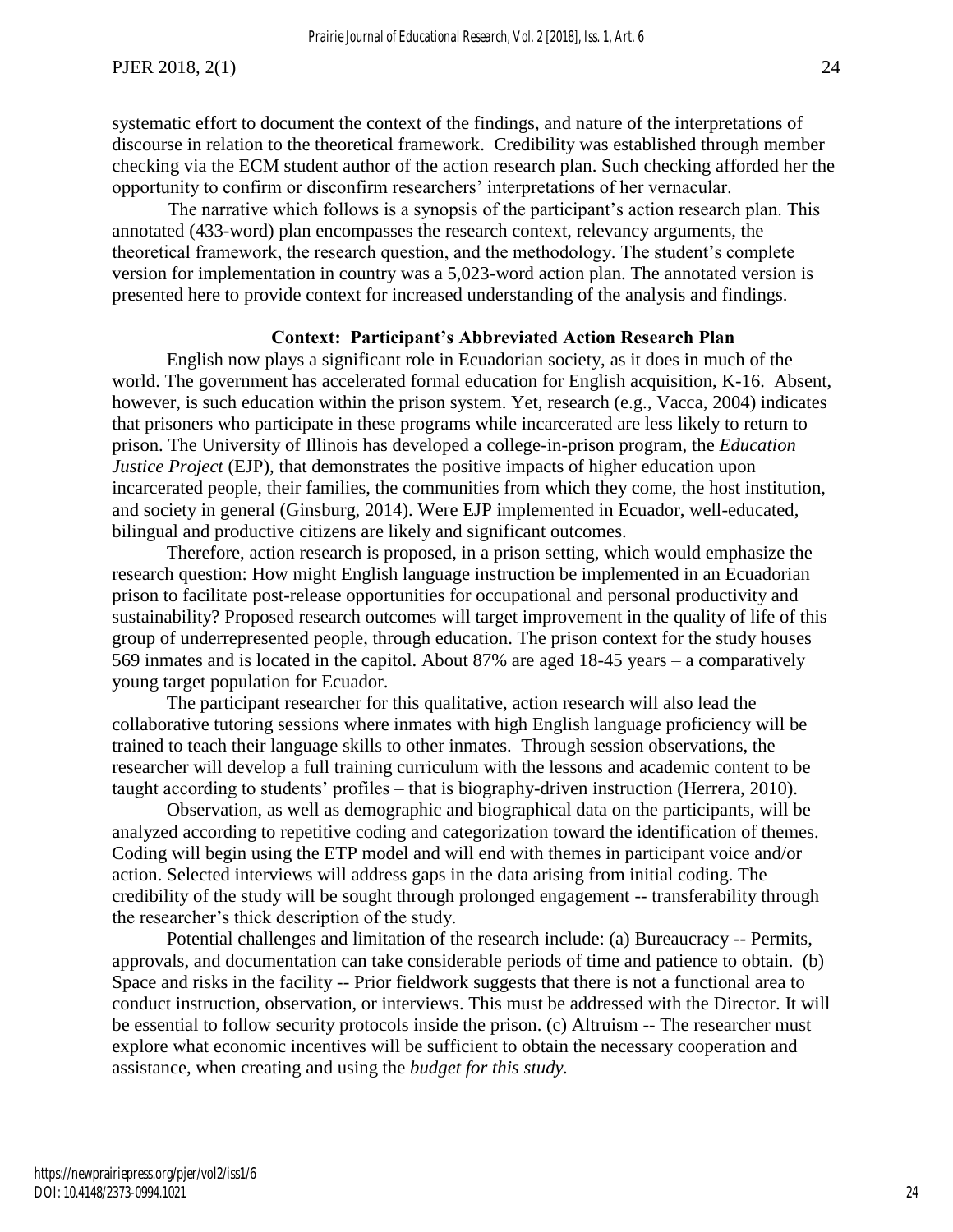## **Thematic Research Outcomes ARS Level 1: Readiness for Critical Reflection on Practice**

 *Readiness for Critical Reflection on Practice* is the first of the six levels of the ARS. The tenet of this level is the ability to reflect. However, reflection in this sense requires more than introspection. Herrera and Murry (2014) provide a five-step process of reflection on practice that begins with *assumption checking*, *reflection* and *critical reflection*.

First, it is important to understand how Herrera and Murry (2014) differentiate between introspection and reflection. Introspection is an examination of one's own mental state as objective but fails to examine the mental state as subjective to our background and cultural/sociological influences that are responsible for the development of our state of mind. Assumption checking not only requires introspection, but also takes it one step further by requiring the participant to consider how their mental processes have formed and in doing so what assumptions are they making in their mental processes. These added attributes, *assumption checking* (a willingness to search for potential assumptions), *reflection* (confronting assumptions and testing their validity), and *critical reflection* (validity testing focused on prior socialization) differentiate introspection as traditionally defined from the authors' understanding of reflection for the purposes of the first level of the ARS. The fourth and fifth steps of this level are *applications to personal growth* and *applications to professional development*, in effect, development of a new or altered worldview and changing actions to match the new worldview, especially in relation to improving efficacy as a professional educator.

 Several findings were found to support one or more of the five steps of level one of the ARS, consider the following excerpts:

**Participant excerpt 1.** *However, this weakness can become a strength if that bilingualism is taken advantage of*, *which means that incarcerated people with this language skill, would . . ., spread their, which leads to the achievement of a successful transition from prison to employment. (p. 3)*

 There is indication that the author recognizes a common assumption that bilingualism is treated as a disadvantage within the U.S. context and asserts her own assumption that bilingualism can aid in a successful transition from prison to employment in Ecuador. Understanding that there is a difference in assumptions regarding second languages or bilingualism in a U.S. context versus an Ecuadorian context indicates that she has acknowledged her own assumption as it pertains to the culture in which she participates. This is suggestive of critical reflection, i.e. validity testing focused on prior socialization.

**Participant excerpt 2.** *The Select Committee on Narcotics Abuse and Control (SCNAC) conducted a study to determine the uses and usefulness of prison literacy and vocational programs of 65,000 inmates in the Federal Prison System in the USA. The results of this study showed that ex-prisoners who participated in employment and vocational education programs in prison had a better chance of maintaining their jobs and earning slightly more money than similar ex-prisoners who had not participated in those programs (SCNAC, 1991). . . . Gerber and Fritsch (1993) evaluated the outcomes of the adult education programs in prison and concluded that besides lower recidivism rates in participant inmates, in contrast with those who did not participate, education programs lead to a reduction of criminal behavior, continued education after release from prison, and fewer disciplinary problems in the prison setting. (p. 5- 6)*

 In this excerpt she participates in assumption checking of her research hypothesis regarding the improvement of life after incarceration by developing English abilities and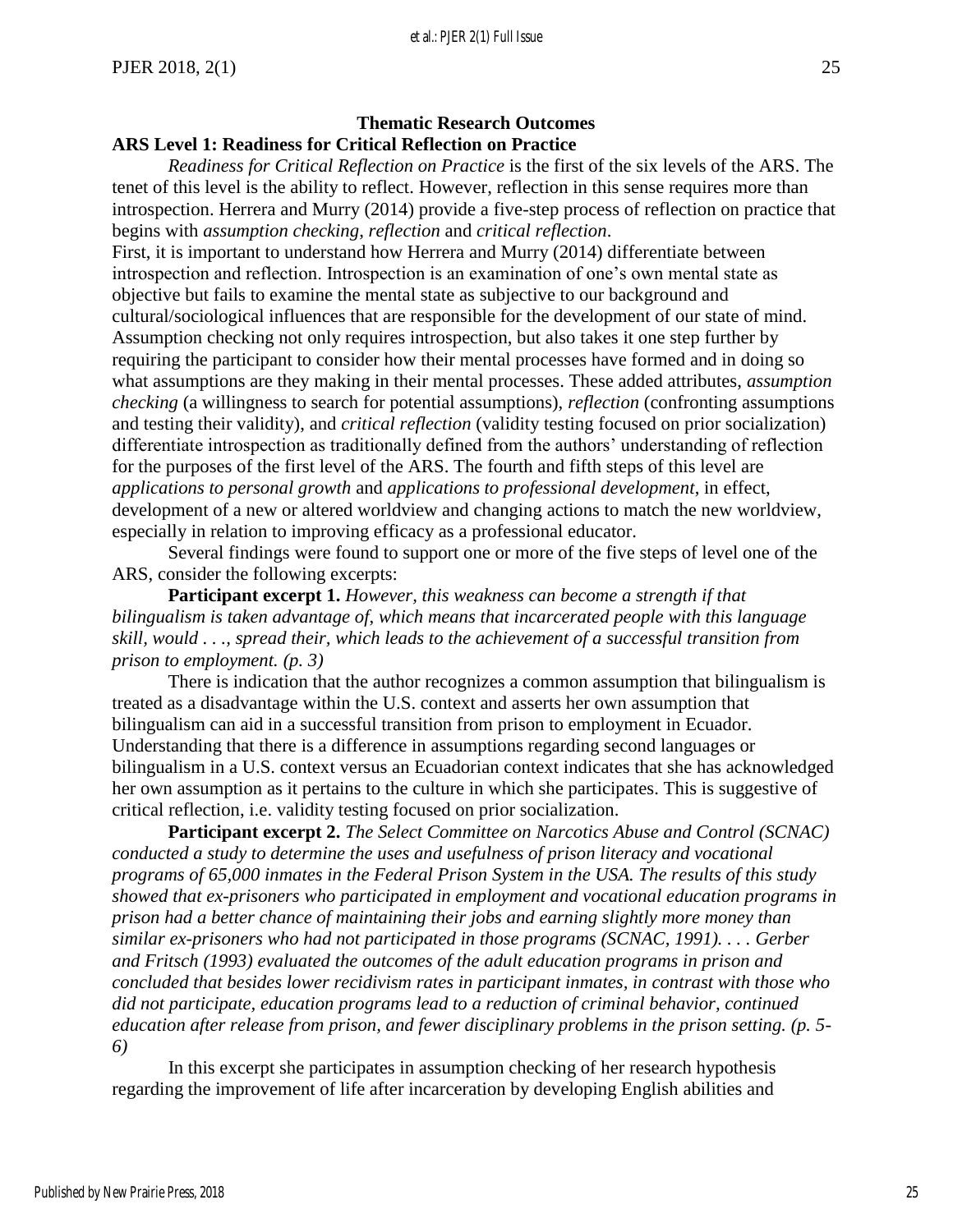promoting bilingualism as she provides empirical evidence from research in the field supporting her hypothesis and ultimately the foundation of her action research plan. Her validity testing of the critical assumptions related to her action plan exhibit reflection. The final excerpt represents her application to personal growth and professional development.

**Participant excerpt 3.** *In the case of Ecuador, the same pattern occurs: the access to education in prisons is scarce (Gallardo & Nuñez, 2006). Nevertheless, in December 2013, the new Ecuadorian Criminal Code was approved with a chapter related to rights and guarantees of inmates, where it establishes that the State recognizes their right to education, culture, and recreation and ensures their conditions for the exercise of these rights and the reduction of the limitations arising from the deprivation of liberty. The implementation of this section of the Code is the responsibility of the Ecuadorian National Education System, which will provide mandatory academic services to inmates: initial and basic education plus bachillerato, with a necessary adaptation of the pedagogical methodology to the special circumstances of penitentiaries (Entenza, 2012). In this context, a positive picture is shown: an open door for the development of academic programs in Ecuadorian prisons.* 

Within this discourse, she illustrates personal growth and professional development as she recognizes the need for a change within her country's educational practices. These changes directly relate to educational access for prison populations by altering her perception of adequate education to include a marginalized community (personal growth). Additionally, the author suggests the possibility for enacting change under the new criminal code, which is the essence for her action research plan (professional development).

#### **ARS Level 2: Readiness for ELL Students & Families**

Level 2 of the ARS describes development of teacher professionals in acknowledging the importance of the sphere of influence affecting each student. Understanding the variety of experiences, relationships, and educational levels that students bring to school that affect learning, motivation, and academic outcomes is the main tenet of this level. Readiness at this level would be indicative of maximizing student potential by incorporating schooling with cultural and language experience into the classroom. Doing such increase instructional relevancy and student interest (Herrera & Murry, 2014). It emphasizes semi-structured conversations with such stakeholders (including the students themselves) to gather information, form relationships, and promote engagement (Herrera & Murry, 2014).

**Participant excerpt 4.** *Previous collections of general statistics about prisons in Ecuador do not show enough information for a baseline for this study. Specific data is required, such as inmates' country of origin, legal status, reasons for incarceration, levels of instruction, and language. . . . through a demographic survey including close-ended questions. (p. 10)* 

*Participant excerpt 5. [Semi-structured conversations will be] concentrated on inmates' thoughts about sharing their language skills with their peers. . . . receiving instruction in a second language. . . . their awareness of the benefits of their contribution and participation. . . . focus on the possible opportunities for their professional and personal sustainability postrelease. (p. 11)* 

*Participant excerpt 6. All. . . . data obtained. . . . will be displayed on [the students] personalized. . . . Student Biography Card. This instrument, due to its flexibility, will be adapted to the purpose of the study in order to get integral insights about inmates' sociocultural, linguistic, cognitive, and academic dimensions. (p. 12)*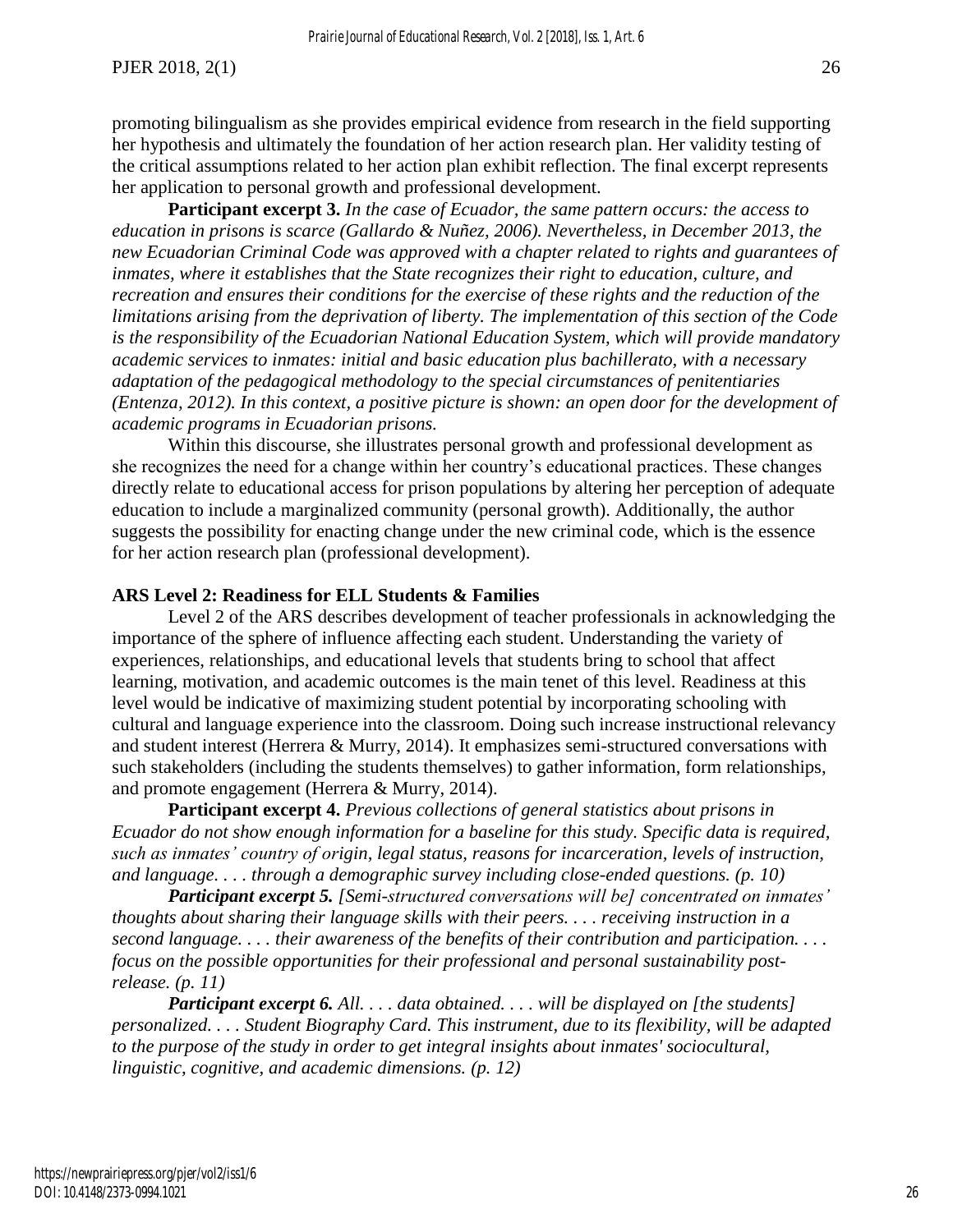Excerpts 4, 5, and 6 show the participant's capacity for recognizing the need to gather information about her target population so that she can create an effective and beneficial program on their behalf. She compensates for the lack of information gathered by the prison system by organizing a demographic survey (Excerpt 4). In addition to the demographic survey, she seeks information regarding inmate perceptions through semi-structured conversations about the program (Excerpt 5) and asks the inmates to participate in developing the curriculum. Excerpt 6 illustrates her capacity to use the data gathered as a reference tool for the continuous maturation of relevant curriculum with careful consideration for inmates' sociocultural, linguistic, cognitive, and academic dimensions.

#### **ARS Theme Level 3: Environmental Readiness**

 At the Environmental Readiness level, the educator must be able to consider and analyze both internal and external environments. Students draw meaning from their experiences, previous learning and socialization, and interactions; thus, the internal and external environments become the context from which students make meaning. As a teacher it is important to know these contexts, both internal-"atmosphere of the school and classroom" and external- "sociopolitical context of the community, state, and country" (Herrera & Murry, 2014, pp. 155- 156).

Two excerpts from the participant's work illustrate this level, or code:

Participant excerpt 7. *Studies show that "prisoners who attend educational programs... . . are less likely to return to prison" (Vacca, 2004, p. 297). Unfortunately, this type of research has not been conducted yet in Ecuador, which means that there is a huge gap related to the influence of education in jails and its post effects. . . . Every year. . . . prisoners return home. . . . after having spent long periods of time in jail with reduced access to education and [no access to a] training program that could assist in their transition upon release (Lynch & Sabol, 2001). (p. 2-4)*

**Participant excerpt 8.** *Appropriate instruction of English as a second language has developed many key dimensions which has enabled prisoners in this correctional center demonstrate self-confidence and self-esteem, critical thinking skills, effective self expression, commitments and behaviors as agents of positive change in the environment in which they live: prisons, and for those released, within their home communities (Education Justice Project, 2014). (p. 7)*

 These excerpts from the participant's action research plan demonstrate that she has explored both the external (Excerpt 7) and internal (Excerpt 8) contexts of the environment for education in prisons. Her evaluation of the former reflects appropriate attention to the sociopolitical environment for programming and the need for such programming within the context of society. The latter reflects her analysis of socioeconomic threats to participants' reintegration into the workforce after education and the particular needs of this underserved minority group.

#### **ARS Level 4: Curricular Readiness**

 The essence of level 4 is captured in a statement from Herrera and Murry (2014), "The curriculum must be adapted to meet students' needs rather than requiring students to fit the curriculum" (p. 163). Critical reflection (see level 1) is emphasized here as a necessary action of all teachers when considering curriculum and instruction in the classroom. Curricular issues are not simply constrained to planning, scope, sequence, and consistency. They pertain to complex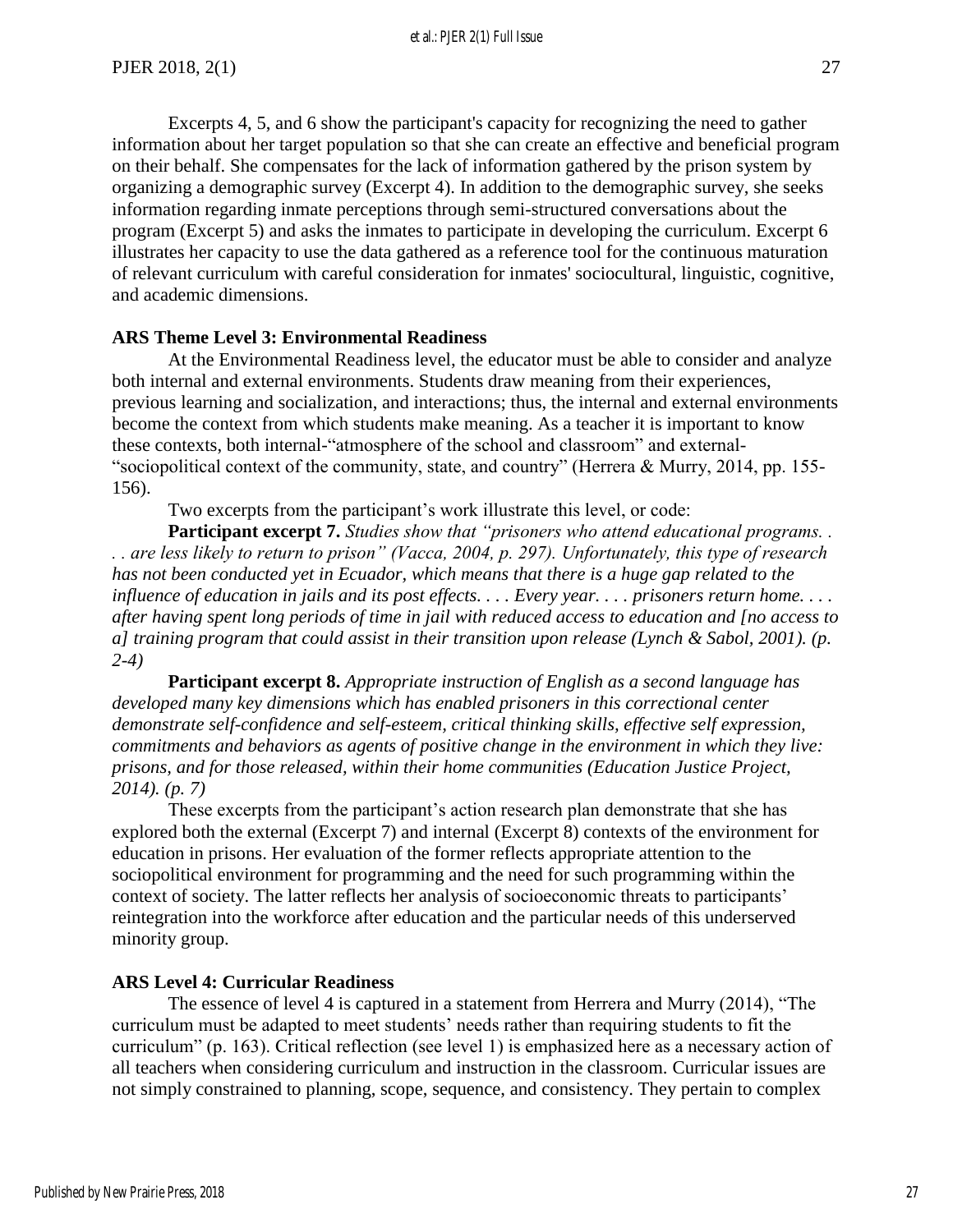concerns of multiculturalism. Educators must be able to critically reflect on the curriculum to make it relevant and also consider differentiated learning opportunities. Herrera and Murry (2014) explain that, at this level, educators utilize materials and make curriculum decisions that represent their students' histories and lived experiences. Therefore, evidence of readiness in this area would represent a movement away from teacher-centered curriculum, wherein the teacher is the expert and deliverer of information, to a student-centered curriculum wherein students' backgrounds and biographies are an important aspect driving the curriculum and instruction within the classroom. The following excerpts exemplify this critical reflection in the participant's work.

**Participant excerpt 9***. [For] foreign inmates whose first or second language is English. . . . this weakness can become a strength if that bilingualism is taken advantage of. (p. 3)*

**Participant excerpt 10.** *The programs should be participatory and they should use the strengths of the learner to help them shape their own learning. Literacy should be put into meaningful contexts that address the learners' needs (Kerka, 1995). Instruction should involve engaging topics that motivate and sustain the inmates' interest. It should also use literature that is written by prisoners because it provides relevant subject matter as well as writing models. (p. 6)*

**Participant excerpt 11.** *The teacher/researcher will have to develop a. . . . training curriculum with the lessons and academic content to be taught according to the students' profile. (p. 9)*

From these excerpts, the participant has critically reflected on how to establish a program that can accommodate the needs of her target population. She recognizes that for this program to be effective it needs to utilize and maximize the prisoners' assets while building their confidence. She identifies multilingualism as a positive attribute and requires active participants in order to tap into their interests and needs. Finally, she not only considers the unique needs of the target population, but also recognizes her commitment to individuals within the group by acknowledging the need to adjust curriculum according to individual profiles.

#### **ARS Level 5: Programming & Instructional Readiness**

 Readiness at level 5 of the ARS is represented by a teacher who is informed of programming, or lack of programming, for CLD students in their school/district and can maximize site-specific effectiveness while working to advocate for improved, research-based programs to accelerate academic achievement. Important aspects of this level are collaboration and implementation of evidence-based best practices (Herrera & Murry, 2014). Consider the following excerpts as examples of the participant's understanding of programming option for inmates in Ecuador:

**Participant excerpt 12.** *There is a huge gap related to the influence of education in jails and its post effects. . . . there are not any academic programs being executed in the Ecuadorian penitentiary system (Gallardo & Nuñez, 2006). (p. 2)*

**Participant excerpt 13.** *The researcher. . . . will. . . . lead the collaborative tutoring sessions where inmates with certain English language proficiency will be trained to teach their language skills to other inmates. (p. 9)*

**Participant excerpt 14.** *The Ministries of Interior, Coordination of Social Development, Social and Economic Inclusion, and Labor and Employment have not developed a program to reintegrate ex-prisoners into a work-life. They should be aware of this study in order to envisage a plan for the entrance of prisoners into the labor market, according to their new skills. (p. 16)*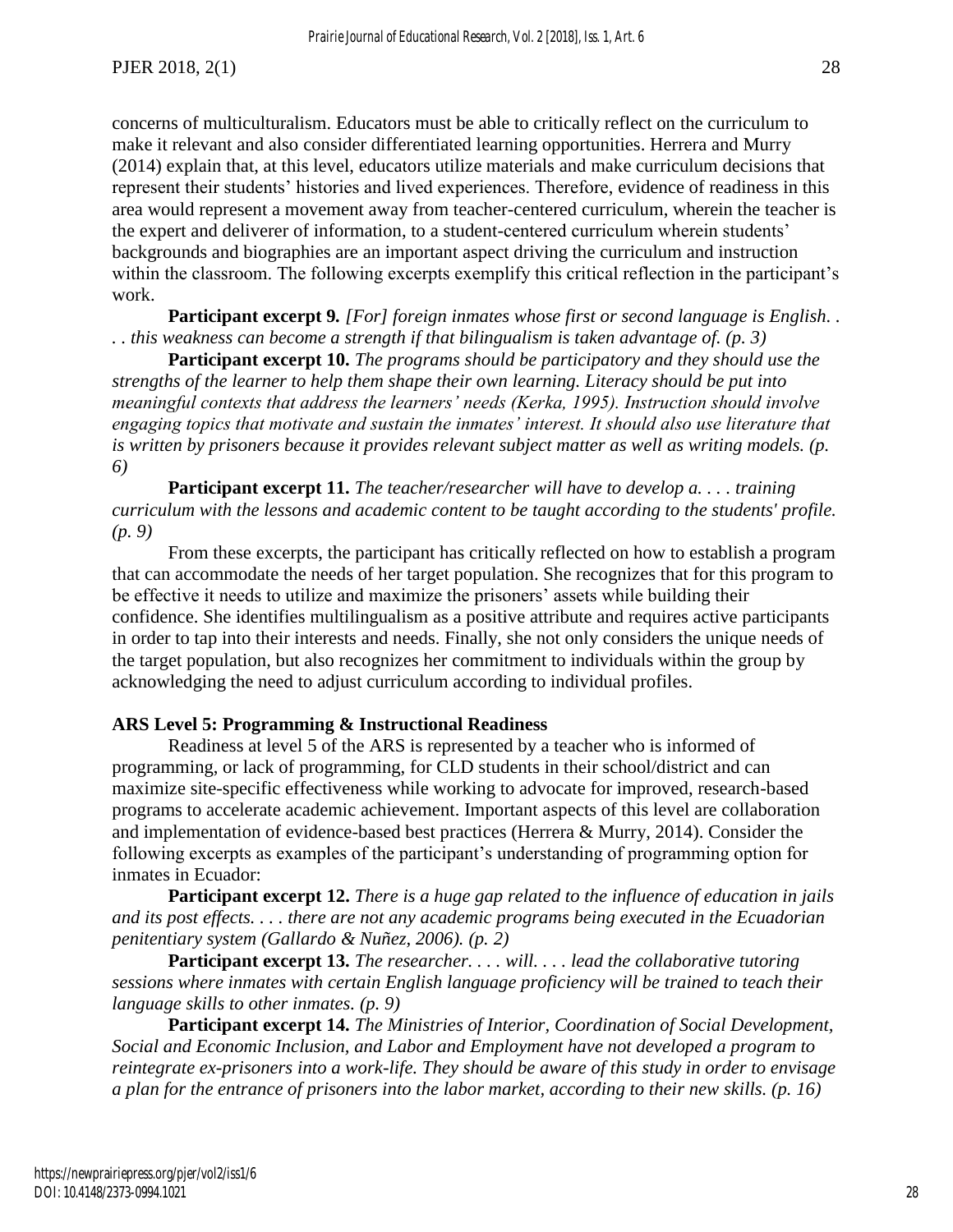et al.: PJER 2(1) Full Issue

 In Excerpt 12, the participant notes that there is no current program model in place for inmates in Ecuador and asserts the need for a program model for this marginalized group. Her intent to create a collaborative environment with the population in order to implement best practices is expressed in Excerpt 13. In Excerpt 14 she acts as an advocate by identifying stakeholders' lack of programming for this group and her intent to share her research-based programming ideas through action research wherein her biographical findings on inmates become pivotal to responsive programming and instruction.

#### **ARS Level 6: Readiness for Application & Advocacy**

As the levels are hierarchical, it is important to carefully consider the sixth level, Readiness for Application and Advocacy, when arguing that that ARS model can be used as a purposive framework for evaluating professional capacity-building potential. This level emphasizes transferring theory into practice by positioning teachers as critical researchers and advocates for students and continual progress within the field of education. This level of personal and professional development exemplifies the teacher as a leader, advocate, and activist, and is the level all educators should strive for continually.

 Professional capacity building at the sixth level of the Accommodation Readiness Spiral has two tenets, application and advocacy (Herrera & Murry, 2014). When referring to the application aspect, there are three realizations required of teachers to successfully transfer theory into practice. The first is a critical lens of educational models and theories. Teachers must become critical analysts of the plethora of education related theories, practices, and models. Secondly, teachers must ground practice in the needs of the student population, this will require flexibility in developing accommodations from theoretical, research-based models to fit the specific learning requirements of a population. Lastly, teachers with a readiness for application must understand sociocultural dynamics and consider how culture and language interplay in the socialization in the classroom.

 When considering the second tenet, advocacy, three characteristics must be evaluated. Currency as a feature of readiness for advocacy is the extent to which a teacher's understanding of best practices is grounded in contemporary research and supported by empirical data as well as recognition of the obstacles to provide adequate accommodation (Herrera & Murry, 2014). The second aspect, defensibility, requires teachers to articulate and defend rationales for the accommodations and best practices employed. They must have a philosophy of teaching and learning that reflects the importance of accommodation and differentiation, while also be willing to advocate that colleagues and administrators develop culturally and linguistically sensitive thinking. Finally, futurity requires teachers to act as leaders in educational communities, reflecting on the inequitable opportunities for culturally and linguistically diverse students and the implications of such inequity within the larger society.

 Using the Accommodation Readiness Spiral for the 6th level as a framework to assess the capacity building of participants must consider both application and advocacy. Consider the following excerpts:

**Participant excerpt 15.** *Kerka (1995) highlights that successful prison literacy programs are learner centered and they should be tailored to the prison culture. Ripley (1993) suggested that moral education, critical thinking, and problem-solving skills should be included in any academic programs for inmates. Newman, Lewis and Beverstock (1993) recognized different learning styles, cultural backgrounds, and multiple literacies of inmates. The programs should be participatory, and they should use the strengths of the learner to help them shape their own*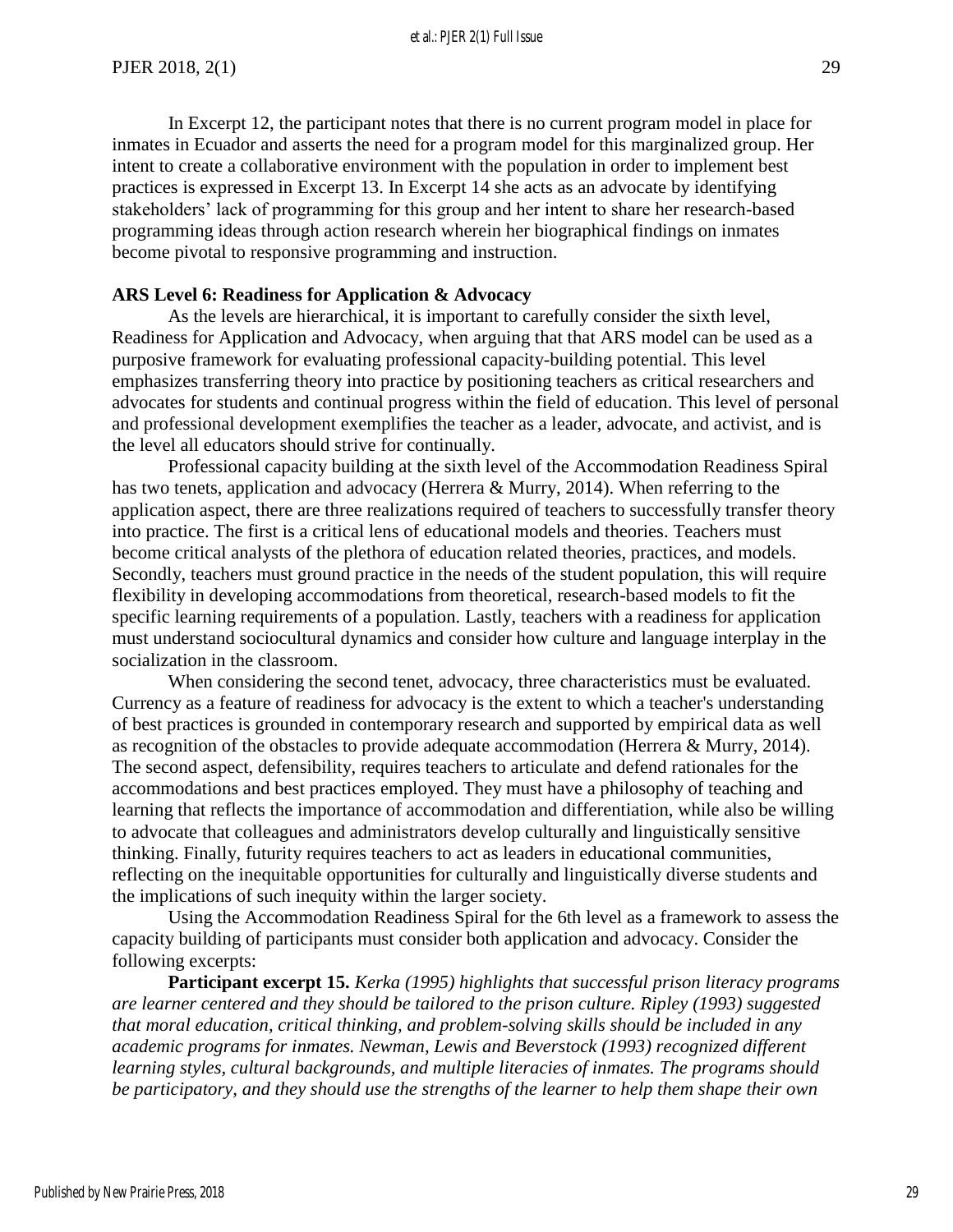*learning. Literacy should be put into meaningful contexts that address the learners' needs (Kerka, 1995). Instruction should involve engaging topics that motivate and sustain the inmates' interest. It should also use literature that is written by prisoners because it provides relevant subject matter as well as writing models. Most of all the programs must enable inmates to see themselves and be seen in roles other than that of prisoners (Paul, 1991). (p. 6)*

In this excerpt the author demonstrates her ability to modify and apply general educational practices to benefit a target population as well as to conduct research regarding the specific population. She supports common educational practices such as student-centered, differentiated and contextual learning, but uses researchers who have worked specifically with prison populations and their findings to support the use of such practices in a prison setting. This reflects a degree of critical research and flexibility grounded by student needs, as well as *currency,* an aspect of advocacy, as she references contemporary educational practices and authors who have had success with such practices with her target population. Finally, she addresses sociocultural dynamics and culture and language when she considers using literature written by inmates to have relevant subject matter and writing models, and also when she expresses the importance of the program to empower the prisoners by cultivating identities beyond the label of prisoner.

**Participant excerpt 16.** *Unfortunately, the penitentiary system in Ecuador does not include education practices as a policy. For this reason and according to the supportive literature, a study of this type might lead to deep understandings about the impact of English language instruction in Ecuadorian prisons, not only to enhance rehabilitative aspects of inmates within jail, but also to provide them a tangible tool for success after their release. Therefore, a project of these characteristics might be the first glimmer of hope for ex-prisoners to escape the cycles of poverty and violence that have dominated their lives. (p. 7)*

 Here the author explicitly defends the need for such a program by stating that prisoners are an educationally marginalized group in Ecuador. They are not afforded educational opportunities and implementation of a program such as the one she proposes would lead to better understanding the effects of English language instruction on both the rehabilitative process and as preparation for the workforce. Her ability to articulate how an English language program could benefit the prisoner population is related to the capacity for *defensibility* within the ARS. She also shows a capacity for futurity as she discusses the lack of educational opportunities afforded to the prison population in Ecuador. Her excerpt not only considers inequity in education for those in prison, but how accommodating education within this setting can affect the ex-prisoners as they are released, their families, and the sociocultural and socioeconomic cycles in Ecuador that are perpetuated by such inequity. It becomes evident by analyzing the participant's action research plan that evidence for each aspect of application and advocacy can be found in the author's work.

#### **Conclusions**

The findings of this qualitative content analysis indicate that the ARS can provide a purposive, evaluative framework for assessing the capacity-building potential of proposed research, as reflected in teachers' action research plans. The action research plans are designed specifically to elicit educators' notions of accommodation readiness by requiring that they apply their learning to a real-world context involving CLD students, thus the ARS framework is applicable for analysis. As demonstrated, the particulars of even the most comprehensive level (six) appear to organize the author's thinking about challenging aspects of the action research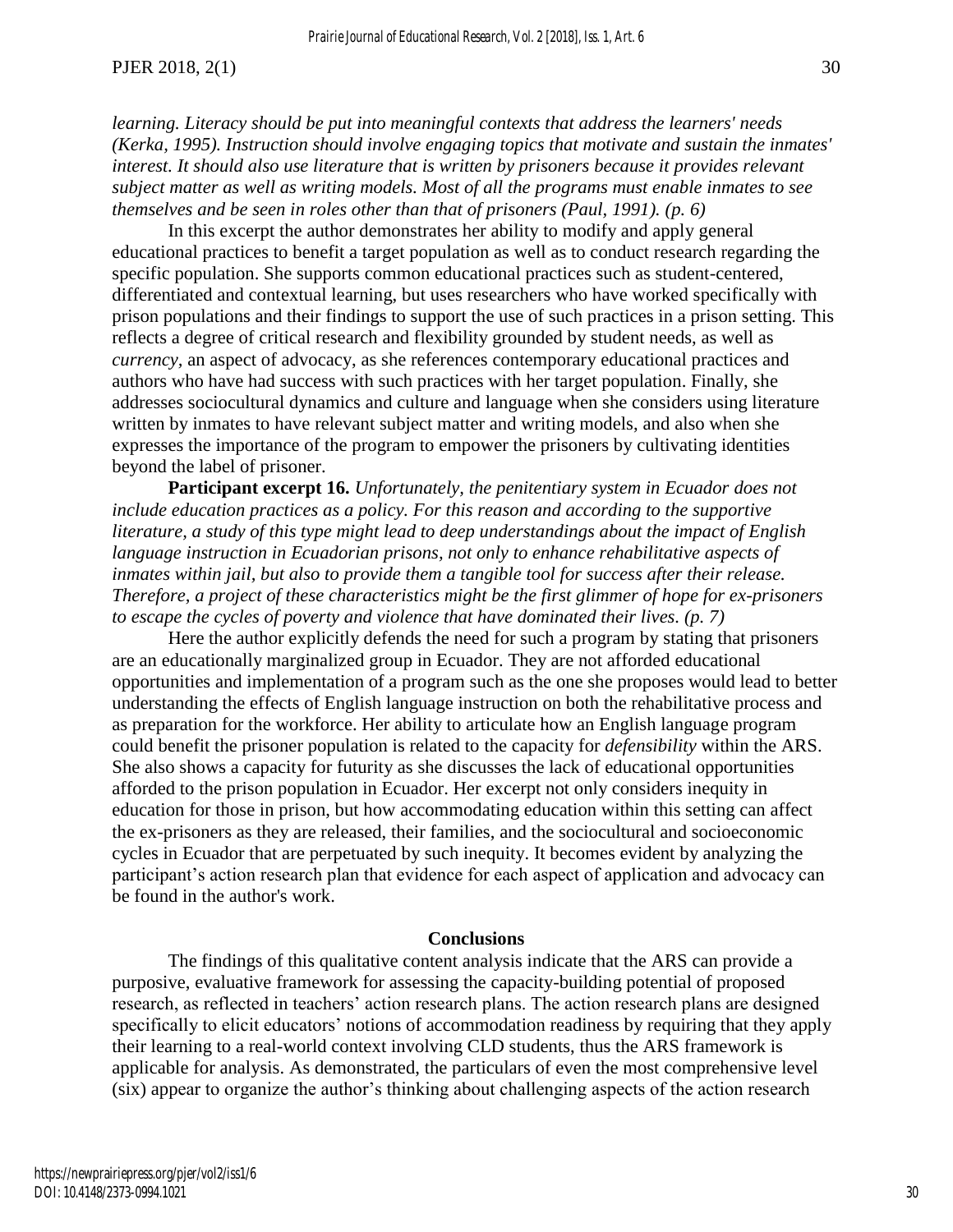plan. This would support the argument that the participant is capable of practicing espoused concepts of application and advocacy as an educator; signifying that the ARS could be used as a purposive framework with which to evaluate the personal and professional capacity of teachers to connect theory to practice as they participate in a master's program.

While this research only considered the ARS as a framework for evaluation for action research plans, the complexity of each of the six levels allows for diversity of content that may align and be applicable to the ARS. The authors postulate that the ARS may be a useful evaluative tool in other such settings pertaining to the assessment of teacher readiness such as teacher preparation programs, professional development for practitioners in areas related to teaching CLD students, reflective practices regarding teacher perception, and the role of an educator as an advocate. Further research across various settings and participants is needed to better define the applicability and capability of the ARS to be an evaluative framework. However, this analysis provides evidence of how it may be effectively used when considering and evaluating participant text as an indicator of accommodation readiness. The authors call for those interested to utilize the ARS as an evaluative framework within their respective educational settings.

#### References

- Gallardo, C., & Nunez, J. (2006). *Una lectura cauntitativa del sistema de cárceles en Ecuador*. Ginsburg, R. (2014). Education justice project. Retrieved from:
	- http://prisonstudiesproject.org/2011/08/education-justice-project/
- Hardy, C., Harley, B. & Phillips, N. (2004). Discourse analysis and content analysis: Two solitudes? *Qualitative Methods, 2*(1), 19-22.
- Herrera, S. (2010). *Biography-driven culturally responsive teaching*. New York, NY: Teachers College.
- Herrera, S., & Murry, K. (2014). *Mastering ESL and bilingual methods: Differentiated instruction for culturally and linguistically diverse students* (3rd ed.). Boston, MA: Pearson.
- Huckin, T., Andrus, J., & Clary-Lemon, J. (2012). Critical discourse analysis: Rhetoric and composition. *College Composition and Communication, 64*(1), 107-129.
- Kerka, S. (1995). *High performance work organizations: Myths and realities*. Columbus, OH: ERIC Clearinghouse on Adult, Career, and Vocational Education.
- Korstjens, I., & Moser, A. (2017) Series: Practical guidance to qualitative research. Part 4: Trustworthiness and publishing, *European Journal of General Practice, 24*(1), 120-124, doi:10.1080/13814788.2017.1375092
- Lewin, K. (1946). Action research and minority problems. *Journal of Social Issues*, *2*(4), 34–46. doi:10.1111/j.1540-4560.1946.tb02295.x.
- MacDonald, C. (2012). Understanding Participatory Action Research: A Qualitative Research Methodology Option. *Canadian Journal of Action Research, 13*(2), 34-50.
- Matsumura, L.C., Slater, S.C., & Crosson, A. (2008). Classroom climate, rigorous instruction and curriculum, and students' interactions in urban middle schools. *The Elementary School Journal, 108*, 294-312. doi:10.1086/528973.
- Murry, K., & Herrera, S. (2005, April). *Readiness for accommodation? Teachers and their CLD students.* A paper presented at the annual meeting of the American Educational Research Association (AERA), Montréal, Canada.

Elliot, J. (1991). *Action research for educational change*. Bristol, PA: Open University.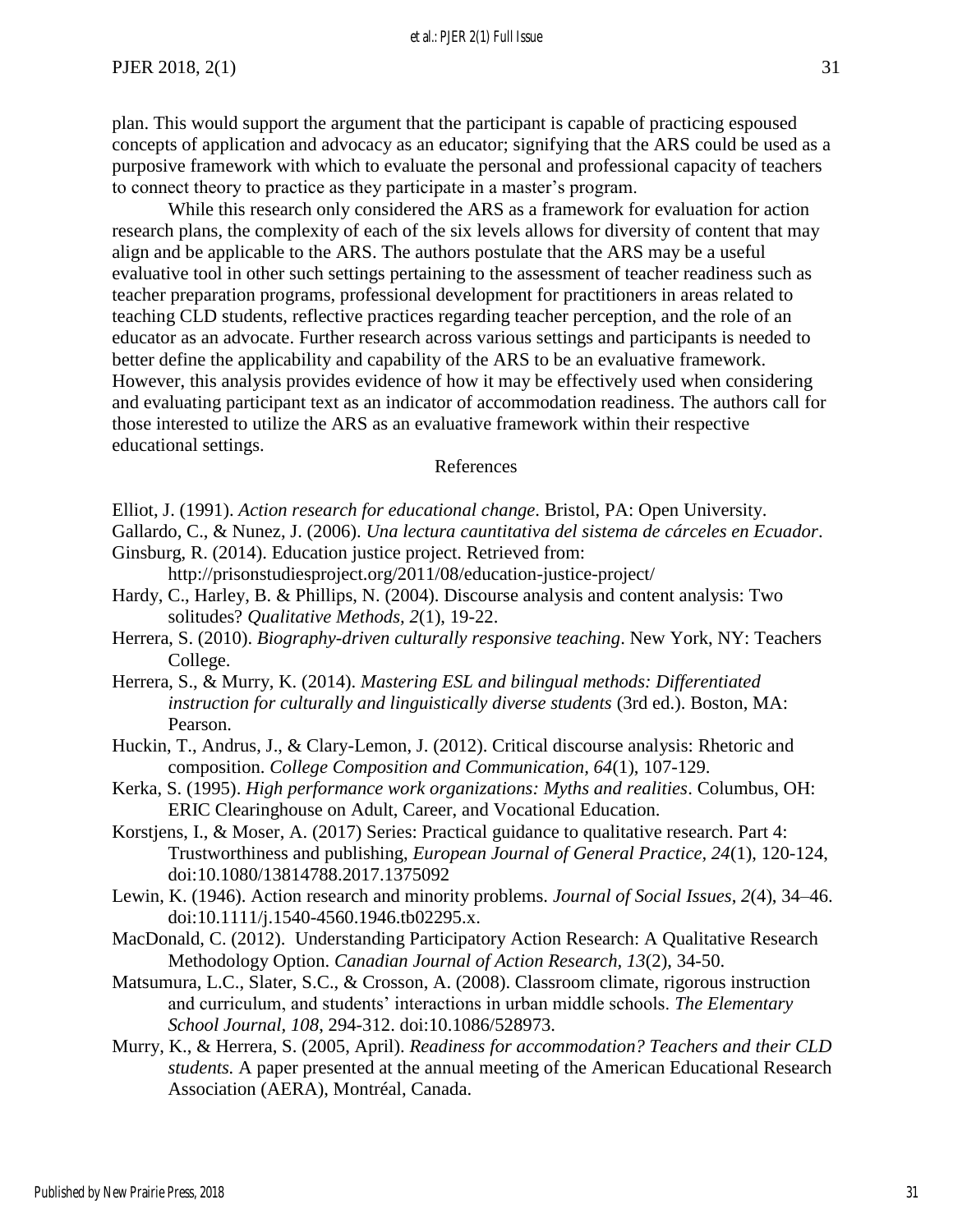- Palincsar, A.S. (1998). Social constructivist perspectives on teaching and learning. *Annual Review of Psychology, 49*, 345–375. doi:0066-4308/98/020-0345\$08.00.
- Paul, M. (1991). *When words are bars*: *A guide to literacy programming in correctional institutions.* Kitchener, Ontario: Core Literacy.
- Rossi, G. B., Serralvo, F. A., & João, B. N. (2014). Análise de conteúdo. *Revista Brasileira de Marketing – ReMark, Edição Especial, 13*(4), 39-48.
- Ryan, T. G. (2013). Understanding participatory action research: A qualitative research methodology option. *Inquiry in Education, 4*(2), 1-17.
- Saldaña, J. (2013). *The coding manual for qualitative researchers* (2<sup>nd</sup> ed.). Los Angeles: Sage Publications.
- Shenton, A. K. (2004). Strategies for ensuring the trustworthiness in qualitative research projects. *Education for Information, 22,* 63-75. doi:0167-8329/04/\$17.00.
- Vacca, J. (2004). Educated prisoners are less likely to return to jail. *The Journal of Correctional Education, 55*, 297-305.
- Yin, R. K. (2003). *Case study research: Design and methods* (3<sup>rd</sup> ed.). Thousand Oaks, CA: Sage.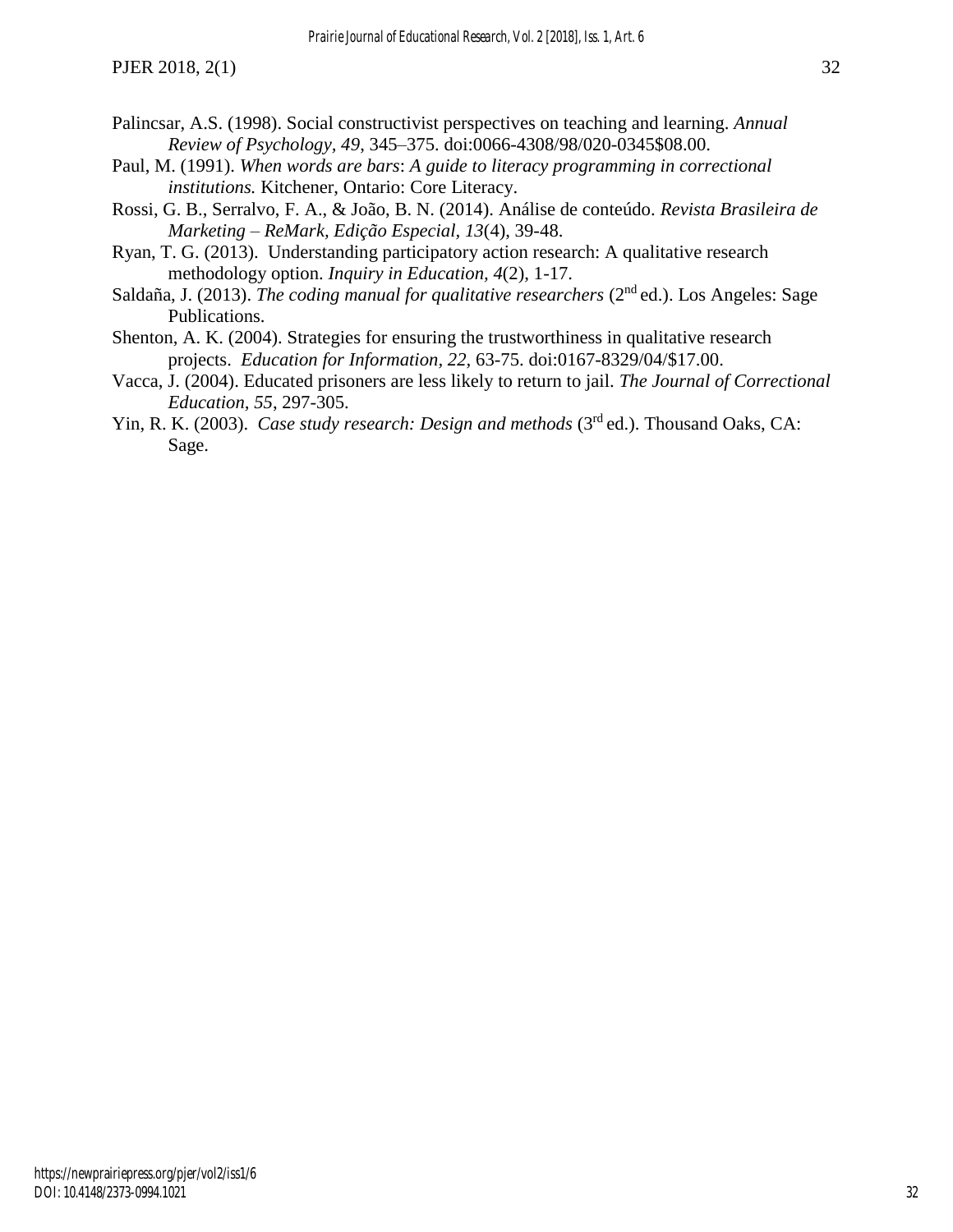# <span id="page-34-0"></span>**Leadership Characteristics of a Principal in a Title I School with Teachers Integrating the New Literacies of Online Research and Comprehension**

## **Brigette Stegman**

*This article provides a deeper understanding of the many components involved in the leadership of a Title I school with classroom teachers integrating the new literacies of online research and comprehension. Using a qualitative design, specifically a case study, the researcher interviewed teachers and a principal in a Title I elementary school in Northeast Kansas to gain insight into the principal's role in the integration of new literacies. By focusing on both the importance of students learning 21st century skills and the importance of supporting teachers through a culture of trust and professional growth, the principal at Oak Hill Elementary was a leader in technology integration and the implementation of new literacies. The principal in this study created a culture of trust and professional growth through the following actions: goals and expectations were individualized; teachers felt safe to experiment and take risks; resources, encouragement, and support occurred; opportunities for ongoing, differentiated professional development were implemented; and opportunities to collaborate were provided.* 

#### **Introduction**

The principal is a key factor in the integration of technology into classrooms with a goal of improving instruction and learning (Bauer & Kenton, 2005; Dawson & Rakes, 2003). Unfortunately, too many schools see technology as an isolated way to improve student learning, when in fact, technology integration must be tied to instructional objectives and learning outcomes (Creighton, 2003). In their survey of over 1,400 literacy teachers in the United States, Hutchison and Reinking (2011) pointed out that despite the fact that teachers perceive literacy and technology integration to be important, it is not happening on a large scale.

It is critical that teachers recognize the new literacy demands brought about by the use of the Internet and 21st century literacy (Karchmer-Klein & Shinas, 2012). Twenty-first century literacy includes skills such as developing proficiency with the tools of technology; solving problems by working collaboratively and cross-culturally; designing and sharing information to meet a variety of purposes; managing, analyzing, and synthesizing multiple streams of simultaneous information; creating, critiquing, analyzing, and evaluating multi-media texts; and attending to the ethical responsibilities required by these complex environments (National Council of Teachers of English, 2013). However, Hutchison and Reinking (2011) argued that teachers cannot be expected "to bear the sole responsibility for increasing integration of information and communication technologies (ICTs) into literacy instruction" (p. 331). This study sought to examine the instructional leadership characteristics of a principal in a Title I elementary school with classroom teachers integrating the new literacies of online research and comprehension. The research question guiding this study was, "How are the dimensions of instructional leadership evident in the leadership of an elementary principal in a Title 1 school with classroom teachers integrating the new literacies of online reading and research?"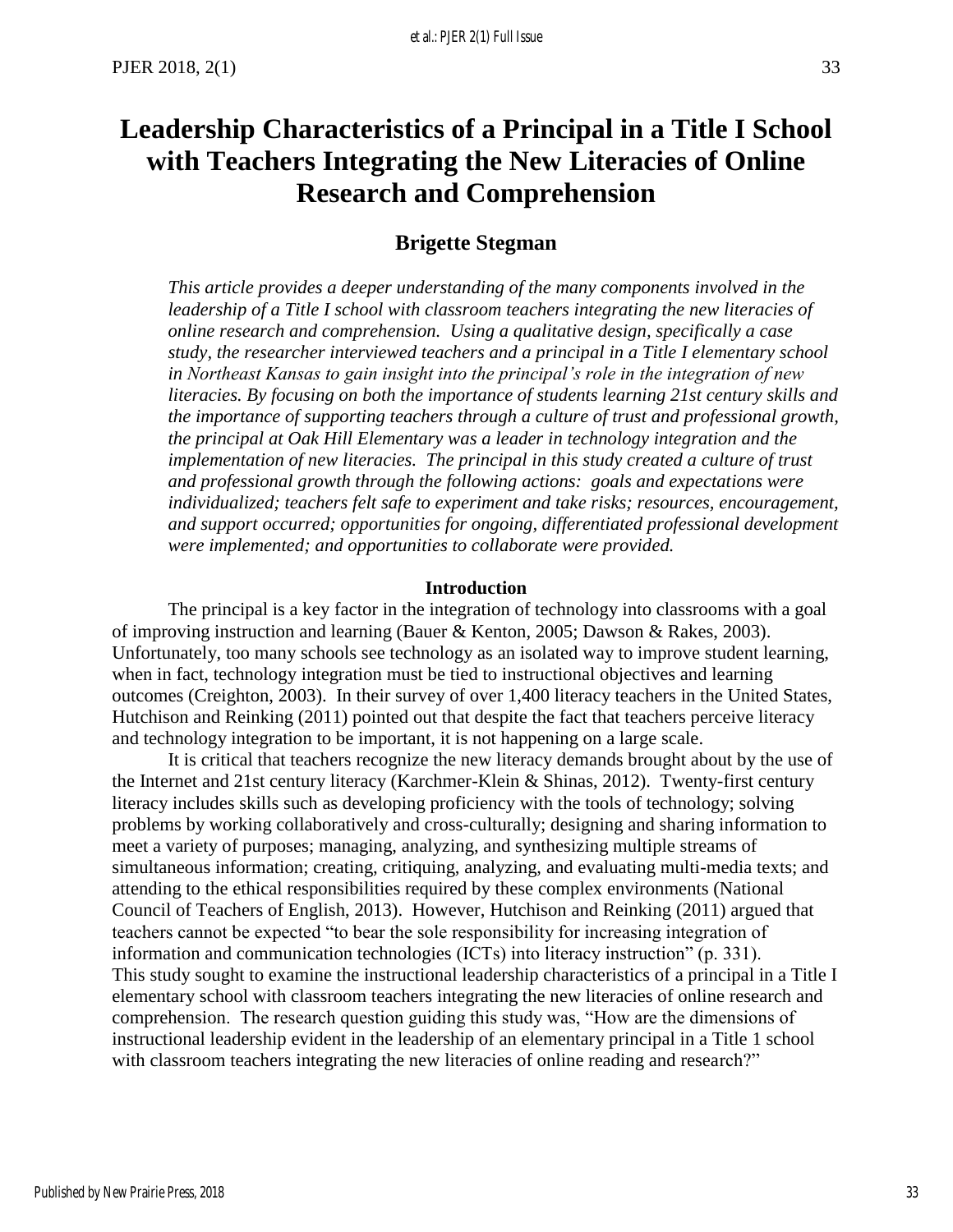### **Theoretical Frameworks and Literature Review**

In order to learn about the leadership practices that were perceived as critical in establishing the new literacies of online research and comprehension in a Title 1 elementary school, it was important to understand the complexity of the integration of new literacies. The two dominant frameworks guiding this study were: instructional leadership and the dual-level theory of New Literacies. Instructional leadership was the first framework guiding this study and has been documented as having many different dimensions tied to student learning (Leithwood, Louis, Anderson, & Wahlstrom, 2004; Louis, Leithwood, Wahlstrom, & Anderson, 2010; Robinson, Lloyd, & Rowe, 2008; Waters, Marzano, & McNulty, 2003). The goals of instructional leadership focus on the improvement of teaching and learning and increasing student achievement (Hallinger & Murphy, 1985; Murphy, Hallinger, Weil, & Mitman, 1983). May and Supovitz (2011) explained the influence of instructional leadership on teachers' instruction depends on the actions of principals working with teachers.

The specific instructional leadership framework used in this study was the instructional leadership model by Hallinger and Murphy (1985) (see Table 1). The Principal Instructional Resource Management Scale (PIRMS) based on empirical and theoretical analysis. According to Leithwood et al. (2004), this model of instructional leadership has been the most researched model.

| Defines the Mission                                   | <b>Manages Instructional</b><br>Program                                                                    | <b>Promotes School Climate</b>                                                                                                                                                                                        |
|-------------------------------------------------------|------------------------------------------------------------------------------------------------------------|-----------------------------------------------------------------------------------------------------------------------------------------------------------------------------------------------------------------------|
| Framing school goals<br>Communicating<br>school goals | Supervising and evaluating<br>instruction<br>Coordinating curriculum<br><b>Monitoring student Progress</b> | Protecting instructional time<br>Promoting professional<br>development<br>Maintaining high visibility<br>Providing incentives for<br>teachers<br>Enforcing academic standards<br>Providing incentives for<br>students |

Table 1. Dimensions of Instructional Leadership Components

This model of instructional leadership provides a broad lens to examine principal leadership. Defining the mission has been a key component in instructional leadership because of the importance of goal setting and defining expectations (Leithwood et al., 2004; Louis et al., 2010; Murphy et al., 1983). Managing the instructional program consists of the components that emphasize teaching and learning (Marzano, Waters, & McNulty, 2005; Robinson et al., 2008). Promoting a positive climate has been cited as important because it included building a school community where collaboration among teachers was encouraged, as well as building productive relations with families and communities (DuFour & Marzano, 2009; Fullan, 2007).

The second theoretical framework grounding the study was the dual-level theory of New Literacies (Leu, Kinzer, Coiro, Castek, & Henry, 2013). This theory was framed on two levels: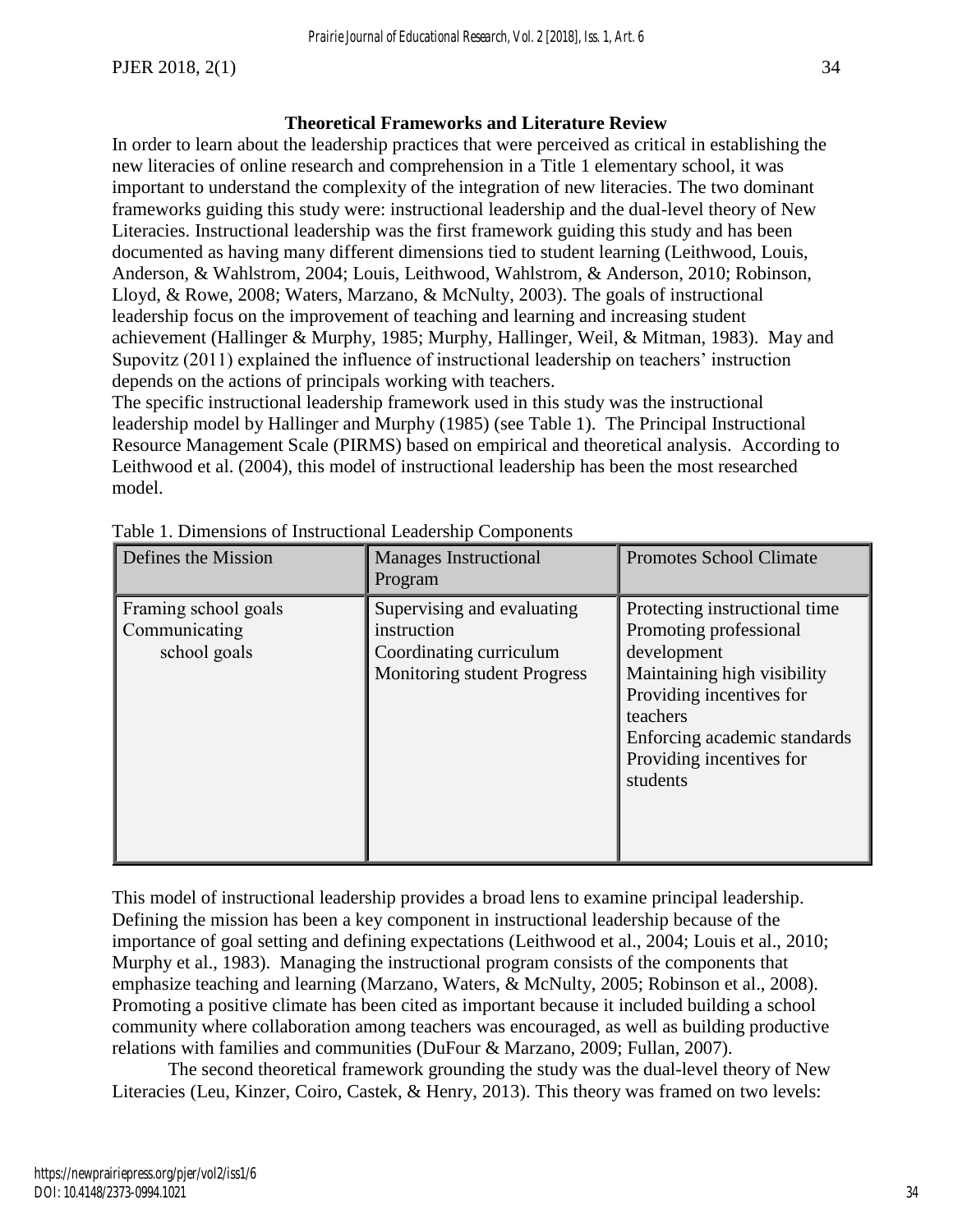New Literacies (uppercase) and new literacies (lowercase). This dual-level theory accounts for the continuous changes taking place in literacy and the different perspectives. The New Literacies theory (uppercase) examined all previous research on new literacies, determined the changes to literacy, and noted key patterns being discovered. The authors explained that the new literacies (lowercase) theory is more focused and keeps up with the rapidly changing nature of literacy. This study focused on schools integrating the new literacies of online research and comprehension, which falls under the umbrella of new literacies (lowercase) . Accordingly, they defined of the new literacies of online research and comprehension as the following:

The new literacies of online research and comprehension include the skills, strategies, dispositions, and social practices necessary to successfully use and adapt to the rapidly changing information and communication technologies and contexts that continuously emerge and influence all areas of our personal and professional lives. Online research and comprehension is a self-directed process of constructing texts and knowledge while engaged in several online reading practices: identifying important problems, locating information, critically evaluating information, synthesizing information, and communicating information. Online research and comprehension can take place individually, but often appears to be enhanced when it takes place collaboratively. (pp. 1163-1164)

The new literacies perspective of online research and comprehension specifically focuses on reading comprehension as a problem-based inquiry process (Leu, Kinzer, Coiro, & Cammack, 2004). The five major functions of online research and comprehension are: developing important questions, locating information, critically analyzing information, synthesizing information, and communicating information (Leu & Zawilinski, 2007). Leu et al. (2013) explained that "digital natives" (p. 1168) may be skilled at texting and social networking but are not always as skilled with online reading and research. Students must be taught the skills they need to be successful online readers and researchers which include finding and locating information, answering questions, synthesizing information, and communicating their findings to others (Coiro, Knobel, Lankshear, & Leu, 2008; Dobler & Eagleton, 2015; Henry, 2006; Karchmer-Klein & Shinas, 2012). Effective instruction of online reading and comprehension skills includes modeling, scaffolding, practice, and feedback (Dobler & Eagleton, 2015).

Online research usually begins with a question or a problem to solve (Leu et al., 2013; Leu & Zawilinski, 2007). As readers begin to process information presented on the Internet, they must critically evaluate sources, making important decisions about quality and reliability of information (Karchmer-Klein & Shinas 2012). The importance of locating information by using Internet searches in an effective and strategic manner is critical for students reading online (Kingsley & Tancock, 2014). If students cannot access information, then they are not able to apply that information and move on to other elements of reading (Henry, 2006). Since the Internet is constantly changing, web browsing, database look-ups, and search engine technologies require greater strategic knowledge than is required with traditional texts (Dobler & Eagleton, 2015; Leu & Kinzer, 2000).

#### **Gaps in Research**

Research clearly shows the importance of new literacies and the skills students need to be successful online readers (Coiro & Dobler, 2007; Henry, 2006; Leu et al., 2013; Leu & Zawilinksi, 2007). There are also numerous studies involving the integration of new literacies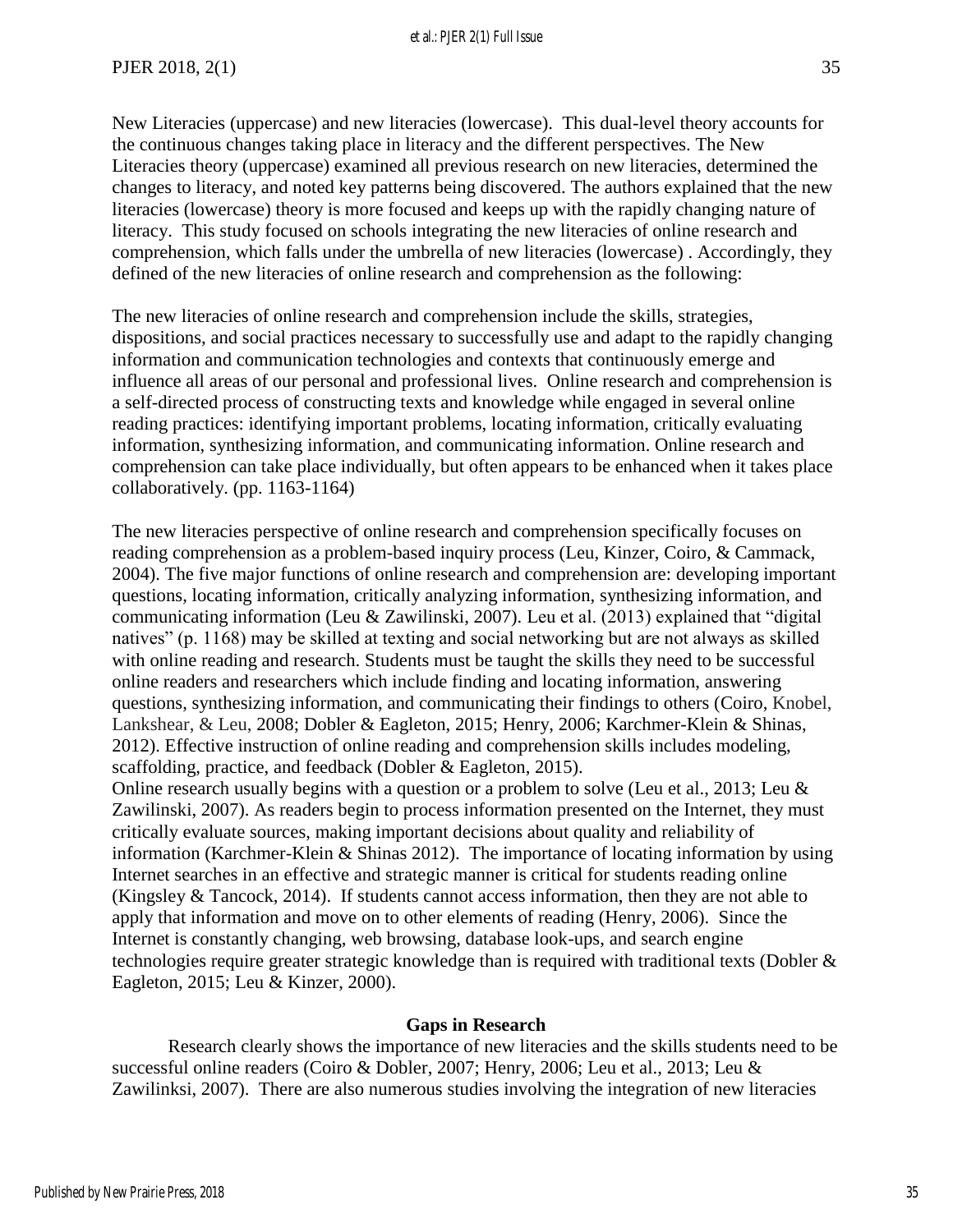into classrooms (Coiro et al., 2008; Coiro & Dobler, 2007; Dobler & Eagleton, 2015; Henry, 2006; Leu & Zawilinski, 2007; Karchmer-Klein & Shinas 2012; Kingsley & Tancock, 2014). In terms of leadership studies, the leadership skills involved in integrating technology in elementary school have been documented (Anderson & Dexter, 2005; Levin & Schrum; 2013; Schrum, Galizio, & Ledesma, 2011; Staples, Pugach, & Himes, 2005). Research has also documented that professional development, teachers' perceptions, and providing ongoing support are critical factors in the integration of technology in classrooms (Anthony, 2012; Bean, 2012; Ertmer & Ottenbreit-Leftwich, 2010; Hutchison & Reinking, 2011; ISTE, 2009; McKenna & Proctor, 2006).

Despite this knowledge base of research on technology integration and new literacies, there is limited research in the area specifically focusing on principal leadership and the integration of new literacies. The research on leadership and technology is focused on technology integration, not the integration of new literacies (Anderson & Dexter, 2005; Bauer & Kenton, 2005; Dexter, 2008; Levin & Schrum; 2013; Schrum et al., 2011; Staples et al., 2005).

#### **Method**

The case reported was part of a larger research project that informed my dissertation. According to Yin (2009), case studies examine a modern phenomenon in-depth and within its real-life context when the boundaries between both are not clearly evident. Case studies are the preferred method in examining contemporary events, when the behaviors are not manipulated, and when the goal of research is to contribute to the knowledge of an individual, group, or organization (Yin, 2009). In this case study, I did not have control over the events in this study. The study took place at the schools of the participants and the interviews included open-ended questions.

Using the case study design (Yin, 2009), my goal was to learn about the instructional leadership characteristics of a principal in a Title I elementary schools with classroom teachers that were integrating the new literacies of online research and comprehension. I selected Yin's (2009) model of case study design that included a study's questions; its propositions; its units of analysis; the logic linking the data to the propositions; and the criteria for interpreting the findings. Typically, case studies begin with a research question that is focused on "how" or "why" questions with a goal to develop propositions that would lead to further inquiry (Yin, 2009). Given that this study focused on a range of leadership skills of the principal, as well as having specific boundaries defined (Title I elementary schools with classroom teachers integrating new literacies), the case study design was chosen (Hatch, 2002; Yin, 2009).

According to Yin (2009), case study researchers should ask good questions, listen objectively, be adaptable, have a firm grasp of the issues being studied, and have unbiased preconceived notions about the findings of the case study. Even though I brought my educational experiences and perspectives on new literacies and leadership to the study, I did not have any preconceived ideas of potential results of this study. Additionally, I was open to various leadership characteristics that could develop through data analysis. The model of instructional leadership (Hallinger & Murphy, 1985) helped structure and organize the data analysis process and was considered when interpreting the findings (Yin, 2009); however, I was open-minded and aware that other potential leadership characteristics might emerge. This case study focused on the perceptions and experiences of principals and teachers, and as part of this case study, multiple sources of evidence were considered when interpreting the findings (Yin, 2009).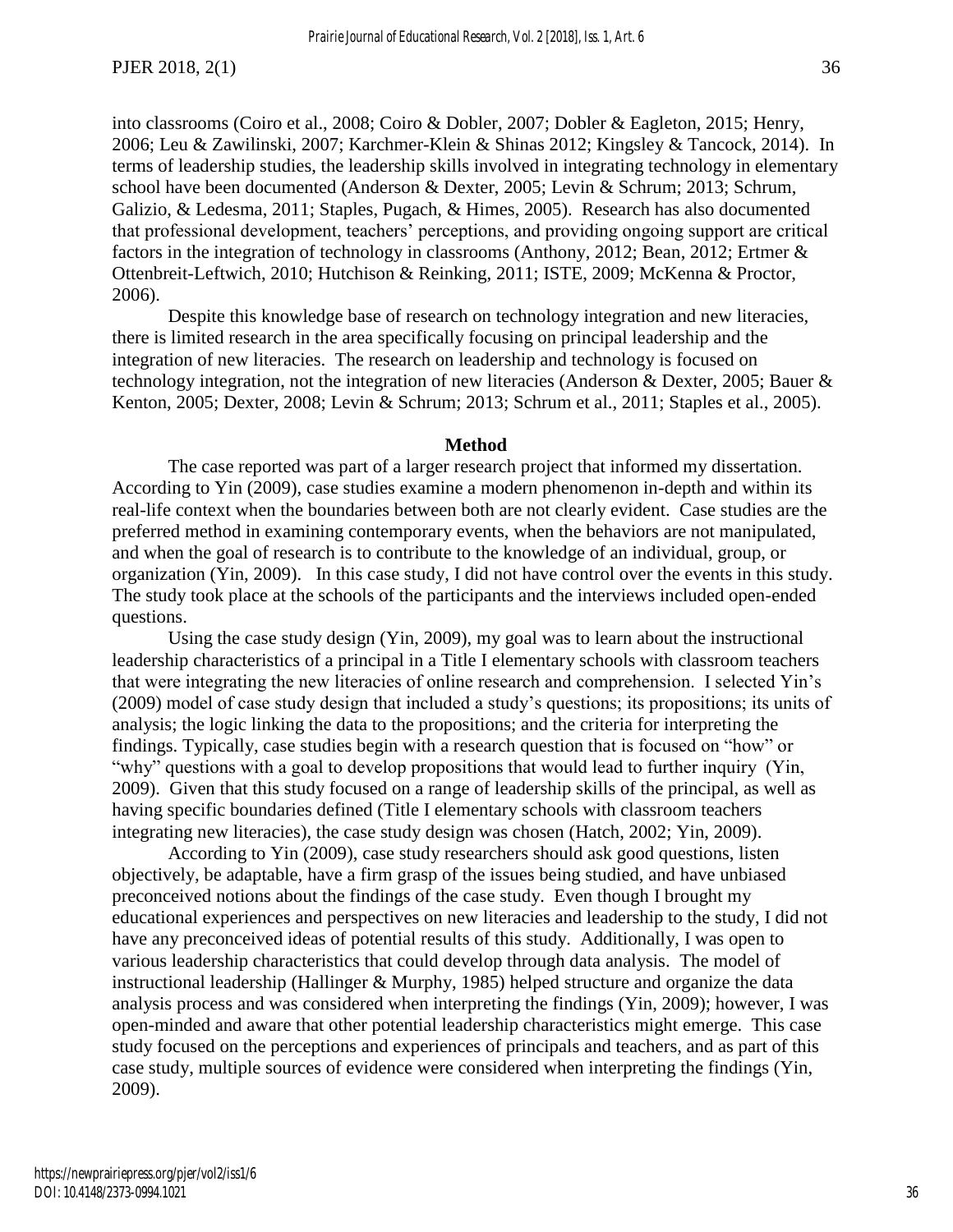#### **Setting**

A criterion-based sampling method was used to determine the school site for this study (Creswell, 2012). The following criteria were used to determine the selection of the participating school: at least 40% of students were receiving free or reduced lunch; the principal had been in the building for at least two years; and students were engaged in new literacies of online research and comprehension. This included using technology to identify important questions, locate information, critically evaluate the information, synthesize information, and then communicate the answers to others (Leu et al., 2013). When students were engaged in new literacies, they were predicting, determining important ideas, and monitoring their comprehension while navigating multiple layers and links on websites (Dobler & Eagleton, 2015).

#### **Characteristics of Oak Hill Elementary**

Located in a small town surrounded by farms, Oak Hill Elementary (a pseudonym) was the elementary fourth and fifth grade building for school district. There were 171 students enrolled. Fifty percent of the students qualified for free and reduced lunch and seventeen percent had an Individualized Education Plan. State assessment data were not released the year of the study; however, the following year 91% of the students performed at grade level or higher in English Language Arts. This assessment was based on the Kansas College and Career Ready Standards.

Oak Hill Elementary was a recipient of a 21st Century Learning Grant, which was used to provide afterschool and summer programs to meet the academic needs of students. It was also used to purchase iPads. Students used the iPads for tutoring activities, club projects, and connecting their classrooms to initiatives developed in the afterschool program. Oak Hill Elementary did not have any district initiatives that mandated specific literacy programs to be taught during language arts time. The principal explained that teachers had freedom to choose resources that met the Common Core State Standards (CCSS, National Governors Association for the Best Practices & Council of Chief State Officers, 2010) when teaching. To help facilitate technology integration, the principal selected two teachers that served with her on a school technology committee and on the districts' technology committee.

Every Friday at Oak Hill Elementary, the principal could be found teaching a *POWER*  class in the library. Lessons during *POWER* time focused digital citizenship and the International Society of Technology in Education (ISTE) Standards for Students (ISTE, 2016). Students were also taught how to check email and their grades, and also to use and find apps that supported classroom instruction. During *POWER* class time, the principal opened the school library to the public. She typically paired members of the community with the students. The students did most of the modeling, teaching, and answering of questions. The principal at Oak Hill Elementary was very proud of the 1:1 technology ratio at her building.

Many devices were purchased through fundraisers or the 21<sup>st</sup> Century Learning Grant. Teachers also had SMART Boards, Elmos, and document cameras in their classrooms.

#### **New Literacies Integration**

At the time of the study, students were researching owls and regions of the United States. At Oak Hill Elementary students scanned QR codes to take them to research sites that teachers had approved. Teachers' websites also had the links for students to use that would allow them to search using approved research search engines. Teachers used Kidblogs.org for students to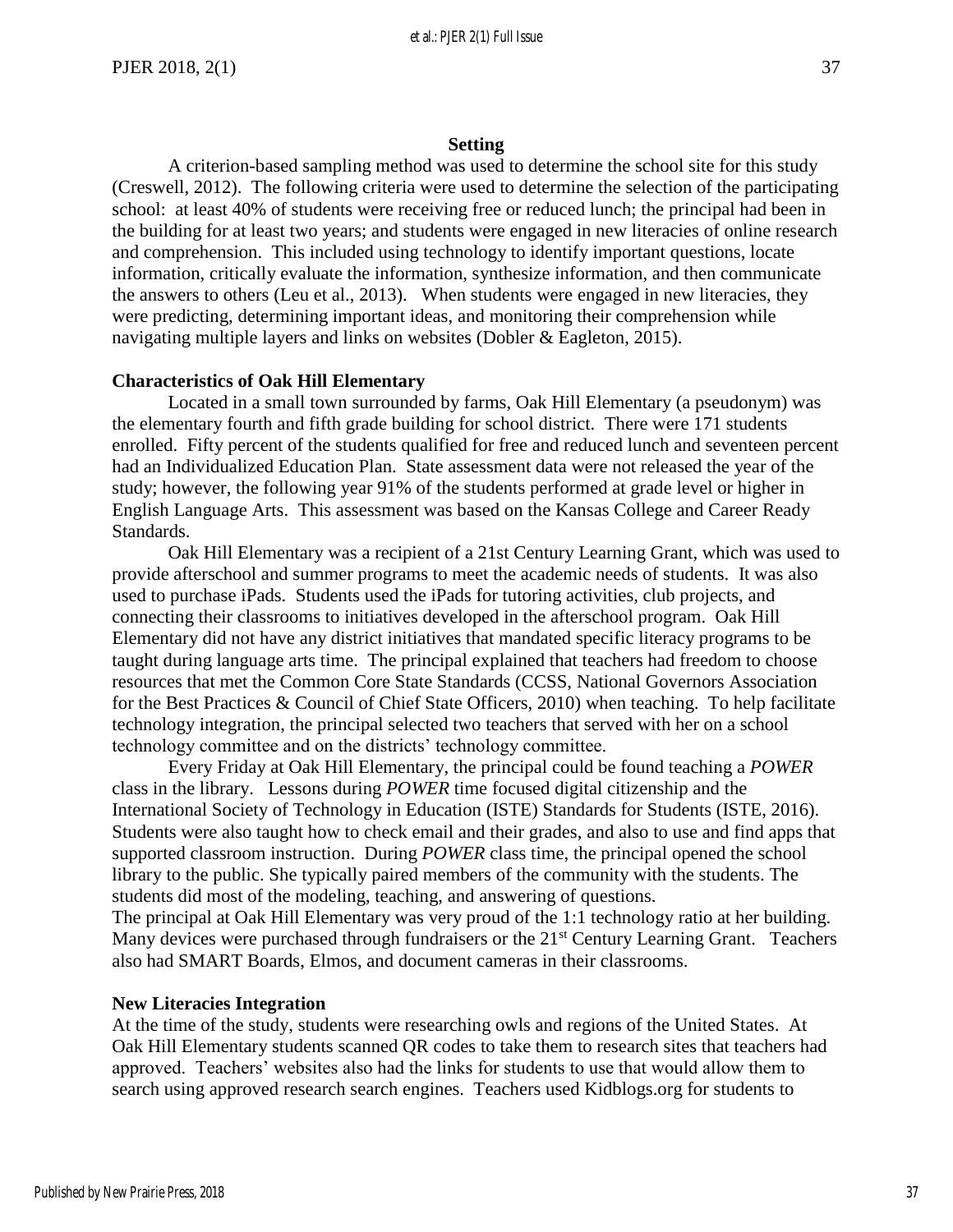answer comprehension questions, write journal entries, and to collaborate with peers. In addition, students would read and comment on their classmates' blog posts. When making presentations on research topics, students used Doodle Buddy, Prezi, and Glogster.

#### **Participants**

## **Principal**

Since this was a small school district, the principal's job included additional responsibilities. She was the Webmaster for the school district, as well as being in charge of the multi-leveled tiered support for the district. The principal at Oak Hill Elementary did not have support staff to help with technology integration and was very much active in the implementation of technology integration at the school. The principal would go into classrooms and set up new technology as well as model and demonstrate how to integrate technology. She discussed videotaping herself using technology and she also created a video bank for teachers to access that supported the technology being integrated at Oak Hill Elementary.

To help teachers implement the CCSS, the principal created a webpage for English Language Arts resources and websites. Parents had access to this website, so they could use these same resources at home. The principal at Oak Hill Elementary frequently sent teachers to technology integration conferences. As part of attending a conference, teachers were expected to provide professional development for their colleagues during PLC time when they returned. Teachers were also expected to share with colleagues how they were integrating technology at PLC meetings.

#### **Teacher Participants**

At Oak Hill Elementary, there were eight classroom teachers, and three teachers agreed to participate in this study (see Table 2). Until this study, I was not familiar with the school and needed a way to identify the levels of new literacies integration of classroom teachers if the study was to yield meaningful results about the school principal and their role in the integration of new literacies of online research and comprehension. The *Teacher Questionnaire* (see Appendix A) helped determined a level of integration for teachers in the study and awarded points based on how often teachers were integrating new literacies in their classroom. Prior to the study, it was field tested with a group of teachers I worked with on a daily basis.

The more often online reading and research activities were occurring, the more points teachers scored. The points ranged from zero (never) to five (daily). Some categories were not something that would be expected to occur daily, and this was considered when calculating the scores. The following points determined the teachers' level of integration: *Limited: 0-10 points; Emerging: 11-19 points; Integrating: 20-40 points or 4 activities weekly.*

| Code           | Grade          | <b>NL</b><br>Rubric | Years<br>at this<br>Grade | Years<br>Exp. | Highest<br>Degree | Years<br>with<br>Principal | <b>How Teachers Acquired</b><br>their Technology<br>Knowledge and Skills |
|----------------|----------------|---------------------|---------------------------|---------------|-------------------|----------------------------|--------------------------------------------------------------------------|
| T <sub>1</sub> | 4              | Integrating         | -8                        |               | <b>Bachelor</b>   |                            | - Collaboration with                                                     |
|                |                |                     |                           |               |                   |                            | Colleagues                                                               |
| T <sub>2</sub> | $\overline{4}$ | Integrating         | $\theta$                  | $\theta$      | <b>Bachelor</b>   |                            | - College Classes                                                        |
|                |                |                     |                           |               |                   |                            | - Collaboration with                                                     |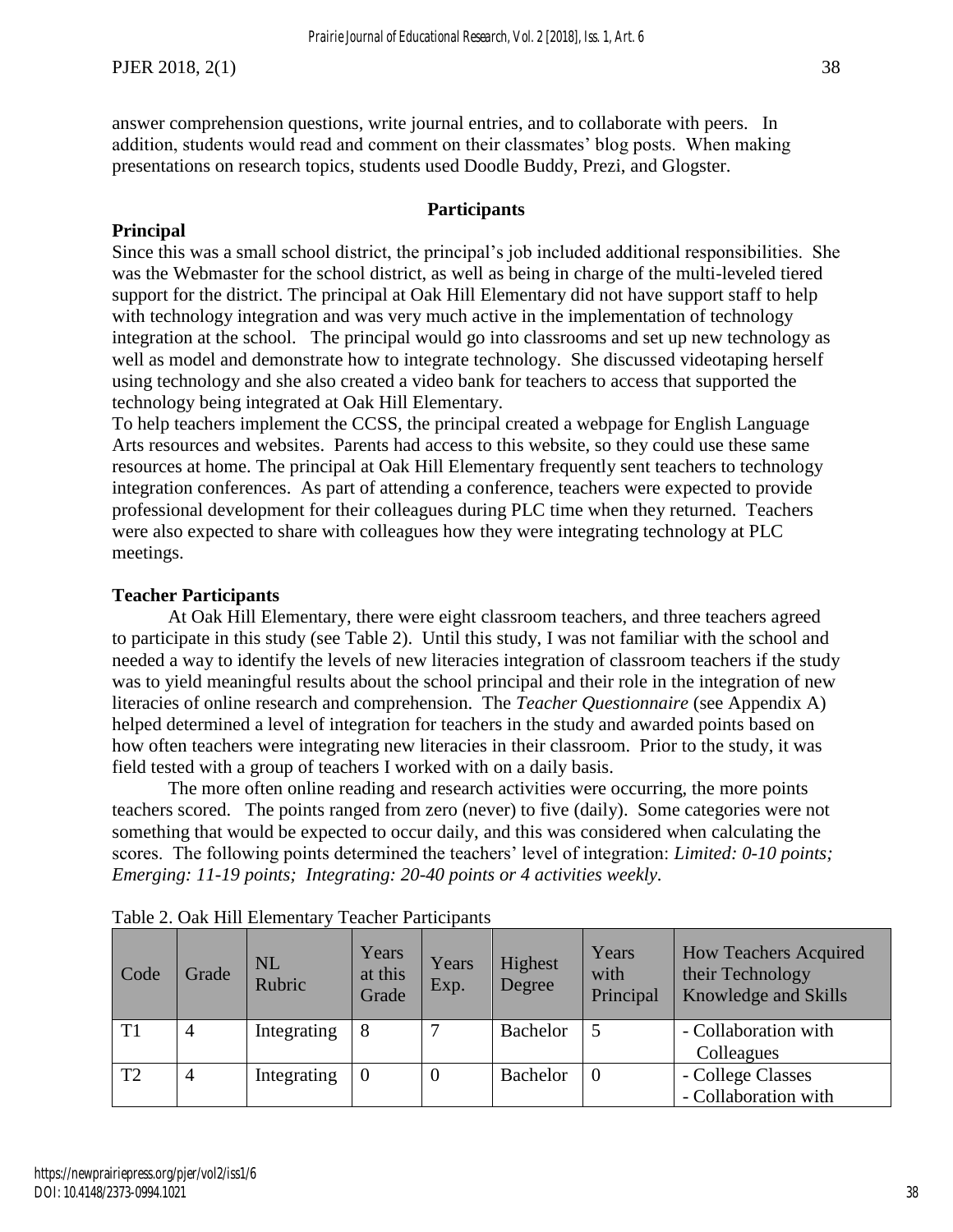|              |                          |             |  |                | Colleagues                               |
|--------------|--------------------------|-------------|--|----------------|------------------------------------------|
| $\mathbf{T}$ | $\overline{\phantom{0}}$ | Integrating |  | <b>Masters</b> | - Self-Taught<br>- Technology Rich Grant |

#### **Data Collection Process**

Interviews were the primary form of data collection for this study and occurred at the schools. Interviews took approximately one hour. Interviews were transcribed, and participants were provided copies of the transcripts prior to the data being analyzed for member checking purposes. The principal interview was slightly different than the interviews for classroom teachers and certified support staff. Interview questions were focused on the knowledge, dispositions, and actions of the principal, as well as the role of the principal in terms of integrating new literacies. The questions for the principal were based on her perceptions of her role as an instructional leader (Hallinger & Murphy, 1985), while the interview questions for the teachers were based on their perceptions of the principal's role.

In addition, observations in the classrooms occurred. Documents were also collected from the principal to verify and provide clarification about themes that emerged. The following documents and artifacts were collected: school and classroom websites, evaluation rubrics, and websites and apps that were used in the classroom.

#### **Data Analysis Procedures**

Data analysis for this study included transcribing, organizing, and analyzing data from the interviews. Principal and teacher interviews were analyzed together. Prior to coding, coder consensus was reached with two peer reviewers. This process helped clarify coding definitions and create coding tables. There were multiple rounds of data coding. First, data were coded based on the knowledge, dispositions, and actions of principal. Once this round of coding was completed, I reviewed all of the data, highlighted key terms, and made comments in the margins to summarize what was discussed and to help develop subcodes. This same process was repeated based on the three dimensions of instructional leadership (Hallinger & Murphy, 1985). Once this round of coding was completed, I reviewed all of the coded data, highlighted key terms, and made comments in the margins to summarize what was discussed to help develop subcodes based on the Mission (M), Managing Instruction (MI), and Promotes School Climate (SC). Three tables with the subcodes for the dimensions of instructional leadership were then created.

After coding was completed, I reviewed the transcripts and used tallies to determine how many times the specific subcodes were discussed (Miles & Huberman, 1994). Tallies did not fully constitute establishing credible patterns, but helped organize the data (Creswell, 2012). The tallies should not be regarded as having any statistical significance because the focus of the data analysis process was finding patterns that had meaning as opposed to quantifying the tallies. If the tallies did reveal a possible pattern, it was then reviewed for credibility and meaning using the transcripts and artifacts.

Creswell (2012) described the data analysis process as a spiral process, as opposed to a linear process. As part of this spiral process, data were organized into smaller units, but to interpret the data for patterns, those smaller units had to be classified and interpreted. Patterns for the main codes (mission, managing instruction, and promotes school climate) emerged from subcodes. However, not every subcode yielded a singular pattern.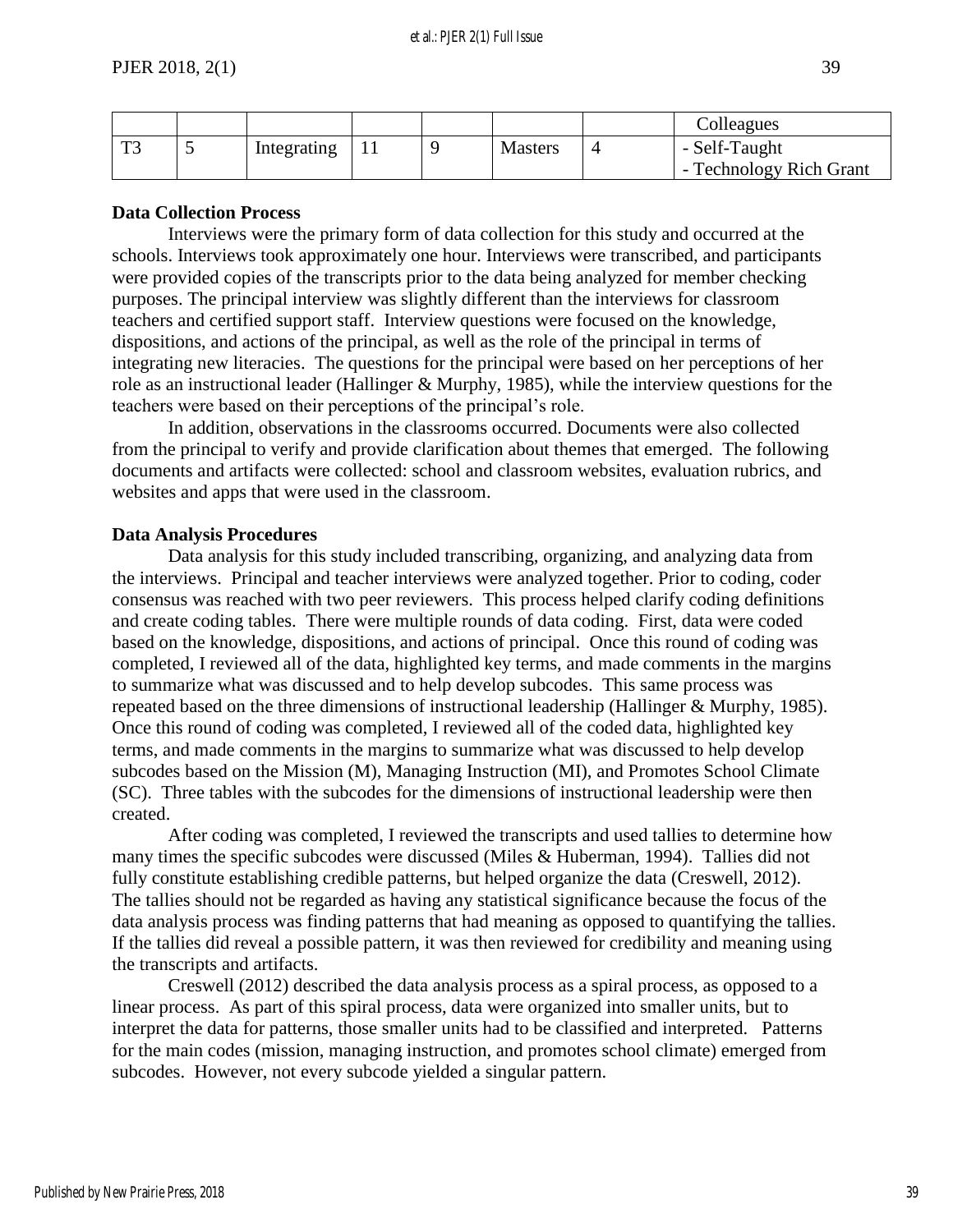Finally, I focused on classifying and interpreting these patterns to find themes (Creswell, 2012). Creswell (2012) explained that themes consist of "several codes aggregated to form a common idea" (p. 186). As themes began to emerge, the transcripts were recoded to identify and verify the new themes that emerged. After reviewing the transcripts, and tables multiple times, I would continually would ask myself the following questions:

- How critical was the developing pattern to help teachers integrate new literacies?
- What does this mean in the larger scope of instructional leadership?

#### **Findings**

#### **The Principal Created a Culture of Trust and Professional Growth**

All aspects of instructional leadership (Hallinger & Murphy, 1985) were evident and embedded in actions the principal purposefully implemented in order to support teachers and students integrating the new literacies of online research and comprehension. This, in turn, created a culture rooted in trust and professional growth. At Oak Hill Elementary, goals and expectations were individualized; teachers felt safe to experiment and take risks; resources, encouragement, and support occurred; opportunities for ongoing, differentiated professional development were implemented; and opportunities to collaborate were provided.

**Goals and expectations were individualized.** The principal in this study believed personalized goal setting was a way to help teachers grow professionally and worked with teachers to create individual goals. She would conference with teachers to learn how they were integrating technology and have follow-up conversations with teachers after walk-throughs to make sure they had the support they needed to meet their goals. At Oak Hill, T1 described how the principal knew teachers comfort levels when they were learning new technology. "She knows where everyone's level is. If she starts to go too far, people will tell her to slow down. It just…she knows people's comfort zones." The principal commented, "I've had to be accepting of where everyone is at."

**Experimenting and taking risks***.* Teachers were encouraged to take risks and try new ideas in their classrooms. T3 commented about how she was able to experiment with new ideas in her classroom, "She gives me time to work and figure out things, and makes me feel like it is okay to try it, even if it doesn't work the first time. A safe environment to try things, explore and learn". The principal at Oak Hill felt it was important to model taking risks and trying new ideas with technology. "Lots of times, I'll try something, because I'd rather it flop with me, and not my teachers. I'll try it, and let me mess up, or say, 'you know this is working pretty good,' and I'll have one teacher try it out, and then say, 'can you share it, or we'll share it together.'" Resources, encouragement, and support. Oak Hill Elementary did not have extra support staff beyond classroom teachers, so the principal provided the same support to teachers at her school that was typically provided by instructional coaches or the library media specialist. She would not only answer questions, but also created "how to" technology videos that teachers could watch. The principal would also model lessons for teachers. In addition, the teachers at Oak Hill Elementary helped one another. T2 discussed how he had questions answered by other teachers in the building, "I mean a lot of them are the ones that...if I ever have questions, I ask them and they'll tell me or give me their feedback." T1 explained how the principal answered questions, "Anytime we have questions or concerns or…she's always coming in. She'll watch if you need to."

**Ongoing, differentiated professional development.** The principal in this study created opportunities for teachers to be engaged in professional learning and leadership. She provided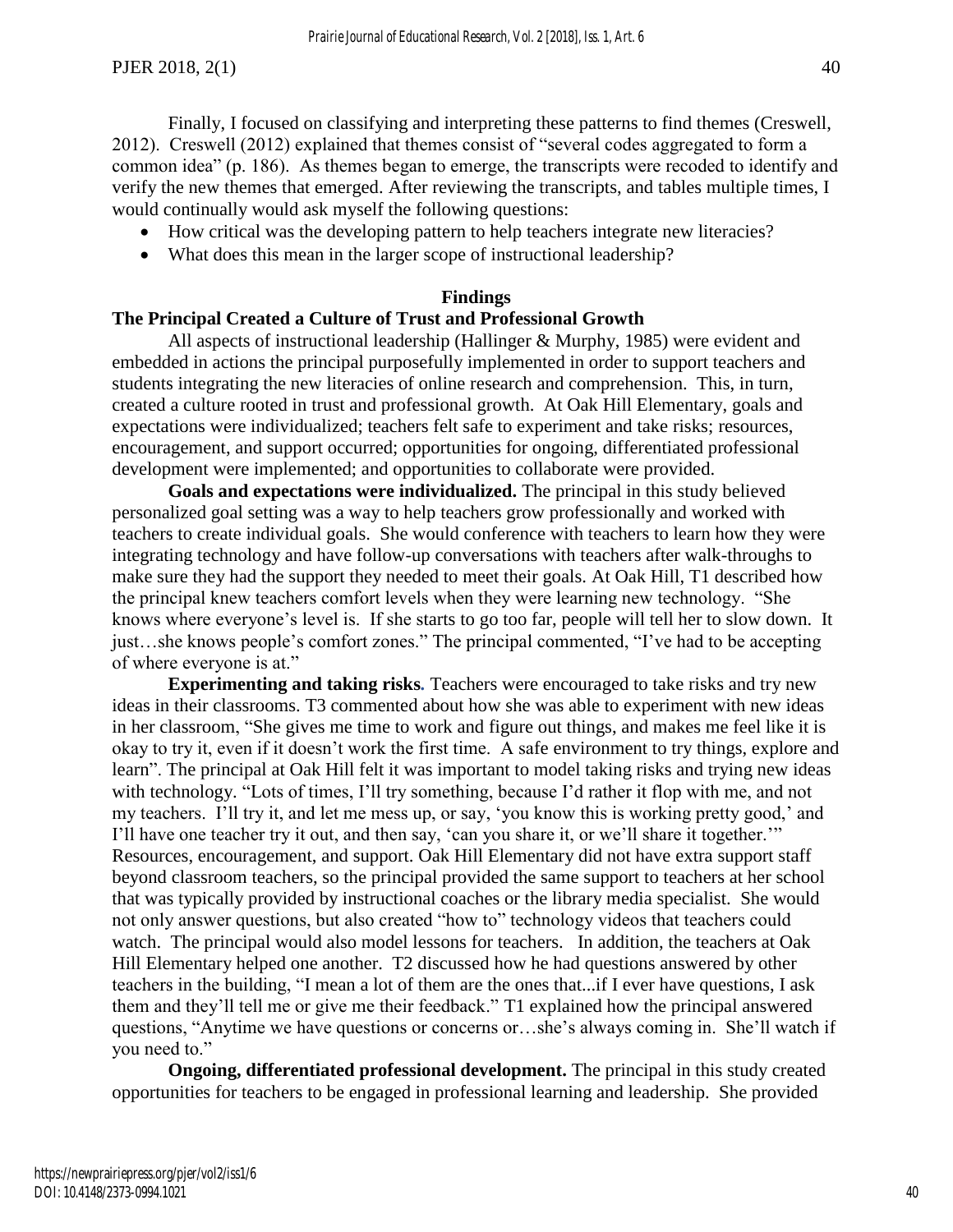#### et al.: PJER 2(1) Full Issue

video recordings modeling uses of technology based on classroom observations and requests from staff. In addition, she coordinated professional development that was differentiated based on teacher needs, ability, and interest. Finally, conferences were a way that teachers continued their professional learning at Oak Hill Elementary. One of the principal's requirements of attending a conference outside the district was to train staff members during PLC time.

**Opportunities to collaborate.** Collaboration with peers contributed to professional growth. Teachers at Oak Hill Elementary were required to share how they were integrating literacy and technology at PLC meetings. The principal explained how she learned many years ago that checklists were ineffective ways to manage technology usage in the classrooms. By having teachers share projects that students had completed not only gave other teachers more ideas, but also helped her monitor teacher accountability.

In addition to the teachers collaborating, the principal at Oak Hill Elementary discussed the support she received from the teachers at her school and the teachers and principals that served on the district's technology committee. She also discussed how her ongoing collaboration with a college professor increased her knowledge of ways technology integration could be improved in literacy and other content areas.

#### **Discussion**

Students at Oak Hill Elementary were engaged in online research projects and the principal was an integral part of the process. By implementing instructional leadership components that included establishing a clear mission and managing the instructional program (Hallinger & Murphy, 1985), the principal at Oak Hill Elementary established a foundation of trust with staff. This foundation, along with specific actions related to developing a positive school climate, created a culture of trust and professional growth.

#### **Establishing a Foundation**

Defining a mission has been identified as a key component for school leaders because of the importance of goal setting and defining expectations (Leithwood et al., 2004; Louis et al., 2010; Murphy et al., 1983). According to the Wallace Foundation (2013), effective principals establish a vision for their school. Bryk and Schneider (2003) included establishing a vision as one of the foundations for establishing trust in schools. The principal at Oak Hill communicated her vision of preparing students to be 21<sup>st</sup> century learners. Multiple teachers at this school discussed how the principal had very high standards and expected students to be engaged in high-quality projects involving technology.

In addition, the principal worked with teachers to set individual goals related to integrating technology and literacy. Robinson et al. (2008) found that goal setting was a significant way of influencing student learning and pointed out the importance of the alignment between goal setting, the educational content based on the goals, and the relationship of the goals to student outcomes. "Without clear goals, staff effort and initiatives can be dissipated in multiple agendas and conflicting priorities, which, over time, can produce burnout, cynicism, and disengagement" (p. 666).

When principals manage instruction, they are focused on teaching and learning (Leithwood et al., 2004; Louis et al., 2010; Marzano et al., 2005; Robinson et al., 2008). In this study, managing instruction included the principal acquiring resources and supervising and evaluating instruction. In order for students to conduct online research projects and create presentations, students required Internet access and a device (e.g., computer, laptop, iPad). Leu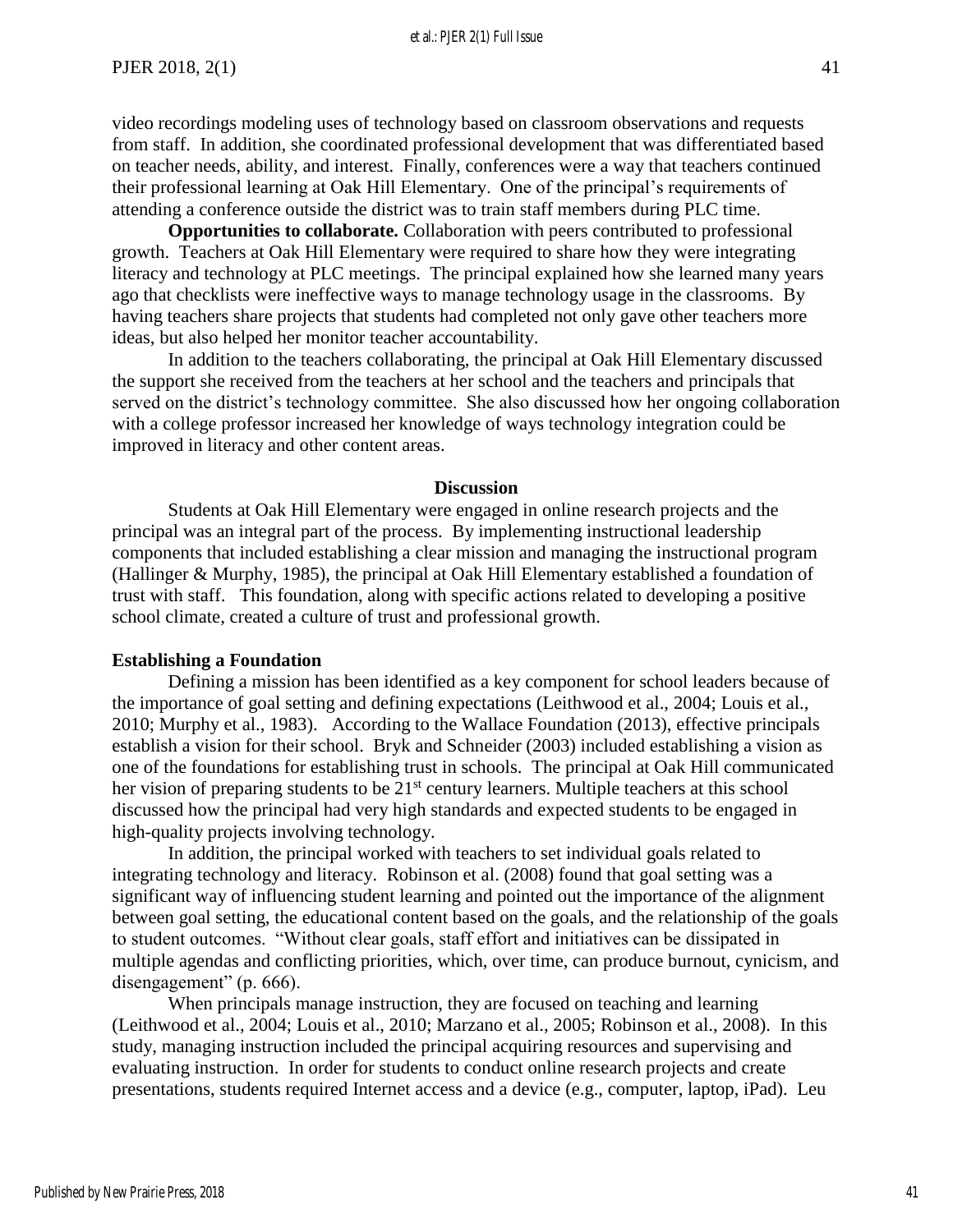et al. (2008) discussed the importance of students having their own devices when conducting online reading and research. Through careful budgeting and fundraising, the principal managed to have students their own device when researching, which influenced the amount of research and presentations students were able to integrate presentations.

Part of managing the instructional program included ensuring staff received professional development and ongoing support. The principal in this study did not rely on one way to support teachers' ongoing professional development (Beers, Beers, & Smith, 2010; Levin & Schrum, 2013). Learning new technology can cause additional stress on teachers, but Bryk and Schneider (2003), explained that deliberate action by principals to help reduce a sense of vulnerability can build trust.

#### **A Positive Climate Created a School Culture of Trust and Professional Growth**

Promoting a positive climate includes protecting instructional time, promoting professional development, and maintaining a high visibility (Hallinger & Murphy, 1985). According to May and Supovitz (2011), the influence of instructional leadership on teachers' instruction depends on the actions of principals working with teachers. The principal's actions in this study influenced the integration of online research and comprehension activities in the classrooms at Oak Hill Elementary through multiple areas of support. These actions created a positive climate (Hallinger & Murphy, 1985) that developed into a culture of trust and professional growth.

The principal at Oak Hill Elementary protected instructional time (Hallinger & Murphy, 1985) by coordinating the schedule so teachers had time built into their schedule for new literacies. She also coordinated the schedule so that teachers with stronger technology integration skills were responsible for teaching the online research and presentation components of lessons.

By creating opportunities for teachers to be engaged in professional learning and leadership, the principal was promoting professional growth. From traditional professional development, such as attending conferences, to job-embedded professional learning, the principal provided numerous opportunities for teachers to engage in professional development. Part of the professional development model at Oak Hill Elementary included scheduled collaboration time. Researchers have considered a collaborative culture among teachers one of the aspects of promoting a positive climate in schools (DuFour & Marzano, 2009; Fullan, 2007; Leithwood et al., 2004; Louis et al., 2010). The goal of collaboration at Oak Hill Elementary was sharing and learning from one another and this included the principal as part of the collaboration teams. In addition, the principal ensured teachers were supported when there were technology issues (Staples et al., 2005).

From teaching a *POWER* class to students, to modeling lessons, to creating a video bank that teachers could reference, the principal provided instructional support to both teachers and students. All of these activities helped maintain a high visibility that increased interactions between the principal, students, and teachers and allowed for observations that guided the principal on the needs of students and teachers (Hallinger & Murphy, 1985).

Leithwood et al. (2004) explained that principals successful at redesigning the organization were able to strengthen their school culture, modify organizational structures, and build collaborative processes in the school. At Oak Hill Elementary, the teachers and principals trusted one another and relied on each other and the principal for support. Having trust in schools increases the likelihood that new initiatives will be accepted because establishing a culture based on trust reduces the sense of risk associated with change (Bryk & Schneider,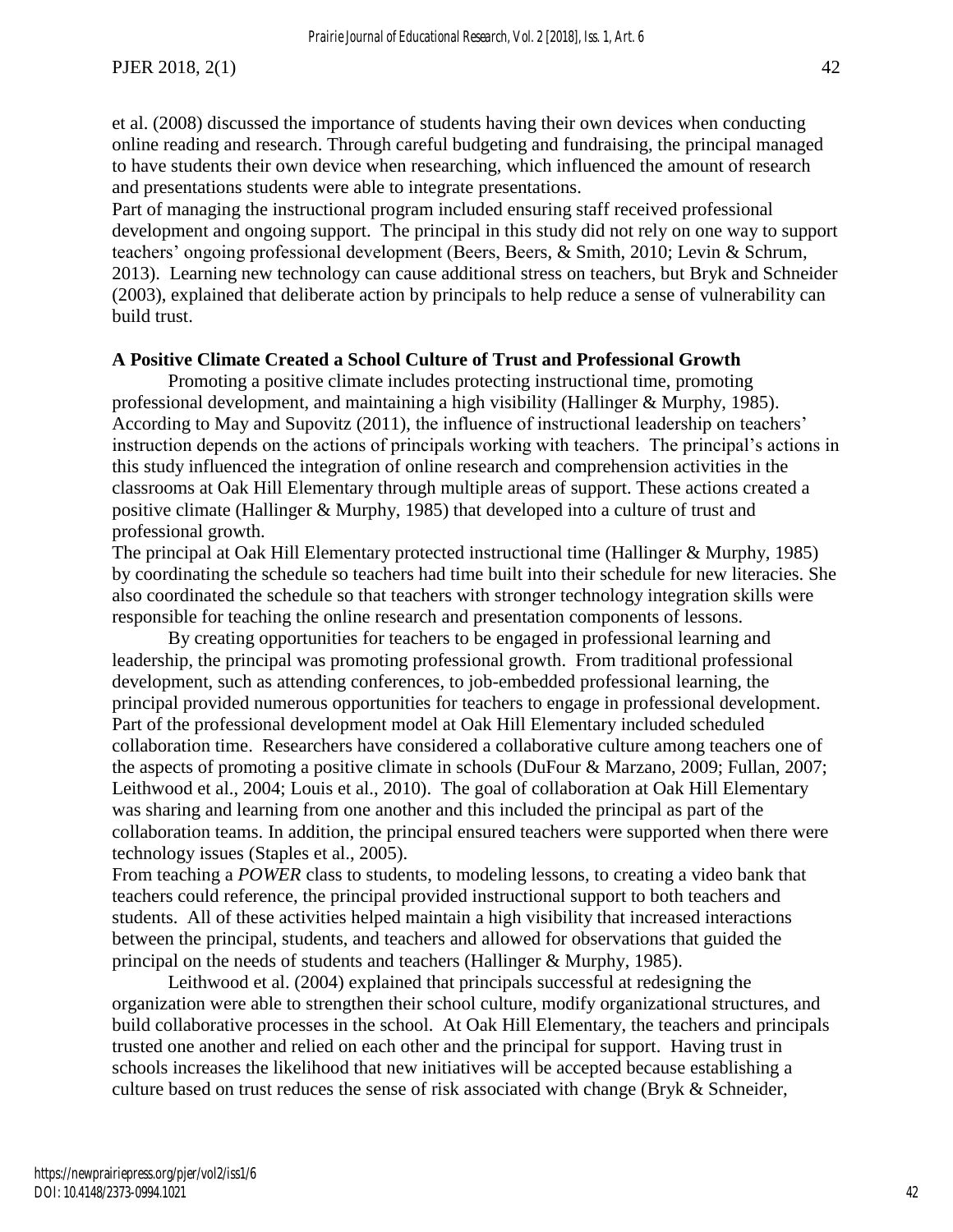2003). Bryk and Schneider (2003) also explained that when schools are grounded in a trustful culture, teachers feel safe to experiment with new practices.

Bird, Wang, Watson, and Murray (2009) discussed how teachers' effectiveness improves if teachers have sense of belonging and a commitment to the success of their school. At Oak Hill Elementary, the principal created a culture where teachers were supported and encouraged to integrate literacy and technology and felt comfortable relying on each other and the principal for support. Ertmer and Ottenbreit-Leftwich (2010) explained that one of the key components in schools integrating technology was an encouraging culture. The teachers at Oak Hill Elementary discussed how they felt like they could take risks and try new ideas in their classrooms.

#### **Limitations**

The boundaries for this case study were limited to one Title I public elementary school in Northeast Kansas. Not all teachers participated in this study, which means that the perceptions of those in the study cannot be assumed to be the same perceptions of the staff members that did not participate. The case study did not consider other stakeholders such as parents. This study was limited to perceptions and did not include observations. Therefore, the results reflect what was believed to be true by the participants and not what was documented through observations. In addition, all the teachers that participated were considered "integrating" new literacies based on the *Teacher Questionnaire*. Their perspective might not be the same as a teacher that was not integrating new literacies at the same level. This study was also limited in the fact that it defined leadership in a way that focused on the actions of the principal. Another framework might have revealed different information.

#### **Recommendations for Future Research**

Additional research on literacy and technology will enable educators and school leaders to better understand the changes taking place in literacy instruction with the integration of 21st century skills (International Reading Association, 2009). Based on the analysis of data in this study, the following list includes suggestions for future research.

**The beliefs of teachers aligned with the beliefs of principal.** In this study when the data were analyzed, there were times when teachers discussed their own beliefs. This study was focused on the roles of the principal. There was not enough data to analyze if the teachers' beliefs were consistent with their principal's beliefs. When integrating technology into the curriculum, understanding teachers' beliefs has been documented as important consideration for principals when creating expectations and planning professional developments (Anthony, 2012; Hutchison & Reinking, 2011). Research on the consistency between teachers' and principals' beliefs might yield results that could help administrators when implementing new initiatives.

**Potential for increased family engagement.** Teachers and the principal discussed ways they were integrating new literacies and how they were sharing the presentations and information with families through the school and classroom website. This study did not focus on family engagement; yet, the responses showed promising potential on how to bridge the home-school connection. The principal in this study invited the community to attend technology POWER classes with the students. Recent research described how new literacies can be integrated in classrooms as young as first grade through Family Message Journals (Seeger & Johnson, 2014). Further research focused on new literacies and family engagement might show how schools can use technology integration in the classrooms as a way to increase family involvement.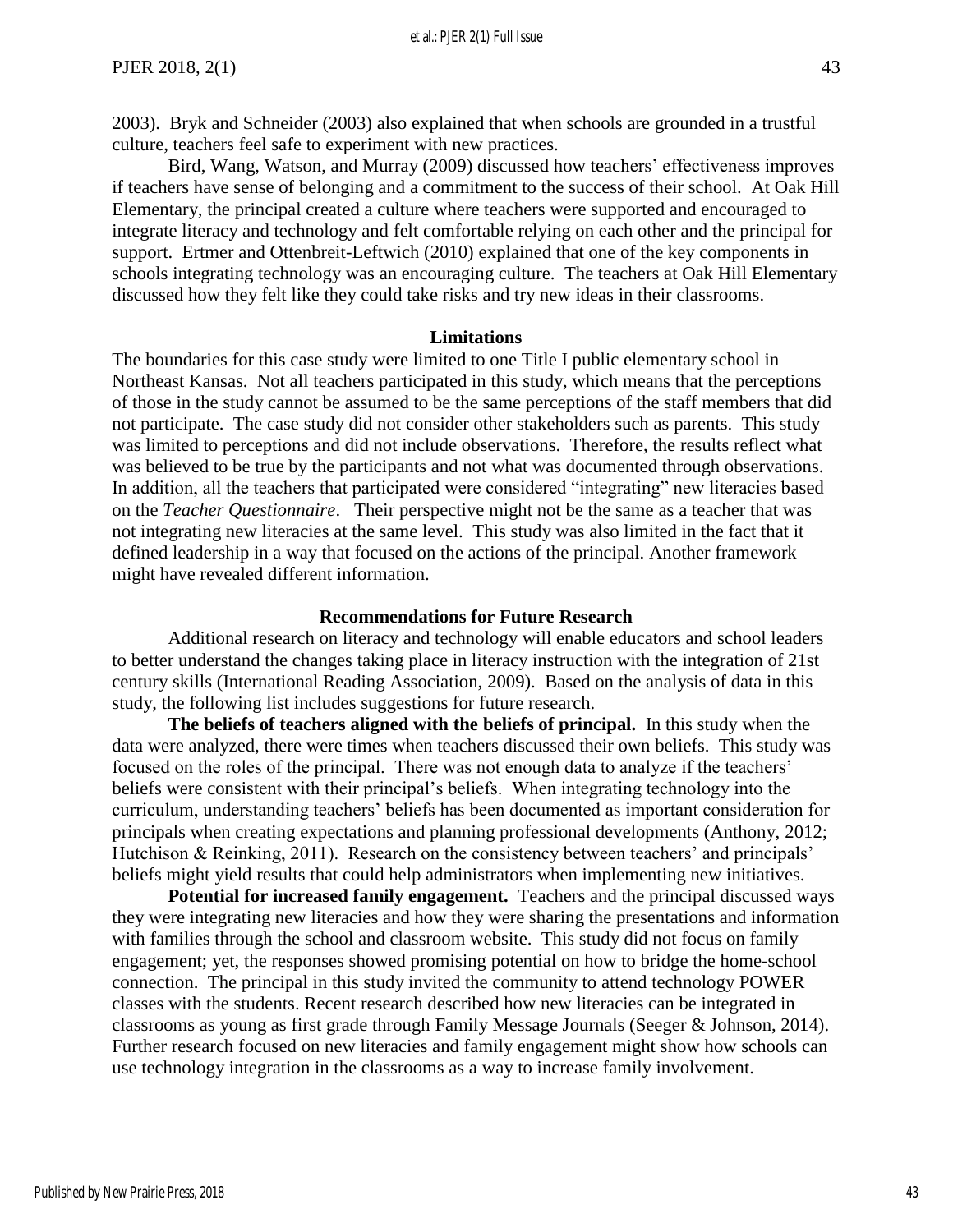**Hiring practices of principals.** This study included one teacher hired immediately after graduating from college without any teaching experience. It would be insightful to learn more about the hiring practices of principals in schools integrating new literacies and what qualities principals look for in teachers when they hire new staff.

**Influence of new literacies on student achievement.** The role of the principal influencing student achievement has been documented (Waters et al., 2003). Throughout this study, the researcher was present in the school, and was able to see evidence of students integrating new literacies through research projects and presentations. Student achievement was outside the scope of this study, but determining a link between the participation in new literacies and student achievement might provide insight into how new literacies impact student achievement.

#### **Concluding Thoughts**

This study provides a deeper understanding of the many components involved in the leadership of a Title I school with classroom teachers integrating the new literacies of online research and comprehension. By focusing on both the importance of students learning 21st century skills and the importance of supporting teachers through a culture of trust and professional growth, the principal at Oak Hill Elementary was a leader in technology integration and the implementation of new literacies.

#### References

- Anderson, R. E., & Dexter, S. L. (2005). School technology leadership: An empirical investigation of prevalence and effect. *Educational Administration Quarterly, 41*(1), 49- 82.
- Anthony, A. (2012). Activity Theory as a framework for investigating district-classroom system interactions and their influences on technology integration. *Journal of Research on Technology in Education*, *44*, 335-356.
- Bauer, J., & Kenton, J. (2005). Toward technology integration in the schools: Why it isn't happening. *Journal of Technology and Teacher Education, 13*, 519-546.
- Bean, R. (2012). Literacy leadership in a culture of collaboration. In R. M. Bean & A. S. Dagen (Eds.), *Best practices of literacy leaders* (pp. 3-20). New York, NY: Guilford Press.
- Beers, C. S., Beers, J. W., & Smith, J. O. (2010). *A principal's guide to literacy instruction.*  New York, NY: The Guilford Press.
- Bird, J. J., Wang, C., Watson, J. R., & Murray, L. (2009). Relationships among principal authentic leadership and teacher trust and engagement levels. *Journal of School Leadership, 19*, 153-171.
- Bryk, A. & Schneider, B. (2003). Trust in schools: A core resource for school reform. *Educational Leadership, 60*(6), 40-45.
- Coiro, J., & Dobler, E. (2007). Exploring the online reading comprehension strategies used by sixth-grade skilled readers to search for and locate information on the Internet. *Reading Research Quarterly*, *42*, 214-257.
- Coiro, J., Knobel, M., Lankshear, C., & Leu, D. J. (2008). Central issues in new literacies and new literacies research. In J. Coiro, M. Knobel, C. Lankshear, & D. J. Leu (Eds.), *The handbook of research on new literacies* (pp. 1-22). Mahwah, NJ: Erlbaum.

Creighton, T. (2003). *The principal as technology leader*. Thousand Oaks, CA: Corwin Press. Creswell, J. W. (2012). *Qualitative inquiry and research design: Choosing among five*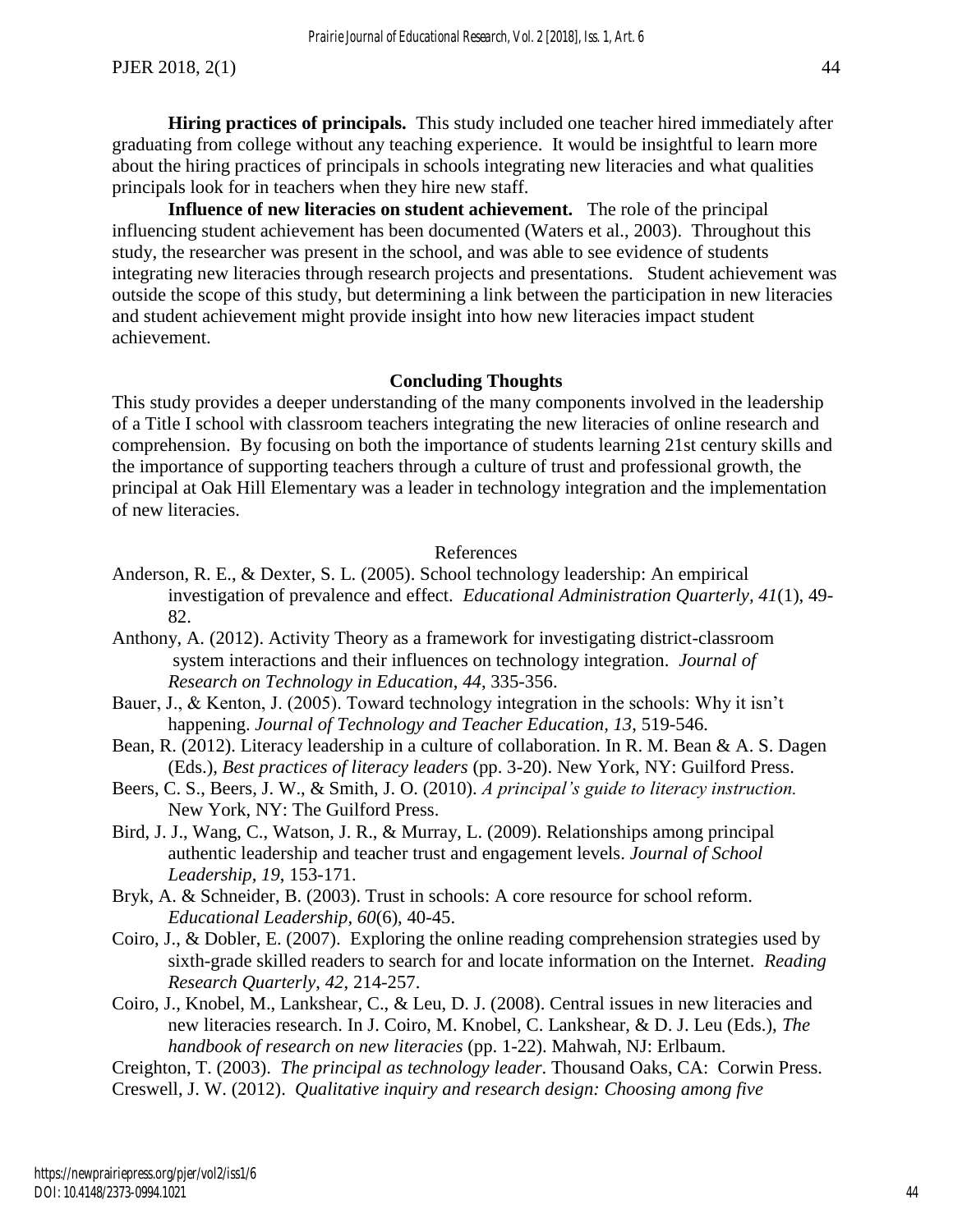*Approaches* (3rd ed.). Thousand Oaks, CA: Sage.

- Dawson, C., & Rakes, G. C. (2003). The influence of principals' technology training on the integration of technology into schools. *Journal of Research on Technology in Education*, *36*(1), 29-49.
- Dexter, S. (2008). Leadership for IT in schools. In J. Voogt & G. Knezek (Eds.), *International handbook of information technology in primary and secondary education* (pp. 543–554). New York, NY: Springer Science + Business Media, LLC.
- Dobler, E., & Eagleton, M. B. (2015). *Reading the Web: Strategies for Internet inquiry* (2nd ed.) New York, NY: The Guilford Press.
- DuFour, R., & Marzano, R. J. (2009). High-leverage strategies for principal leadership. *Educational Leadership, 66*(5), 62-68.
- Ertmer, P. A., & Ottenbreit-Leftwich, A. T. (2010). Teacher technology change: How knowledge, confidence, beliefs, and culture intersect. *Journal of Research on Technology in Education, 42*, 255-284.
- Fullan, M. (2007). *The new meaning of educational change*. New York, NY: Teachers College Press.
- Hallinger, P., & Murphy, J. (1985). Assessing the instructional leadership behavior of principals. *The Elementary School Journal, 86*, 217-248.
- Hatch, J.A. (2002). *Doing qualitative research in educational settings*. Albany, NY: State
- University of New York Press.
- Henry, L. A. (2006). SEARCHing for an answer: The critical role of new literacies while reading on the Internet. *Reading Teacher*, *59*, 614-627.
- Hutchison, A., & Reinking, D. (2011). Teachers' perceptions of integrating information and communication technologies into literacy instruction: A national survey in the United States. *Reading Research Quarterly, 46*, 312-333.
- International Reading Association. (2009). *New Literacies and 21st Century Technologies: A position statement of the International Reading Association*. Newark, DE: Author.
- International Society for Technology in Education (ISTE). (2009). *National educational technology standards for administrators*. Retrieved from [http://www.iste.org/docs/pdfs/20-14\\_ISTE\\_Standards-A\\_PDF.pdf](http://www.iste.org/docs/pdfs/20-14_ISTE_Standards-A_PDF.pdf)
- International Society for Technology in Education (ISTE). (2016). *National educational technology standards students*. Retrieved from https://www.iste.org/standards/standards/for-students-2016

Karchmer-Klein, R., & Shinas, V. (2012). Guiding principles for supporting new literacies in your classroom. *Reading Teacher*, *65*, 288-293.

- Kingsley, T., & Tancock, S. (2014). Internet inquiry. *Reading Teacher*, *67*, 389-399.
- Leithwood, K., Louis, K. S., Anderson, S., & Wahlstrom, K. (2004). *Review of research: How leadership influences student learning*. New York, NY: Wallace Foundation.
- Leu, D.J., Coiro, J., Castek, J., Hartman, D.K., Henry, L.A., & Reinking, D. (2008). Research on instruction and assessment in the new literacies of online reading comprehension. In C.C.

Block & S.R. Parris (Eds.), *Comprehension instruction: Research-based best practices* 

- (2nd ed., pp. 321–346). New York, NY: Guilford.
- Leu, D. J., & Kinzer, C. K. (2000). The convergence of literacy instruction with networked technologies for information and communication. *Reading Research Quarterly, 35*(1), 108-127.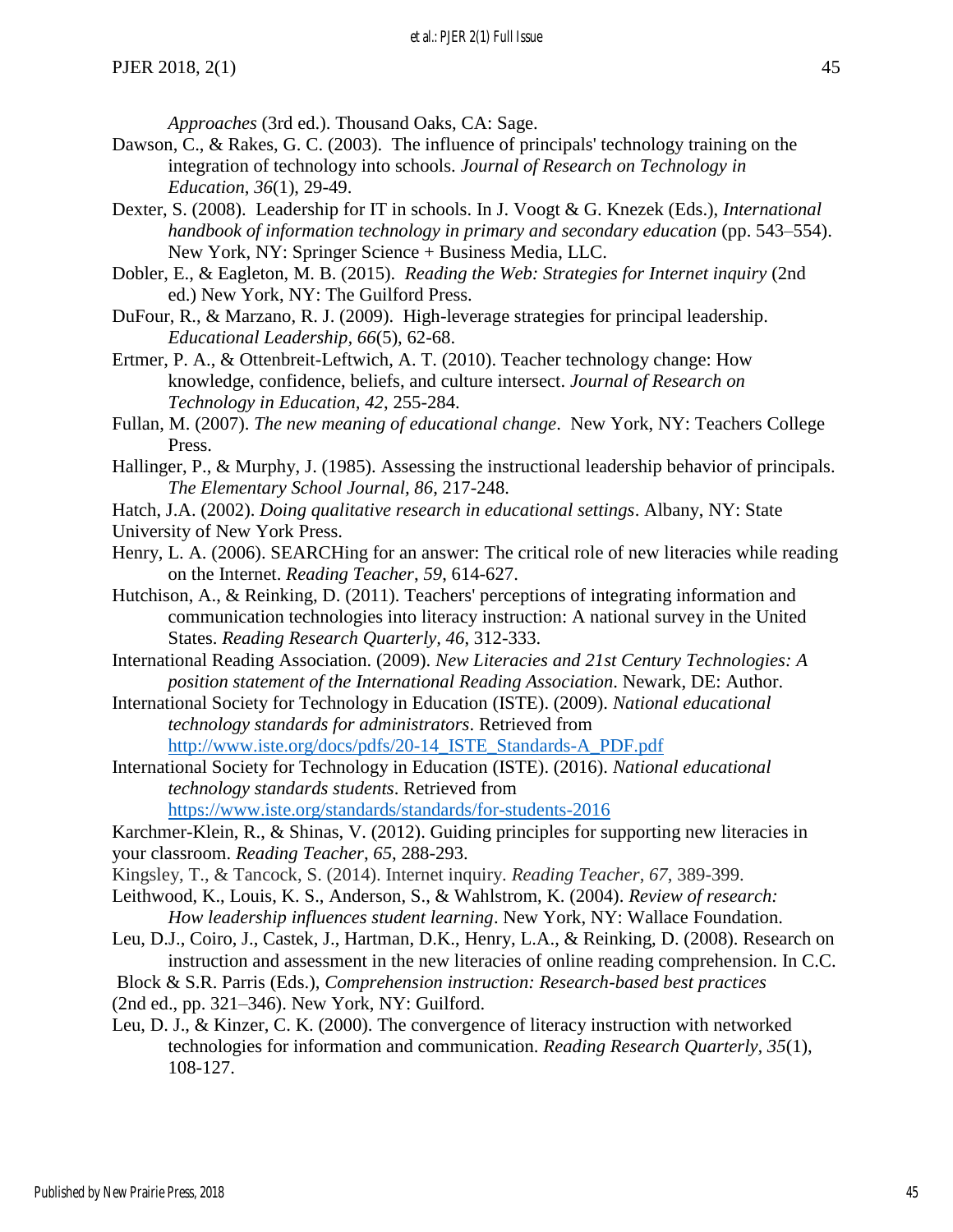- Leu, D. J., Kinzer, C.K., Coiro, J., & Cammack, D. W. (2004). Toward a theory of new literacies emerging from the Internet and other information and communication technologies. In R. B. Ruddell & N. Unrau (Eds.), *Theoretical models and processes of reading* (5th ed., pp. 1570-1613). Newark, DE: International Reading Association.
- Leu, D., Kinzer, C., Coiro, J., Castek, J., & Henry, L. (2013). New Literacies: A dual-level theory of the changing nature of literacy, instruction and assessment. In R. D. Alvermann, N. Unrau, & R. Rundell (Eds.), *Theoretical models and processes of reading* (6th ed., pp. 1150-1181). Newark, DE: International Reading Association.
- Leu, D. J., & Zawilinski, L. (2007). The new literacies of online reading comprehension. *New England Reading Association Journal*, *43*(1), 1-7.
- Levin, B., & Schrum, L. (2013). Technology-rich schools up close. *Educational Leadership*, *70*(6), 51-55.
- Louis, K., Leithwood, K., Wahlstrom, K., & Anderson, S. (2010*). Learning from leadership:*
- *Investigating the links to improved student learning*. New York, NY: Wallace Foundation.
- Marzano, R. J., Waters, T., & McNulty, B. (2005). *School leadership that works: From research to results*. Aurora, CO: ASCD and McREL.
- May, H., & Supovitz, J. (2011). The scope of the principal's efforts to improve instruction. *Educational Administration Quarterly, 47*, 332-352.
- McKenna, M. C., & Proctor, K. M. (2006). The role of technology in the professional development of literacy educators. In M. C. McKenna, L. D. Labbo, R. D. Kieffer, & D. Reinking (Eds.), *International handbook of literacy and technology* (Vol II, pp. 273- 286). Mahwah, NJ: Lawrence Erlbaum Associates.
- Miles, M. B., & Huberman, A. M. (1994). Qualitative data analysis (2nd ed.). Thousand Oaks, CA: Sage Publications.
- Murphy, J., Hallinger, P., Weil, M., & Mitman, A. (1983). Instructional leadership: A conceptual framework. *Planning & Changing, 14*, 137-149.
- National Council of Teachers of English. (2013). *NCTE statement on 21st Century literacies*. Retrieved from

[www.ncte.org/library/NCTEFiles/Resources/Magazine/CC0183\\_Brief\\_Literacy.pdf](http://www.ncte.org/library/NCTEFiles/Resources/Magazine/CC0183_Brief_Literacy.pdf)

- National Governors Association for Best Practices (NGABP) and Council of Chief State School Officers (CCSSO). (2010). *The Common Core Standards for English language arts* in *literacy in history/social studies, science, and technical subjects.* Washington, DC: Authors.
- Robinson, V., Lloyd, C., & Rowe, K. (2008). The impact of leadership on outcomes: An analysis of the differential effects of leadership types. *Educational Administration Quarterly, 44*, 635-674.
- Schrum, L., Galizio, L. M., & Ledesma, P. (2011). Educational leadership and technology Integration: An investigation into preparation, experiences, and roles. *Journal of School Leadership*, *21*, 241-261.
- Seeger, V., & Johnson, R. D. (2014). Implementing electronic family message journals. In R. E. Ferdig, T. V. Rasinski, & Pytash, K. E. (Eds.), *Using technology to enhance*
- *writing: Innovative approaches to literacy instruction.* Bloomington, IN: Solution Tree.
- Staples, A., Pugach, M. C., & Himes, D. J. (2005). Rethinking the technology integration challenge: Cases from three urban elementary schools. *Journal of Research on Technology in Education*, *37*, 285-311.

Wallace Foundation. (2013). *The school principal as leader: Guiding schools to better teaching*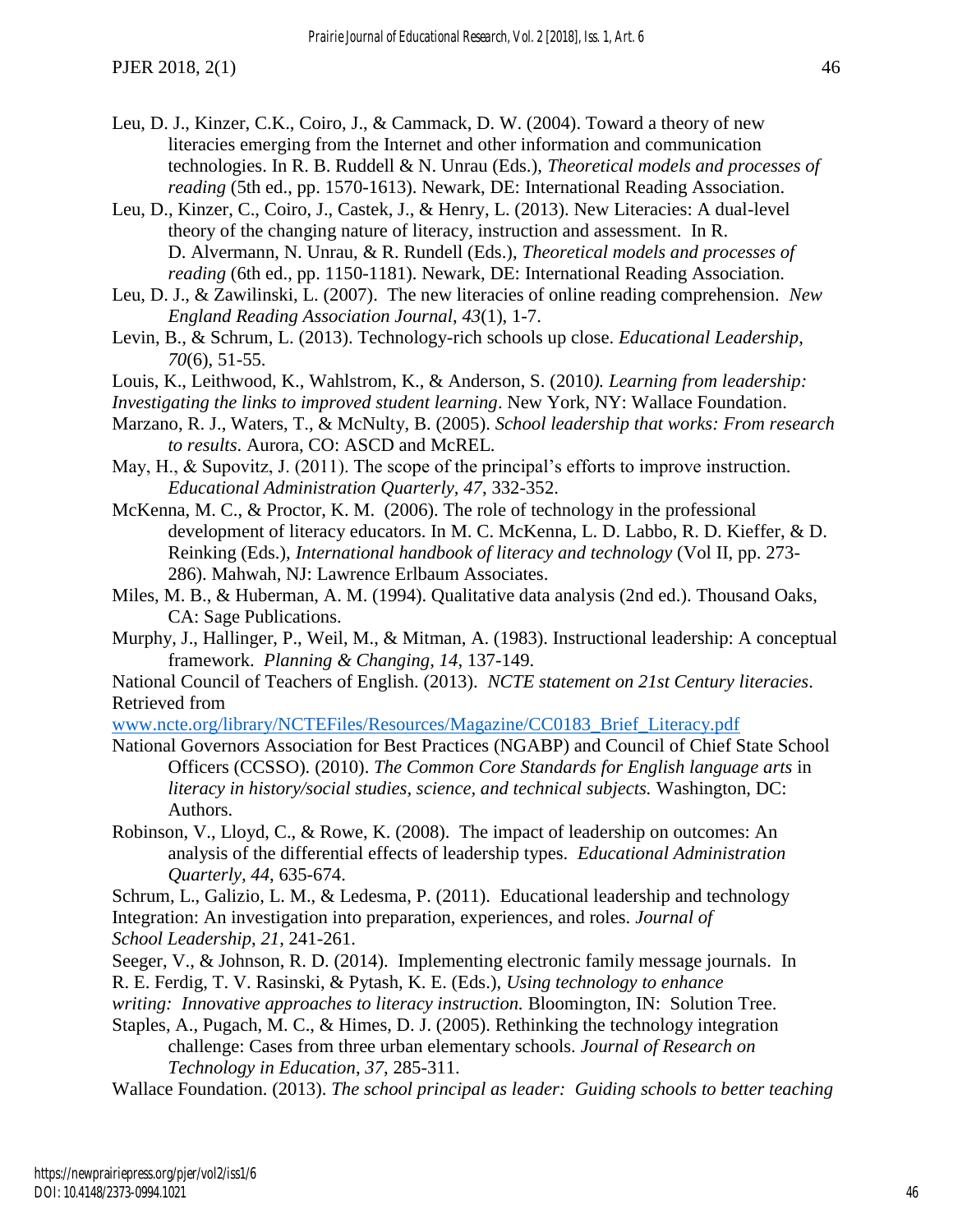*and learning.* New York, NY: The Wallace Foundation.

- Waters, T., Marzano, R. J., & McNulty, B. (2003). *Balanced leadership: What 30 years of research tells us about the effect of leadership on pupil achievement. A working paper*. Denver, CO: Mid-continent Research for Education and Learning (McREL).
- Yin, R. K. (2009). *Case study research: Design and methods* (3rd ed.). Newbury Hill, CA: Sage.

47